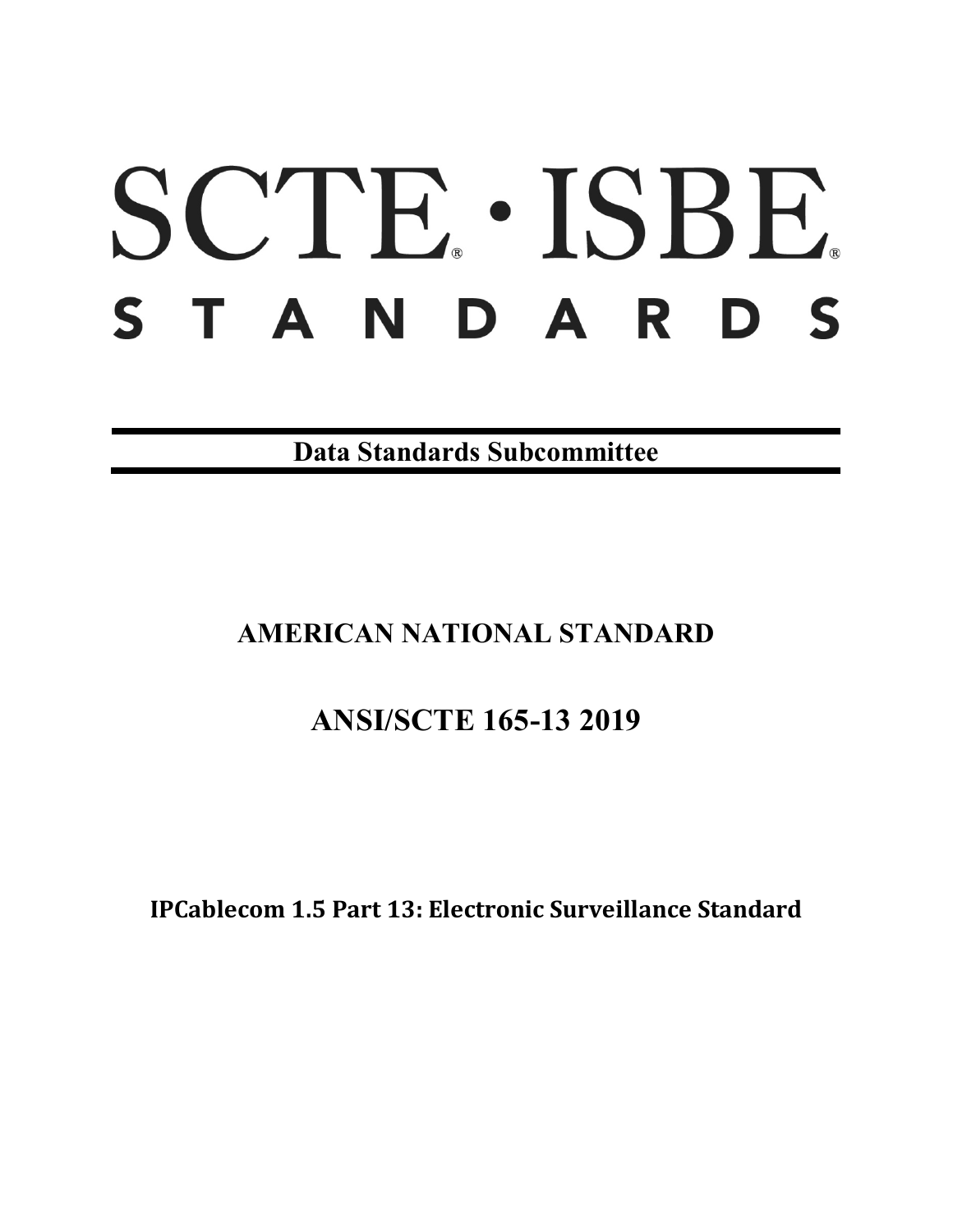# **NOTICE**

The Society of Cable Telecommunications Engineers (SCTE) / International Society of Broadband Experts (ISBE) Standards and Operational Practices (hereafter called "documents") are intended to serve the public interest by providing specifications, test methods and procedures that promote uniformity of product, interchangeability, best practices and ultimately the long-term reliability of broadband communications facilities. These documents shall not in any way preclude any member or non-member of SCTE•ISBE from manufacturing or selling products not conforming to such documents, nor shall the existence of such standards preclude their voluntary use by those other than SCTE•ISBE members.

SCTE•ISBE assumes no obligations or liability whatsoever to any party who may adopt the documents. Such adopting party assumes all risks associated with adoption of these documents, and accepts full responsibility for any damage and/or claims arising from the adoption of such documents.

Attention is called to the possibility that implementation of this document may require the use of subject matter covered by patent rights. By publication of this document, no position is taken with respect to the existence or validity of any patent rights in connection therewith. SCTE•ISBE shall not be responsible for identifying patents for which a license may be required or for conducting inquiries into the legal validity or scope of those patents that are brought to its attention.

Patent holders who believe that they hold patents which are essential to the implementation of this document have been requested to provide information about those patents and any related licensing terms and conditions. Any such declarations made before or after publication of this document are available on the SCTE•ISBE web site at [http://www.scte.org.](http://www.scte.org/)

#### All Rights Reserved

## © Society of Cable Telecommunications Engineers, Inc. 2019 140 Philips Road Exton, PA 19341

Note: DOCSIS® and PacketCable™ are registered trademarks of Cable Television Laboratories, Inc., and are used in this document with permission.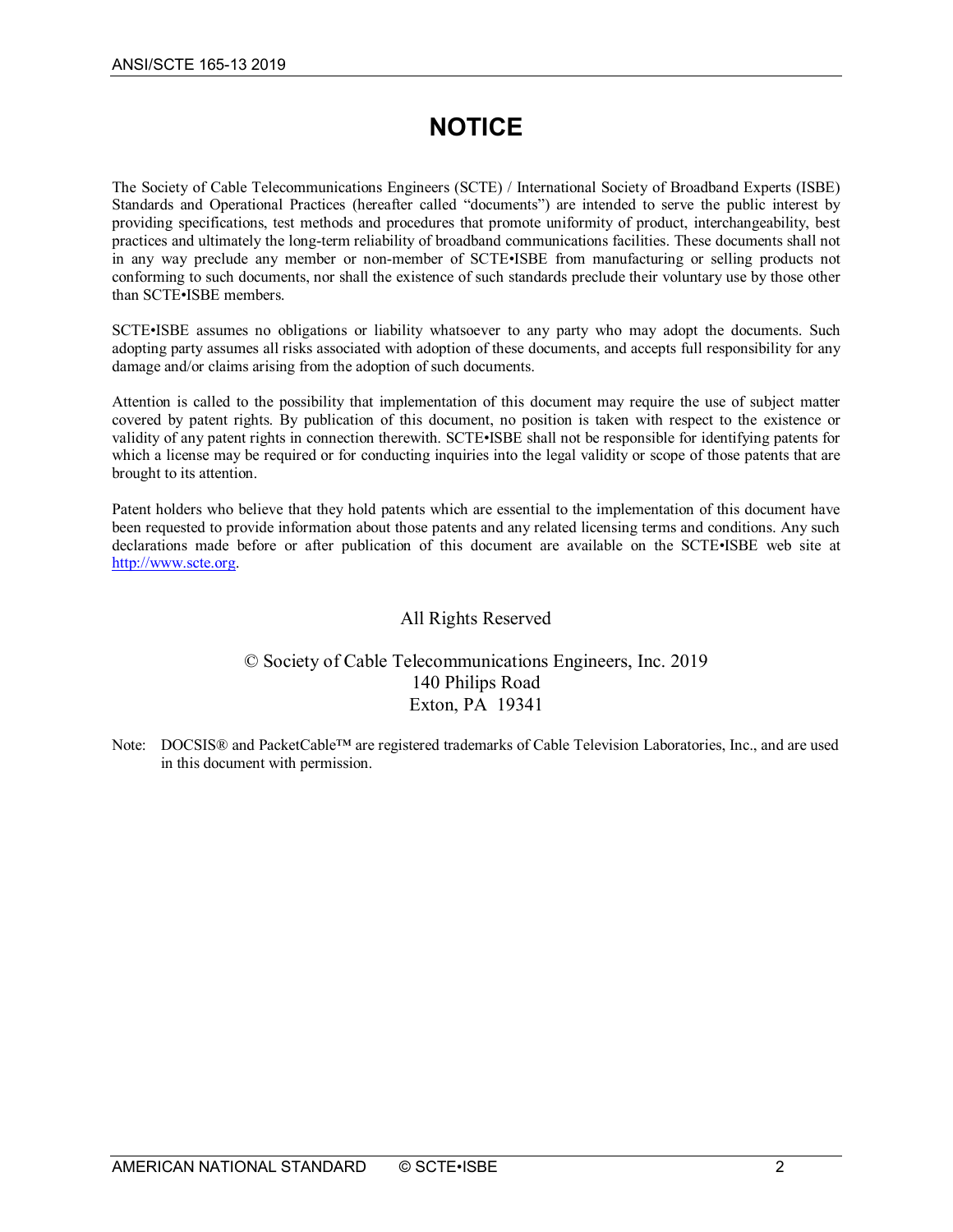# **Contents**

| 1            |                  |                                                                                    |  |
|--------------|------------------|------------------------------------------------------------------------------------|--|
|              | 1.1              |                                                                                    |  |
|              | 1.2 <sub>2</sub> |                                                                                    |  |
|              | 1.3              |                                                                                    |  |
|              | 1.4              |                                                                                    |  |
|              | 1.5              |                                                                                    |  |
| $\mathbf{2}$ |                  |                                                                                    |  |
|              | 2.1              |                                                                                    |  |
|              | 2.2              |                                                                                    |  |
| 3            |                  |                                                                                    |  |
|              | 3.1              |                                                                                    |  |
|              | 3.2              |                                                                                    |  |
|              | 3.3              |                                                                                    |  |
|              | 3.4              |                                                                                    |  |
|              | 3.5              |                                                                                    |  |
|              | 3.6              |                                                                                    |  |
| 4            |                  | INTERFACE BETWEEN THE DELIVERY FUNCTION (PC/TSP) AND COLLECTION FUNCTION (LEA)  17 |  |
|              | 4.1              |                                                                                    |  |
|              | 4.2              |                                                                                    |  |
|              | 4.3              |                                                                                    |  |
|              | 4.4              |                                                                                    |  |
|              | 4.5              |                                                                                    |  |
| 5            |                  |                                                                                    |  |
|              | 5.1              |                                                                                    |  |
|              | 5.2              |                                                                                    |  |
|              | 5.3              |                                                                                    |  |
|              | 5.4              |                                                                                    |  |
|              | 5.5              |                                                                                    |  |
|              | 5.6              |                                                                                    |  |
| 6            |                  |                                                                                    |  |
|              | 6.1              |                                                                                    |  |
|              | 6.2              |                                                                                    |  |
|              | 6.2.1            |                                                                                    |  |
|              | 6.2.2            |                                                                                    |  |
|              | 6.3              |                                                                                    |  |
|              | 6.3.1            |                                                                                    |  |
|              | 6.3.2            |                                                                                    |  |
|              | 6.3.3            |                                                                                    |  |
|              | 6.3.4            |                                                                                    |  |
|              | 6.3.5            |                                                                                    |  |
|              | 6.3.6            |                                                                                    |  |
|              | 6.3.7            |                                                                                    |  |
|              | 6.3.8            |                                                                                    |  |
|              | 6.3.9            |                                                                                    |  |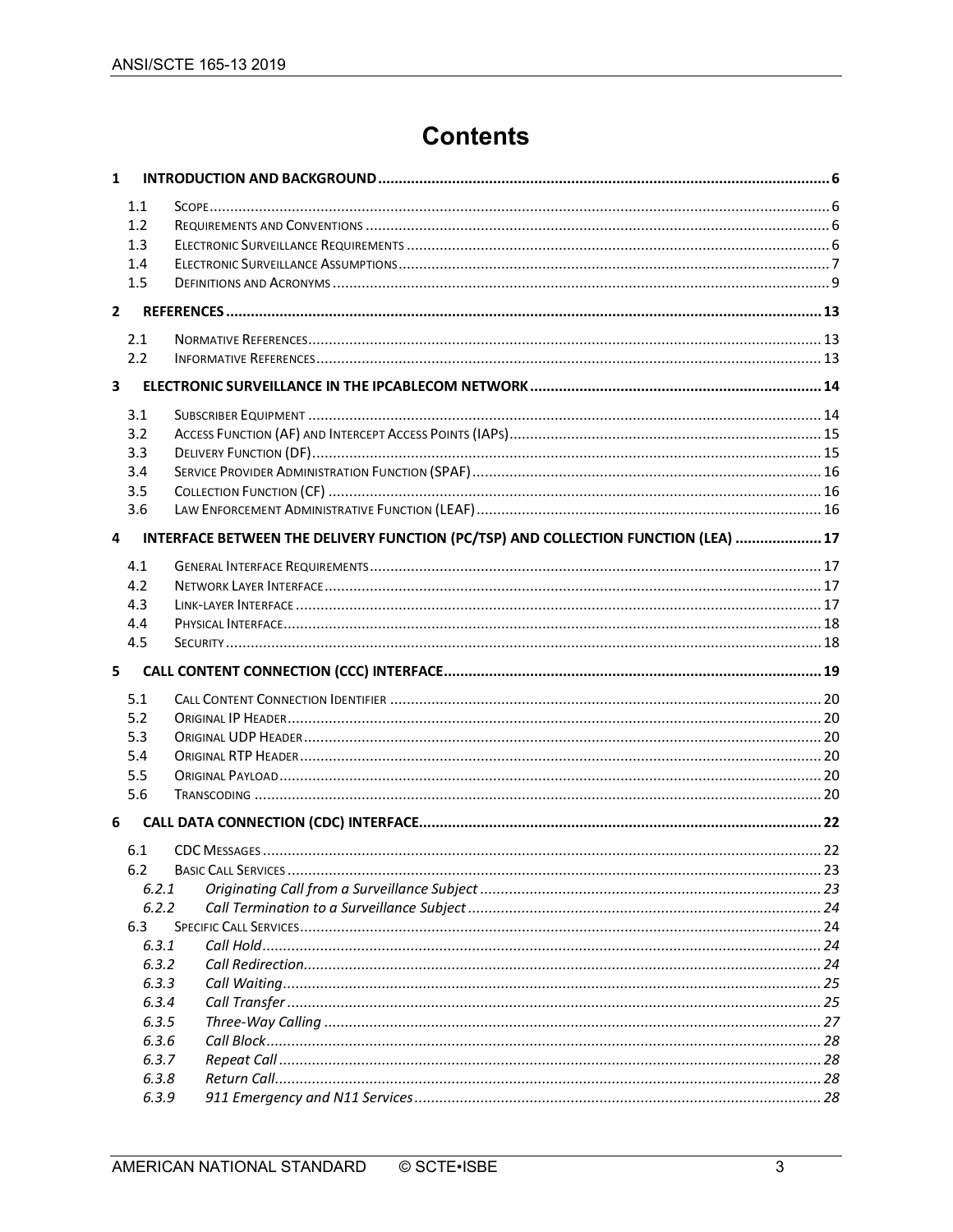|                         | 6.3.10 |  |  |
|-------------------------|--------|--|--|
| 6.3.11                  |        |  |  |
| 6.4                     |        |  |  |
| 6.4.1<br>6.4.2<br>6.4.3 |        |  |  |
|                         |        |  |  |
|                         |        |  |  |
| 6.4.4                   |        |  |  |
| 6.4.5<br>6.4.6<br>6.4.7 |        |  |  |
|                         |        |  |  |
|                         |        |  |  |
| 6.4.8                   |        |  |  |
| 6.4.9<br>6.4.10         |        |  |  |
|                         |        |  |  |
|                         | 6.4.11 |  |  |
|                         | 6.4.12 |  |  |
|                         | 6.4.13 |  |  |
|                         | 6.4.14 |  |  |
| 6.5                     |        |  |  |
| <b>APPENDIX I</b>       |        |  |  |
|                         |        |  |  |
| 1.1                     |        |  |  |
| $\mathsf{L}2$           |        |  |  |
| 1.3                     |        |  |  |
| 1.4                     |        |  |  |
| 1.5                     |        |  |  |
| 1.6                     |        |  |  |
| 1.6.1                   |        |  |  |
| 1.6.2                   |        |  |  |
| 1.7                     |        |  |  |
| 1.8                     |        |  |  |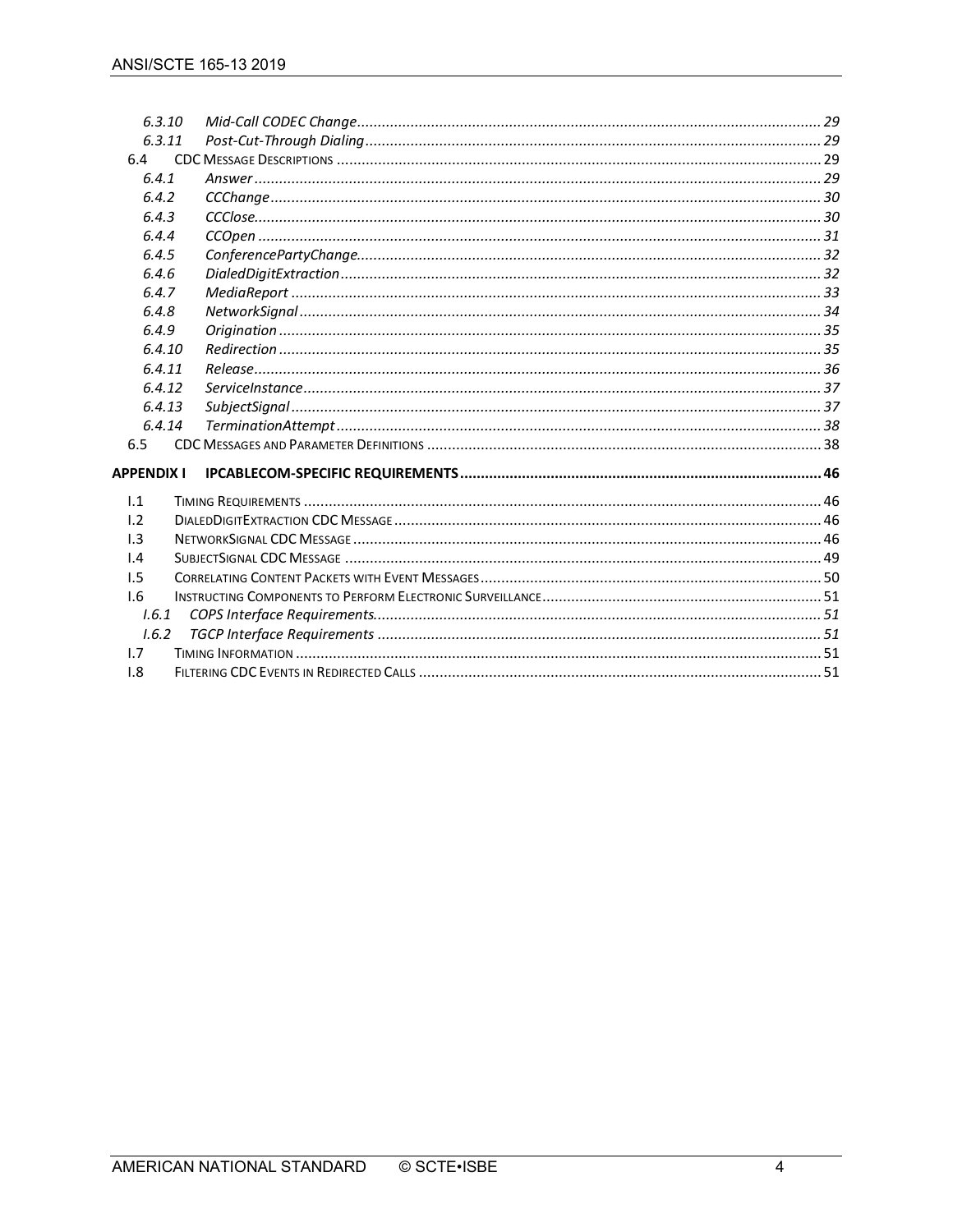# **List of Figures**

|--|--|

# **List of Tables**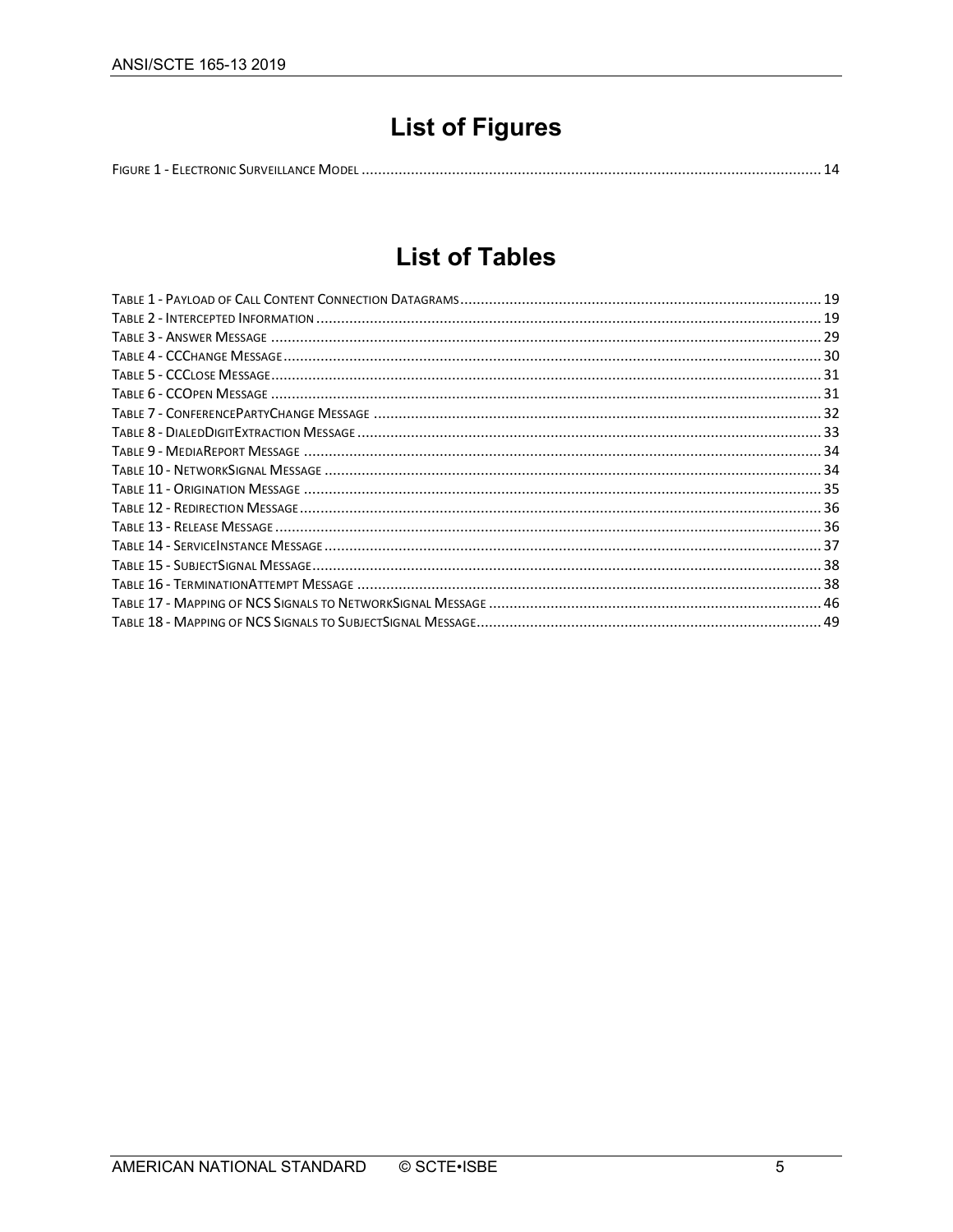# <span id="page-5-0"></span>**1 INTRODUCTION AND BACKGROUND**

# <span id="page-5-1"></span>**1.1 Scope**

This specification defines the interface between a telecommunications carrier that provides telecommunications services to the public for hire using IPCablecom capabilities (a "PC/TSP") and a Law Enforcement Agency (LEA) to assist the LEA in conducting lawfully authorized electronic surveillance. Companies using IPCablecom capabilities will not in the normal case be "telecommunications carriers." Instead they will be providers of information services. However, some companies using IPCablecom capabilities may, by virtue of other actions, be "telecommunications carriers" for purposes of the Communications Assistance for Law Enforcement Act (CALEA) with respect to their use of IPCablecom capabilities. The purpose of this specification is to assist those companies in meeting their obligations under CALEA. In this regard, a telecommunications carrier that complies with a publicly available technical requirement or standard adopted by an industry association or standards-setting organization shall be found to be in compliance with the assistance capability requirements of CALEA.

As noted, cable operators are not ordinarily telecommunications carriers, but if a cable operator has taken the steps to become a carrier, and uses IPCablecom to provide carrier services, then CALEA might apply to the equipment used to implement IPCablecom. For this reason, we are providing consideration of CALEA concerns as part of the IPCablecom specification, for the benefit of anyone who might use this architecture/technology as part of their carrier activities.

Accordingly, a PC/TSP, manufacturer, or support provider that is in compliance with this document will have "safe harbor" under Section 107 of CALEA, Public Law 103-414, codified at 47 U.S.C. 1001 et seq.

This specification defines services and features to support Lawfully Authorized Electronic Surveillance, and the interfaces to deliver intercepted communications and reasonably available call-identifying information to a LEA when authorized.

## <span id="page-5-2"></span>**1.2 Requirements and Conventions**

Throughout this document, the words that are used to define the significance of particular requirements are capitalized. These words are:

| "MUST"       | This word or the adjective "REQUIRED" means that the item is an absolute<br>requirement of this specification.                                                                                                                                                                              |
|--------------|---------------------------------------------------------------------------------------------------------------------------------------------------------------------------------------------------------------------------------------------------------------------------------------------|
| "MUST NOT"   | This phrase means that the item is an absolute prohibition of this specification.                                                                                                                                                                                                           |
| "SHOULD"     | This word or the adjective "RECOMMENDED" means that there may exist valid<br>reasons in particular circumstances to ignore this item, but the full implications should<br>be understood and the case carefully weighed before choosing a different course.                                  |
| "SHOULD NOT" | This phrase means that there may exist valid reasons in particular circumstances when<br>the listed behavior is acceptable or event useful, but the full implications should be<br>understood and the case carefully weighed before implementing any behavior<br>described with this label. |
| "MAY"        | This word or the adjective "OPTIONAL" means that this item is truly optional. One<br>vendor may choose to include the item because a particular marketplace requires it or<br>because it enhances the product, for example; another vendor may omit the same item.                          |

# <span id="page-5-3"></span>**1.3 Electronic Surveillance Requirements**

Congress passed CALEA October 1994. It requires telecommunications carriers and manufacturers to provide certain capabilities to LEAs with the proper court authorization. Although a cable operator may not have any obligations under CALEA, a cable operator that has taken steps to become a telecommunications carrier, and uses IPCablecom capabilities to provide telecommunications services (as used here, a PC/TSP) that is found in compliance with a publicly available technical requirement or standard adopted by an industry association or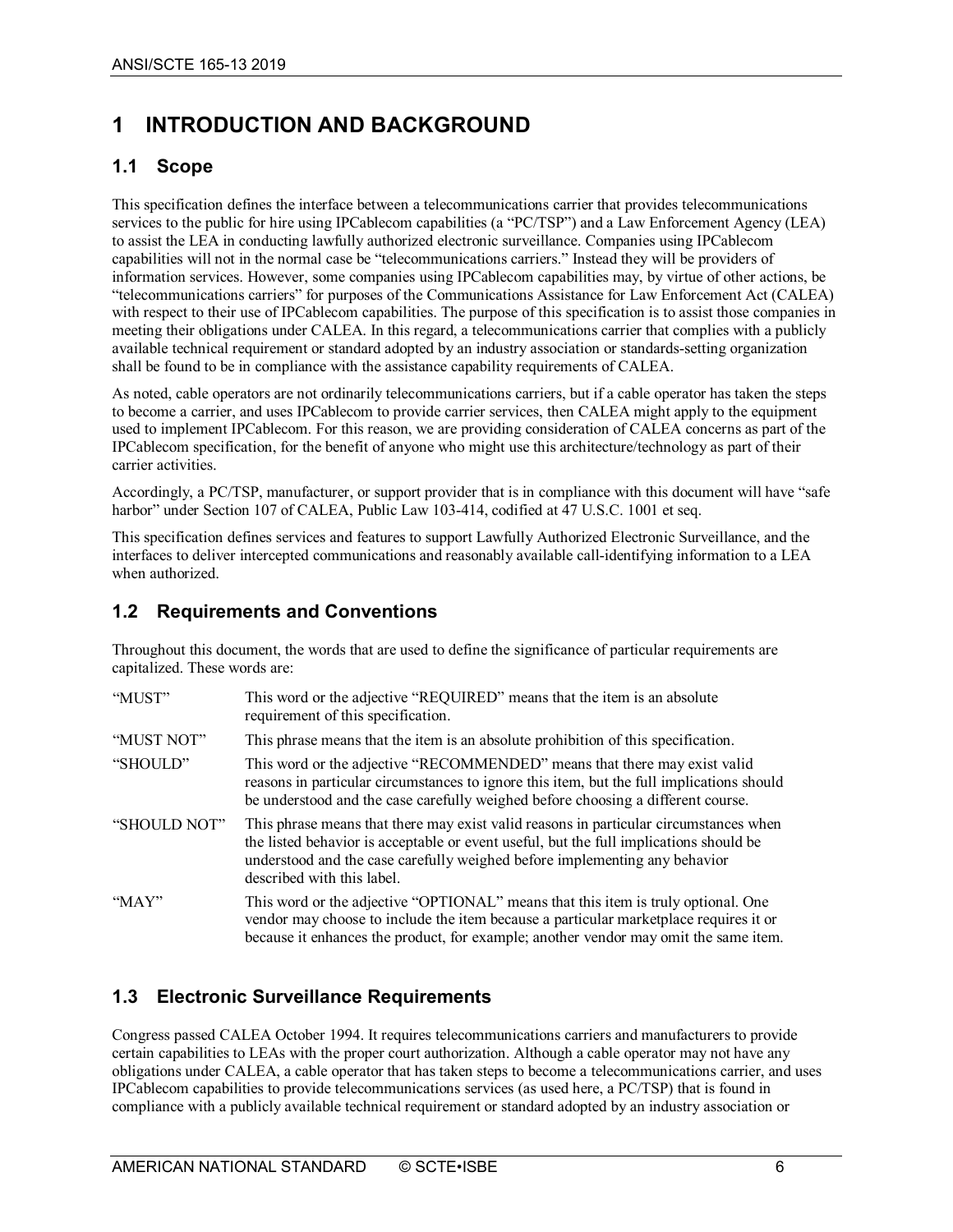standards-setting organization shall be found to be in compliance with the assistance capability requirements of CALEA. Accordingly, when designing a surveillance protocol, it is prudent to consider and incorporate CALEA requirements.

Although CALEA may not apply to any particular cable operator, in general, it requires certain telecommunications carriers to ensure that their equipment, facilities, or services have the capability to:

- 1. Expeditiously isolate and enable the LEA to access reasonably available call identifying information.
- 2. Expeditiously isolate and enable the LEA to intercept all communications carried by a carrier within a service area to or from the equipment, facilities or services of a subscriber, concurrently with the communications' transmission.
- 3. Make intercepted communications and call identifying information available to the LEA in a format available to the carrier so they may be transmitted over lines or facilities leased or procured by the LEA to a location away from the carrier's premises.
- 4. Meet these requirements with a minimum of interference with the subscriber's services and in such a way that protects the privacy of communications and call identifying information that are not authorized to be intercepted, and that maintains the confidentiality of the LEA's wiretaps.
- 5. The Telecommunications Industry Association has promulgated a standard [\[19\]](#page-12-3) for lawfully authorized electronic surveillance for traditional voice telephony. However, the electronic surveillance features and capabilities for traditional voice telephony provided for in [\[19\]](#page-12-3) are not readily applicable to telephony provided by means of a cable system, including telephony provided using IPCablecom capabilities.<sup>[1](#page-6-1)</sup> This document was produced for electronic surveillance specific to telephony services provided by cable operators which are acting as telecommunications carriers and performing their carrier functions using IPCablecom capabilities.

# <span id="page-6-0"></span>**1.4 Electronic Surveillance Assumptions**

CALEA does not authorize any law enforcement agency or officer to require any specific design of equipment, facilities, services, features, or system configurations, nor does it prohibit the adoption of any equipment, facility, service, or feature by any provider of communication service.

LEAs may be authorized to conduct any of three specific types of surveillance: (1) "pen register," which records call-identifying information for all calls originated by a subject, (2) "trap and trace," which records call-identifying information for all calls received by a subject, and (3) "interception," which allows LEAs to listen to the conversations of the subject, as well as access to call-identifying information. Approximately 90% of all surveillance orders are of the first two types; Federal law and laws of 42 states only allow the use of the third technique in the investigation of serious criminal offenses, and when other techniques have not worked, will not work, or are too dangerous.

As a precondition for a PC/TSP's assistance with Lawfully Authorized Electronic Surveillance, a LEA must serve a PC/TSP with the necessary legal authorization identifying the intercept subject, the communications and information to be accessed, and service areas where the communications and information can be accessed.[2](#page-6-2) Once this authorization is obtained, the PC/TSP shall perform the access and delivery for transmission to the LEA's procured equipment, facilities, or services.

 $\overline{a}$ 

<span id="page-6-1"></span> $<sup>1</sup>$  Although the specifications and requirements o[f \[19\]](#page-12-3) are not applicable to IPCablecom-based telephony, the focus group</sup> preparing this specification sought to employ similar messaging, where possible, so as to minimize the development efforts for manufacturers of Delivery Function devices and law enforcement Collection Function devices. However, it is important to note that the IPCablecom messages defined in this specification are very different from those defined in [\[19\],](#page-12-3) employing different parameters and being triggered by different events.

<span id="page-6-2"></span> $^2$  To obtain a court order authorizing the interception of a wire or electronic communication, a law enforcement officer must submit a written application to a court of competent jurisdiction. The application must include information such as the identity of the officer making the application, a complete statement of facts supporting the application, a statement of whether other investigative procedures have been tried and failed or of why they appear reasonably unlikely to succeed or are too dangerous to attempt, and a statement of the period of time for which the interception is required (18 U.S.C. 2518(1)).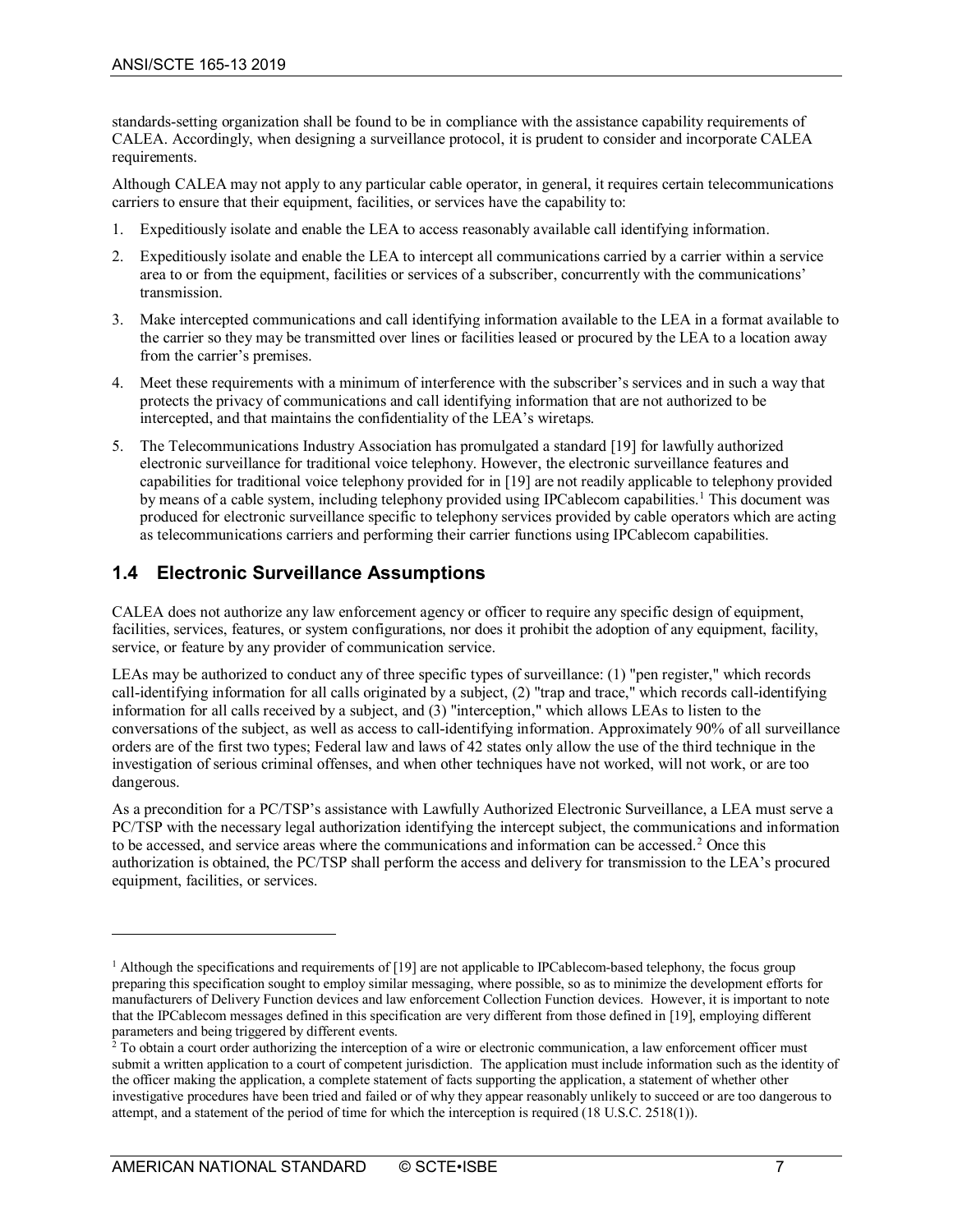Communications in progress at the time a PC/TSP receives a legally authorized request will not be subject to surveillance. Only communications initiated after the legally authorized request will be subject to surveillance.

A PC/TSP shall not be responsible for decrypting, or ensuring the government's ability to decrypt, any communication encrypted by a subject or associate, unless the encryption was provided by the PC/TSP and the PC/TSP possesses the information necessary to decrypt the communication (18 U.S.C. 2602(b)(3)). Nothing in CALEA would prohibit a carrier from deploying an encryption service for which it does not retain the ability to decrypt communications for law enforcement access.

Only packets sent or received by the intercept subject that utilize the capabilities of the Call Management System to establish the communication, and utilize enhanced Quality of Service as authorized by the Call Management System, are considered "calls" as defined by CALEA. Cable operators that have deployed IPCablecom capabilities will offer a range of other services to their customers that make use of packet-switched communications, such as email and Internet access. Other than the packets identified in the first sentence of this paragraph, packets sent or received by the intercept subject are considered Information Services.

One or more Delivery Functions may be utilized to deliver the call content and call-identifying information associated with a particular surveillance order. For example, call content and call-identifying information of a redirected call may not be present at the facilities normally used for surveillance of a subject. It is the responsibility of the PC/TSP to designate a Delivery Function that will deliver call content and call identifying information to a CF for a particular surveillance order. Procurement of the physical facilities connecting this Delivery Function to its Collection Function is the responsibility of the LEA.

In most cases, a PC/TSP should be able to intercept calls redirected by a surveillance subject to other locations either in its own network or in the networks of other telecommunications carriers. However, where a subject has redirected incoming calls to a location served by another PC/TSP, the resulting connection may be established without touching the equipment or facilities of the subject's PC/TSP. Instead, the connections will be made directly from the PC/TSP originating the incoming call to the PC/TSP serving the location to which the subject redirected incoming calls. Because the subject's original PC/TSP will not be aware of these resulting connections, access to these connections will have to be obtained from the PC/TSP serving the location to which calls have been redirected.

When a surveillance subject initiates the placement of an associate on hold for a two-way call, the PC/TSP is not required to deliver call content for the associate to the LEA while the associate is on hold. However, depending on implementation, the PC/TSP might deliver this call content to the LEA.

A subject's call content and call data is transmitted to the LEA over one or more logical channels known as Call Content Connection (CCC) and Call Data Connection (CDC). The actual number of logical channels supported will vary. Factors influencing connection capacity include (1) the number of CCCs and CDCs ordered by the LEA for subjects associated with a given Delivery Function (DF), (2) the number of surveillance orders required to be supported for any single subject, (3) the availability of resources to transport call content and call data information from the DF to the CF, (4) the availability of resources to transport call content and call data information from the IAP to the DF, and (5) the availability of resources to transport redirected call content and call data information between DF's within the PC/TSP network.

Capacity requirements are fundamental to the design and development of any technical standard or specification (as well as for the equipment developed in compliance with such standards). Several technical considerations, pivotal to the design process, are affected by capacity requirements. However, so far, the Attorney General has not identified capacity requirements for telecommunications carriers that use IPCablecom capabilities to provide telecommunications services. In the absence of these formal capacity requirements, certain reasonable assumptions were made in this document about capacity in order to proceed with developing this standard. It is believed that these assumptions reflect reasonable estimates based on industry's technical expertise as well as law enforcement's historical requirements on other technologies. However, to the extent that these reasonable assumptions differ from whatever formal capacity requirements the Attorney General eventually identifies, substantial modifications to this standard may be required (with resulting delays and lost effort in the design and development of equipment consistent with this standard).

As such, the following assumptions are made: (1) the IAP supports a maximum number of intercepts of 5% of its active calls, (2) the DF supports a maximum of five surveillance orders for any single subject, (3) the DF to CF interface must be capable of supporting the maximum number of intercepts times the maximum number of intercepts per subject, (4) it is the responsibility of the PC/TSP to provide adequate resources to transport call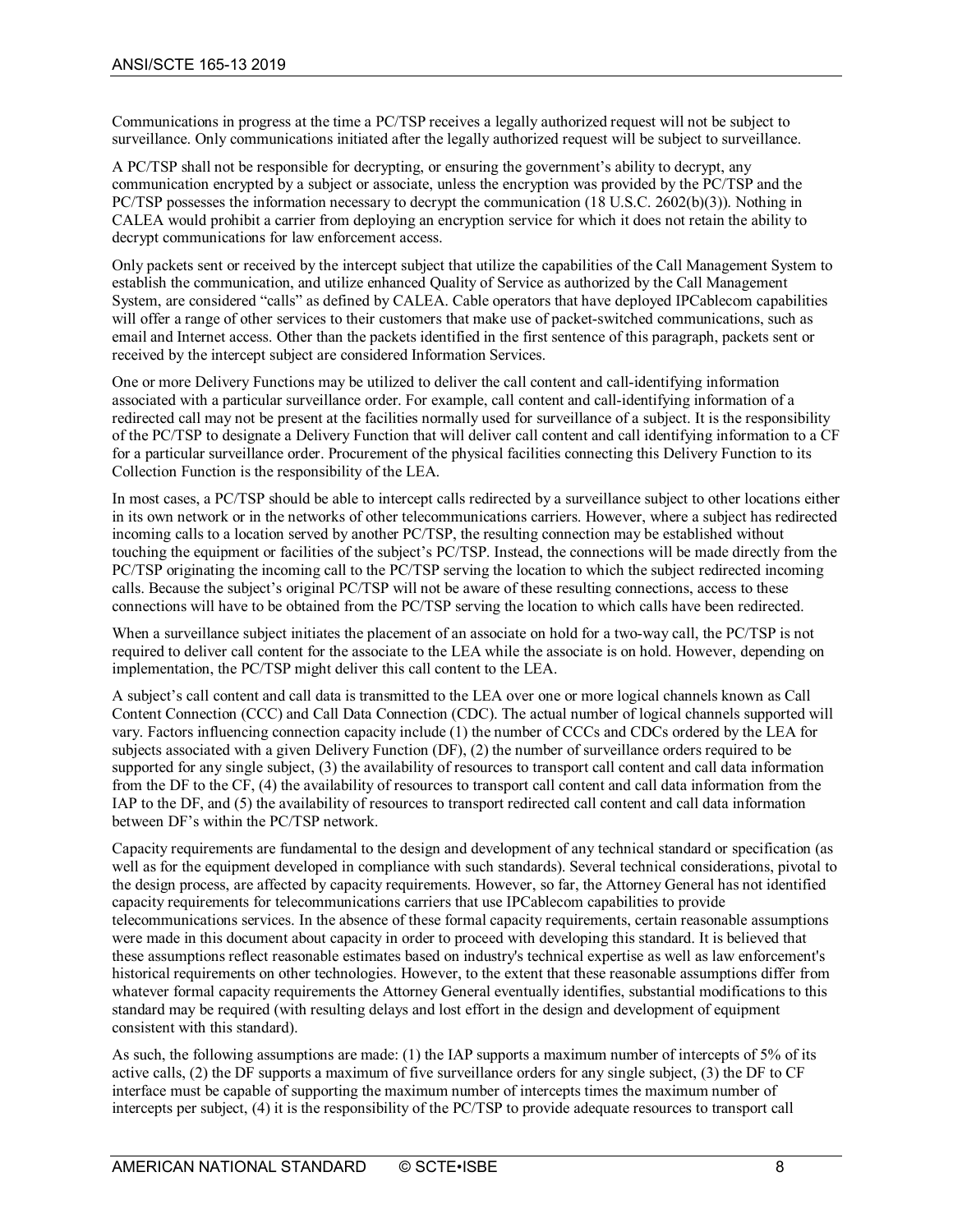content and call data information from the IAP to the DF based on statistical call models, (5) it is the responsibility of the PC/TSP to provide adequate resources to transport redirected call content and call data information between DFs within the PC/TSP network based on statistical call redirection models, (6) when adequate resources are not available, situations may arise where call content and call identifying information are not delivered to the LEA.

# <span id="page-8-0"></span>**1.5 Definitions and Acronyms**

*AF:* Access Function

*ANSI:* American National Standards Institute.

*Associate*: a telecommunication user whose equipment, facilities, or services are communicating with a subject.

*CALEA*: Communications Assistance for Law Enforcement Act.

*Call*: a telecommunication originated by or terminated to a customer that enters or leaves the IPCablecom network at a PC/TSP-operated PSTN gateway, or a telecommunication that originates or terminates at a PC/TSP customer's MTA that 1) makes a request to the proper Call Management System for that endpoint, which then authorizes enhanced QoS facilities, 2) is granted the request for enhanced QoS facilities, and 3) uses those enhanced QoS facilities for transfer of packetized information. For purposes of pen register and trap and trace intercepts, a call is a communication that makes a request to the proper Call Management System for that endpoint.

*Call Content*: see Content.

*Call Content Connection*: the logical link between the device performing an electronic surveillance delivery function and the LEA, that primarily carries the call content passed between an intercept subject and one or more associates. At the demarcation point, Call Content Connections are identified by the combination of Protocol type of UDP (in the IP header), CF address (in the IP header), CF port number (in the IP header), and the CCC-Identifier (in the CCC payload).

*Call Data Connection*: the logical link between the device performing an electronic surveillance delivery function and the LEA that primarily carries call-identifying information. At the demarcation point, Call Data Connections are identified by the combination of Protocol type of TCP (in the IP header), CF address (in the IP header), CF port number (in the TCP header), and the Call-ID (in the PCESP message).

*Call-identifying information*: defined in CALEA Section 102(2), 103(a)(2), and 18 U.S.C. § 2601(a) to be "dialing or signaling information that identifies the origin, direction, destination, or termination of each communication generated or received by a subscriber by means of any equipment, facility, or service of a telecommunications carrier" but "does not include any information that may disclose the physical location of the subscriber (except to the extent that the location may be determined from the telephone number)." See destination, direction, origin and termination.

*Call under interception*: A call that is 1) originated by a PC/TSP subscriber that is under an interception order, 2) terminated to a PC/TSP subscriber that is under an interception order, or 3) redirected by the service of a PC/TSP subscriber that is under an interception order to another service provided by the same PC/TSP. Once a call is identified by the PC/TSP as a call under interception, it maintains that status through all redirections utilizing that PC/TSP's network even if the resulting communicating parties are not themselves surveillance subjects.

*Call under surveillance*: A call that is 1) originated by a PC/TSP subscriber that is under a surveillance order, 2) terminated to a PC/TSP subscriber that is under a surveillance order, or 3) redirected by the service of a PC/TSP subscriber that is under a surveillance order to another service provided by the same PC/TSP. Once a call is identified by the PC/TSP as a call under surveillance, it maintains that status through all redirections utilizing that PC/TSP's network even if the resulting communicating parties are not themselves surveillance subjects.

*CCC*: Call Content Connection

*CDC*: Call Data Connection

*CF*: Collection Function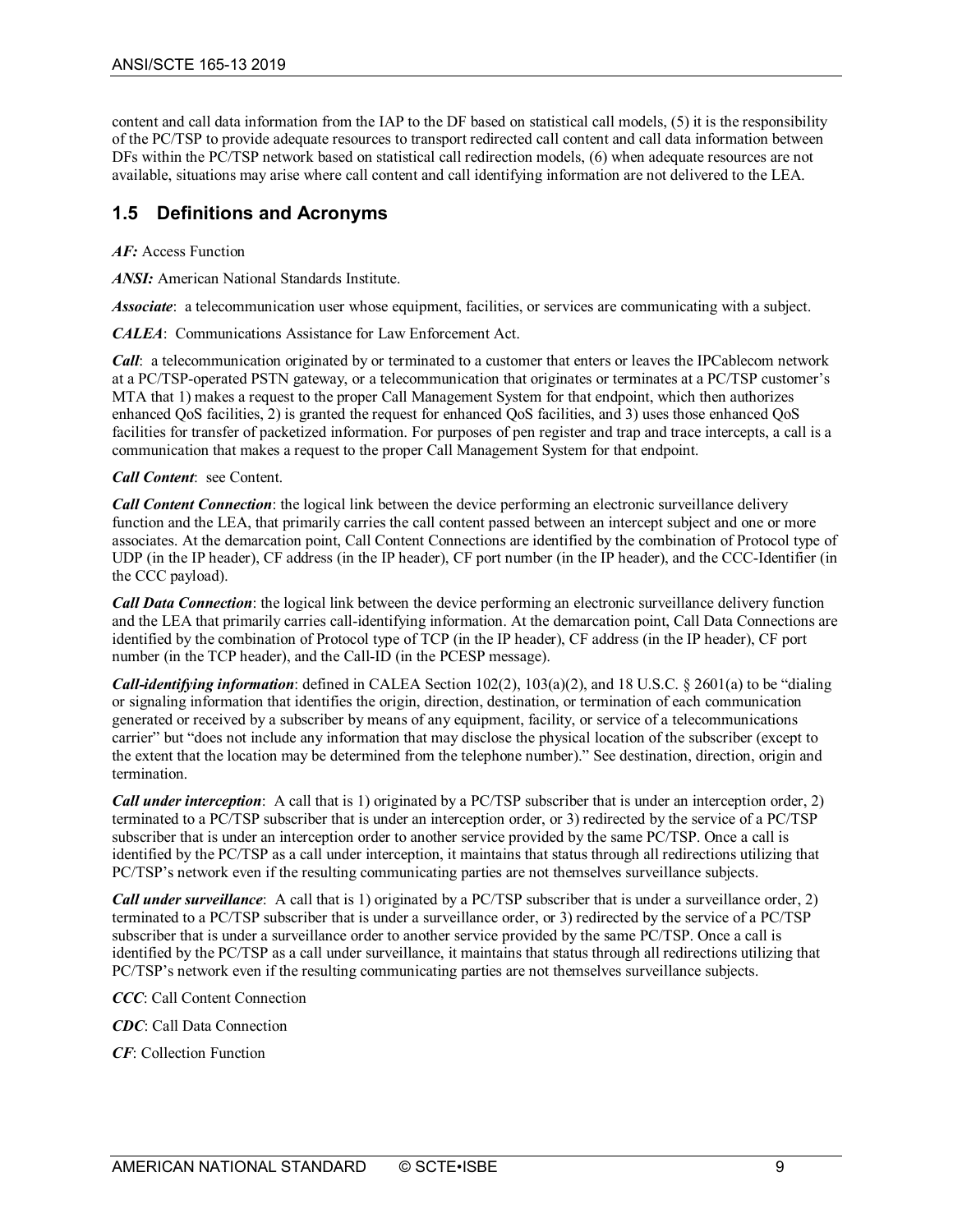*CMS*: Call Management System, an IPCablecom element that performs telecommunications-specific functions in the establishment of a call, such as address translation, call routing, directory services, usage recording, and authorization of QoS.

*Commission:* defined in CALEA Section 102(3) to be "the Federal Communication Commission."

*Communication*: any wire or electronic communication, as defined in 18 U.S.C. § 2510.

*Communication Intercept*: see intercept.

*Content*: defined in 18 U.S.C. § 2510(8) to include "when used with respect to any wire or electronic communications, … any information concerning the substance, purport, or meaning of that communication."

*Controlling Party*: the party invoking a feature.

*Demarcation Point*: a physical point between the PC/TSP's Delivery Function and the LEA's Collection Function where responsibility of the PC/TSP ends and the LEA assumes responsibility.

*Destination*: defined in [\[13\]](#page-12-4) to be "a party or place to which a call is being made (*e.g.,* the called party)."

*DF*: Delivery Function.

*Dialed digit extraction:* the capability that permits a LEA to receive digits dialed by a surveillance subject after a call is connected.

*Direction*: defined in [\[13\]](#page-12-4) to be "a party or place to which a call is re-directed or the party or place from which it came, either incoming or outgoing (*e.g.,* a redirected-to party or redirected-from party)."

*DOCSIS®*: Data-Over-Cable Service Interface Specification. A set of standards that define methods and procedures for use of cable networks to provide information services.

*Electronic Communication*: defined in 18 U.S.C. § 2510(12) to be "any transfer of signs, signals, writing, images, sounds, data, or intelligence of any nature transmitted in whole or in part by a wire, radio, electromagnetic, photoelectric, or photo-optical system."

*Electronic Storage*: defined in 18 U.S.C. § 2510(17) to be "(A) any temporary, intermediate storage of a wire or electronic communication incidental to the electronic transmission thereof; and (B) any storage of such communication by an electronic communication service for purposes of backup protection of such communication."

*Electronic Surveillance:* the statutorily-based legal authorization, process, and associated technical capabilities and activities of LEAs related to the interception of wire, oral, or electronic communications while in transmission. As used herein, also includes the acquisition of call-identifying information. As used in this specification, surveillance refers to a single communication intercept, pen register, or trap and trace. Its usage in this specification does not include administrative subpoenas for obtaining a subscriber's toll records and information about a subscriber's service that a LEA may employ before the start of a communication intercept, pen register, or trap and trace.

*Government*: defined in CALEA Section 102(5) to be "the government of the United States and any agency or instrumentality thereof, the District of Columbia, any commonwealth, territory, or possession of the United States, and any State or political subdivision thereof authorized by law to conduct electronic surveillance."

*IAP*: Intercept Access Point.

*Information Service*: defined in CALEA Section 102(6) to be "(A) the offering of a capability for generating, acquiring, storing, transforming, processing, retrieving, utilizing, or making available information via telecommunication; and (B) includes – (i) a service that permits a customer to retrieve stored information from, or file information for storage in, information storage facilities; (ii) electronic publishing; and (iii) electronic messaging services; but (C) does not include any capability for a telecommunications carrier's internal management, control, or operation of its telecommunications network." See also Telecommunication Carrier and TSP.

*Intercept*: defined in 18 U.S.C. § 2510 (4) to be "the aural or other acquisition of the content of any wire, electronic, or oral communication through the use of any electronic, mechanical, or other device."

*Intercept Access Point*: a point within a communication system where some of the communications or callidentifying information of an intercept subject's equipment, facilities and services are accessed. In the IPCablecom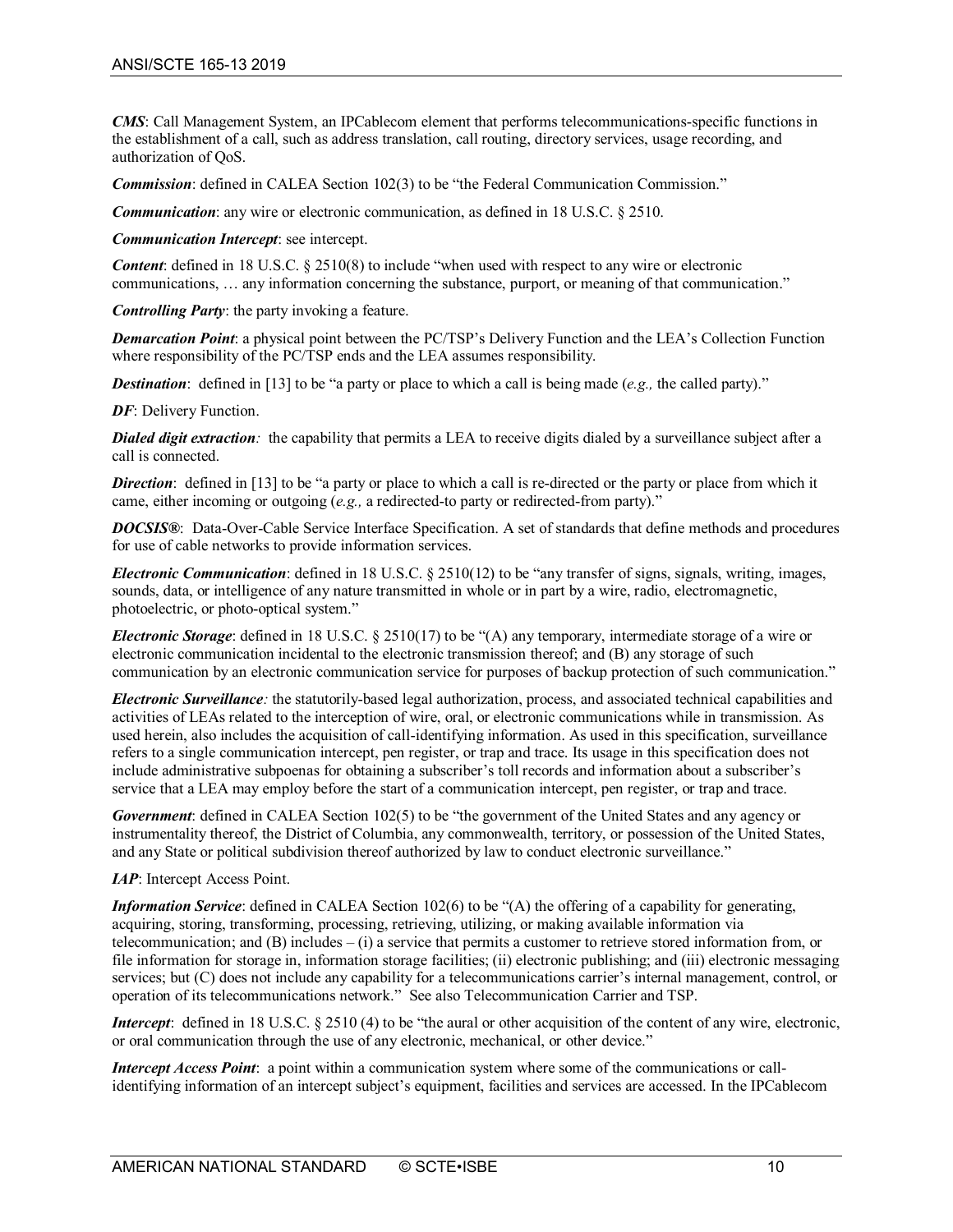network, the Intercept Access Point of a surveillance subject is the CMTS serving the subject, and the CMS designated by the PC/TSP which processes calls for the subject.

*Intercept Subject*: see Subject.

*IP*: Internet Protocol.

*Law Enforcement Agency*: a government entity with the legal authority to conduct electronic surveillance.

*LEA*: Law Enforcement Agency.

*LEAF*: Law Enforcement Administration Function.

*MTA*: Multi-media terminal adapter.

*Origin*: defined in [\[13\]](#page-12-4) to be "a party initiating a call (*e.g.*, a calling party), or a place from which a call is initiated."

*Party hold, join, drop on conference calls:* The capability that permits a LEA to identify the parties to a subjectinitiated conference call conversation at all times.

*PC/TSP*: IPCablecom Telecommunications Service Provider. As used in this specification, a PC/TSP is an entity, typically a cable operator, that has (a) taken the steps necessary to be a "telecommunications carrier" for purposes of CALEA, and (b) provides its telecommunications services using IPCablecom capabilities. The fact that an entity may use IPCablecom, including the use of IPCablecom for voice telephony applications, does not mean that the entity is a "telecommunications carrier" for purposes of CALEA or any other regulatory purpose.

*PCESP*: IPCablecom Electronic Surveillance Protocol.

*Pen Register*: defined in 18 U.S.C. § 3127(3) to be "a device or process which records or decodes dialing, routing, addressing, or signaling information transmitted by an instrument or facility from which a wire or electronic communication is transmitted, provided, however, that such information shall not include the contents of any communication, but such term does not include any device or process used by a provider or customer of a wire or electronic communication service for billing, or recording as an incident to billing, for communications services provided by such provider or any device or process used by a provider or customer of a wire communication service for cost accounting or other like purposes in the ordinary course of its business."

*POTS*: Plain Old Telephone Service. This usually refers to loop start lines with DTMF (tone) dialing or decadic (rotary) dialing.

*PSTN*: Public Switched Telephone Network.

*QoS*: Quality of Service.

*Reasonably Available*: is defined in the Commission's Third Report and Orde[r \[14\].](#page-12-5) Call identifying information is *reasonably available* if the information "is present at an Intercept Access Point (IAP) and can be made available without the carrier being unduly burdened with network modifications." Network protocols do not need to be modified solely for the purpose of passing call-identifying information. The specific elements of call-identifying information that are reasonably available at an IAP may vary between different technologies and may change as technology evolves.

*Redirected call:* a call that is transferred (see Transferred call), or redirected as a service provided to a terminating subscriber, such as unconditionally, or when the terminating subscriber's line is busy, or when the terminating subscriber doesn't answer.

*SPAF*: Service Provider Administration Function.

*Subject*: a telecommunication service subscriber whose communications, call-identifying information, or both, have been authorized by a court to be intercepted and delivered to a LEA. The identification of the subject is limited to identifiers used to access the particular equipment, facility, or communication service (e.g., network address, terminal identity, subscription identity). The "equipment and facilities of the subscriber" in the IPCablecom network consist of the CMTS serving the subscriber and the CMS designated by the PC/TSP which processes calls for the subscriber.

*Surveillance*: within this specification surveillance refers to electronic surveillance; see Electronic Surveillance.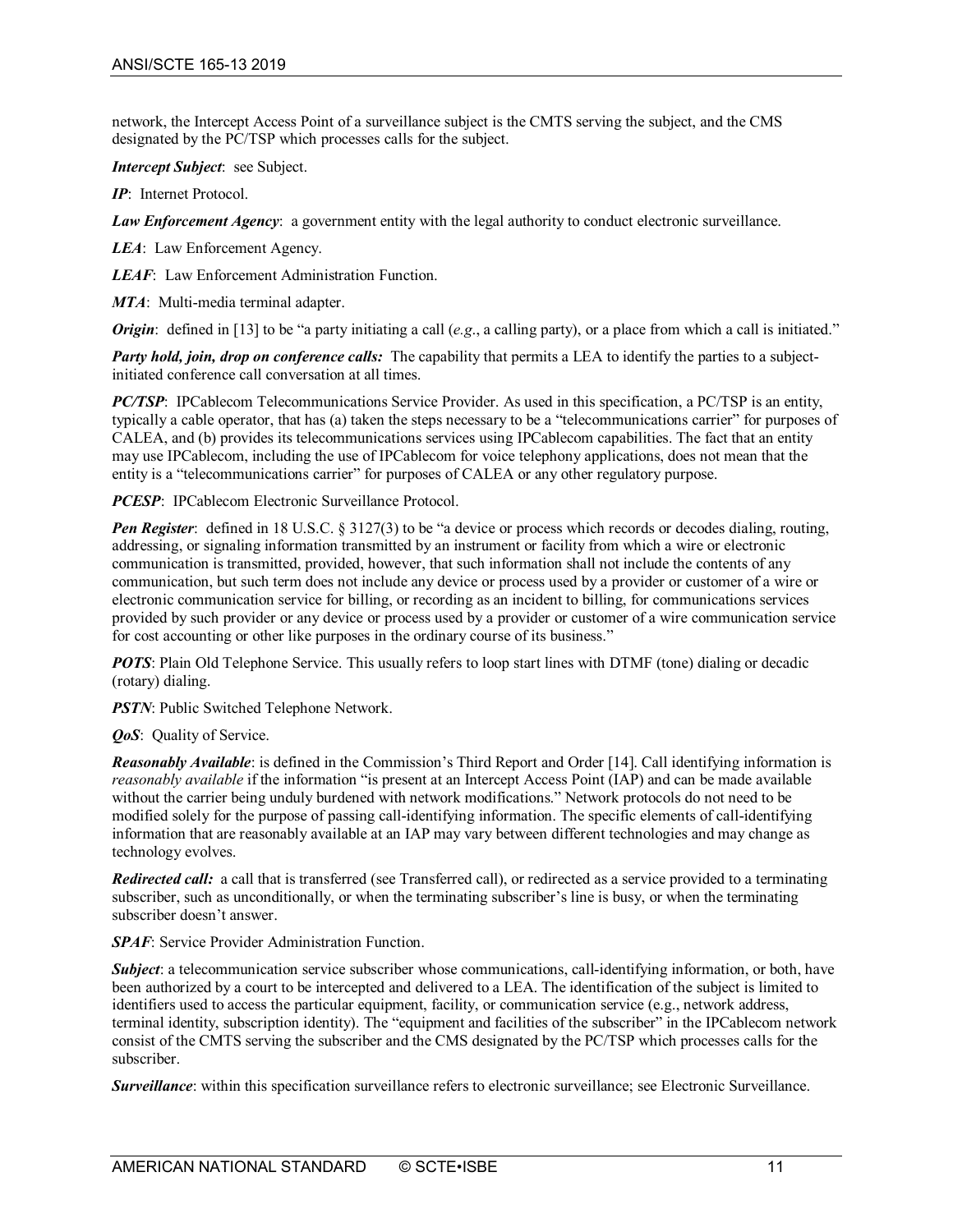#### *Surveillance Subject*: See Subject.

*TCP*: Transmission Control Protocol.

*Telecommunications Carrier*: defined by CALEA Section 102(8) as "a person or entity engaged in the transmission or switching of wire or electronic communication as a common carrier for hire, and includes 1) a person or entity engaged in providing commercial mobile service, or 2) a person or entity engaged in providing wire or electronic communications switching or transmission service to the extent that the Commission finds such service is a replacement for a substantial portion of local telephone exchange service and that it is in the public interest to deem such a person or entity to be a telecommunications carrier for purposes of this title. This does not include 1) persons or entities insofar as they are engaged in providing information services, and 2) any class or category of telecommunications carriers that the Commission exempts by rule after consultation with the U.S. Attorney General." Some entities that use IPCablecom to provide telecommunications to customers may be "telecommunications carriers" for purposes of CALEA. See PC/TSP.

*Telecommunications Support Services*: defined in CALEA Section 102(7) to be "a product, software, or service used by a telecommunications carrier for the internal signaling or switching functions of its telecommunication network."

*Termination*: defined in [\[13\]](#page-12-4) to be "a party or place at the end of a communication path (e.g., the called or callreceiving party, or the switch of a party that has placed another party on hold)."

*Transferred call*: A call that changes either the originating party or terminating party, based on action taken by one of the parties in the call.

*Transmission*: the act of transferring communications from one location or another by a wire, radio, electromagnetic, photoelectronic, or photo-optical system.

*Trap and Trace Device*: defined in 18 U.S.C. § 3127(4) to be "a device or process which captures the incoming electronic or other impulses which identify the originating number or other dialing, routing, addressing, and signaling information reasonably likely to identify the source of a wire or electronic communication, provided, however, that such information shall not include the contents of any communication."

*TSP*: Telecommunication Service Provider. Some TSPs may also be "telecommunications carriers" for purposes of CALEA. See Telecommunications Carrier and PC/TSP.

*Unobtrusive*: not undesirably noticeable or blatant; inconspicuous; within normal call variances.

#### *U.S.C.*: United States Code.

*Wire Communications*: defined in 18 U.S.C. § 2510 (1) to be "any aural transfer made in whole or in part through the use of facilities for the transmission of communications by the aid of wire, cable, or other like connection between the point of origin and the point or reception (including the use of such connection in a switching station) furnished or operated by any person engaged in providing or operating such facilities for the transmission of interstate or foreign communications or communications affecting interstate or foreign commerce and such term includes any electronic storage of such communication."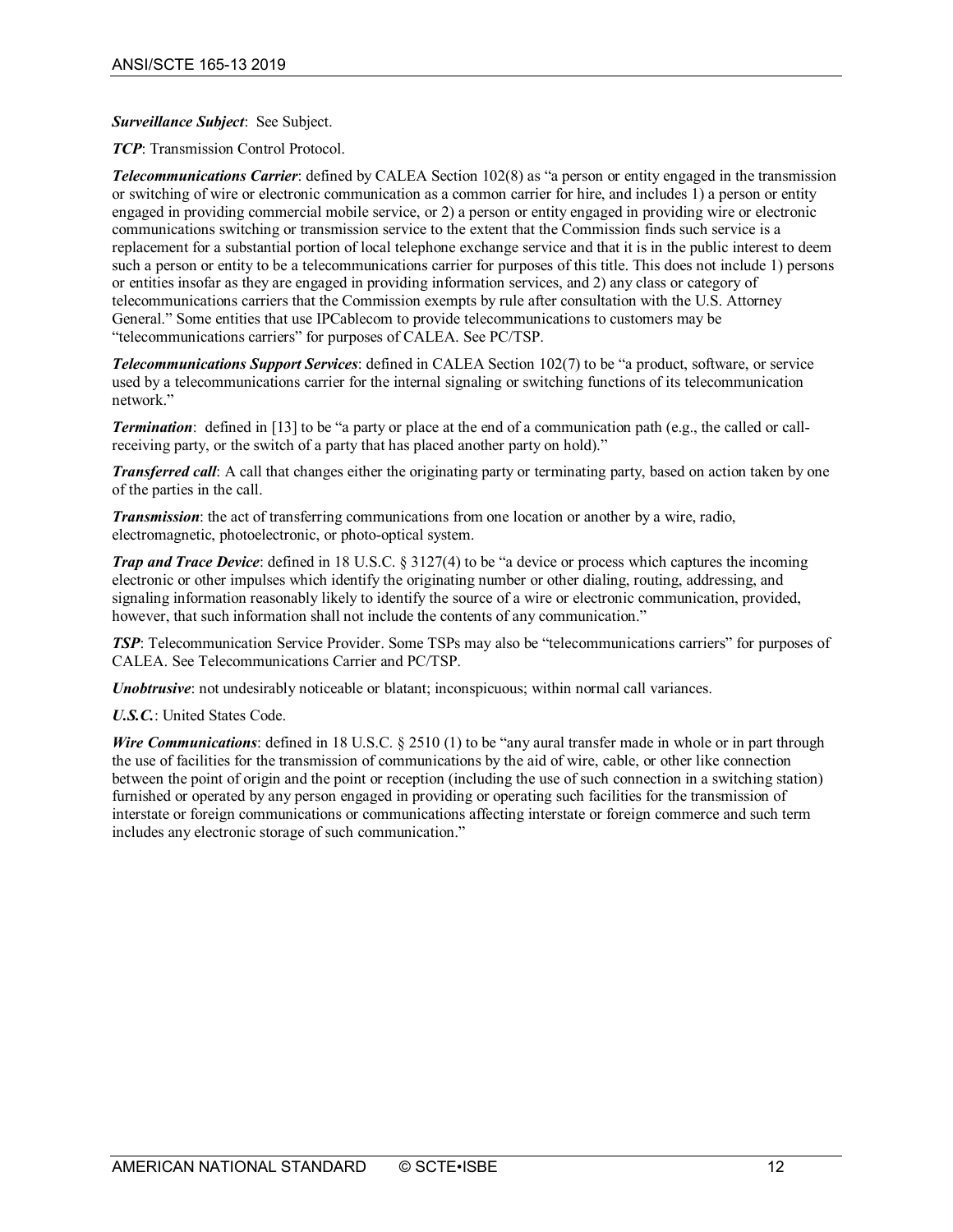# <span id="page-12-0"></span>**2 REFERENCES**

The following documents contain provisions which, through reference in this text, constitute provisions of this standard. At the time of Subcommittee approval, the editions indicated were valid. All documents are subject to revision, and while parties to agreement based on this standard are encouraged to investigate the possibility of applying the most recent editions of the documents listed below, they are reminded that newer editions of those documents might not be compatible with the referenced version.

# <span id="page-12-1"></span>**2.1 Normative References**

In order to claim compliance with this standard, it is necessary to conform to the following standards and other works as indicated, in addition to the other requirements of this standard. Intellectual property rights may be required to implement these references.

- <span id="page-12-11"></span>[1] IETF RFC 768/ST0006, User Datagram Protocol, August, 1980.
- <span id="page-12-7"></span>[2] IETF RFC 791/STD0005, Internet Protocol, September, 1981.
- <span id="page-12-19"></span>[3] IETF RFC 793/STD0007, Transmission Control Protocol, September, 1981.
- <span id="page-12-9"></span>[4] **IETF RFC 826/STD0037, November, 1982.**
- <span id="page-12-8"></span>[5] IETF RFC 894/STD0041, Standard for the Transmission of IP Datagrams over Ethernet Networks, 1984.
- <span id="page-12-14"></span>[6] IETF RFC 1889, RTP: A Transport Protocol for Real-Time Applications, January, 1996.
- <span id="page-12-15"></span>[7] IETF RFC 1890, RTP Profile for Audio and Video Conferences with Minimal Control, January, 1996.
- <span id="page-12-13"></span>[8] IETF RFC 2327, SDP: Session Description Protocol, April, 1998.
- <span id="page-12-10"></span>[9] ISO/IEC 8802-3:2000, Information technology – Telecommunications and information exchange between systems – Local and metropolitan area networks – Specific requirements – Part 3: Carrier sense multiple access with collision detection (CSMA/CD) access method and physical layer specifications.
- <span id="page-12-20"></span>[10] ITU-T Recommendation X.690 (07/02): Information technology - ASN.1 encoding rules: Specification of Basic Encoding Rules (BER), Canonical Encoding Rules (CER) and Distinguished Encoding Rules (DER).
- <span id="page-12-12"></span>[11] IETF RFC 1305, Network Time Protocol (Version 3), Specification, Implementation and Analysis, March 1992.

# <span id="page-12-2"></span>**2.2 Informative References**

The following documents may provide valuable information to the reader but are not required when complying with this standard.

- <span id="page-12-6"></span>[12] ANSI/SCTE 23-01 2017, DOCSIS 1.1 Part 1: Radio Frequency Interface.
- <span id="page-12-4"></span>[13] FCC 02-108, CC Docket No. 97-213, Order on Remand, April 11, 2002.
- <span id="page-12-5"></span>[14] FCC 99-230, CC Docket No. 97-213, Third Report and Order, August 31, 1999.
- <span id="page-12-18"></span>[15] SCTE 165-02 2016, IPCablecom 1.5 Part 2: Audio/Video Codecs.
- <span id="page-12-21"></span>[16] SCTE 165-09 2019, IPCablecom 1.5 Part 9: Event Messages.
- <span id="page-12-17"></span>[17] SCTE 165-03 2016, IPCablecom 1.5 Part 3: Network-Based Call Signaling Protocol.
- <span id="page-12-16"></span>[18] SCTE 165-10 2009, IPCablecom 1.5 Part 10: Security.
- <span id="page-12-3"></span>[19] ANSI/J-STD-025-A-2003, Lawfully Authorized Electronic Surveillance, April 17, 2003.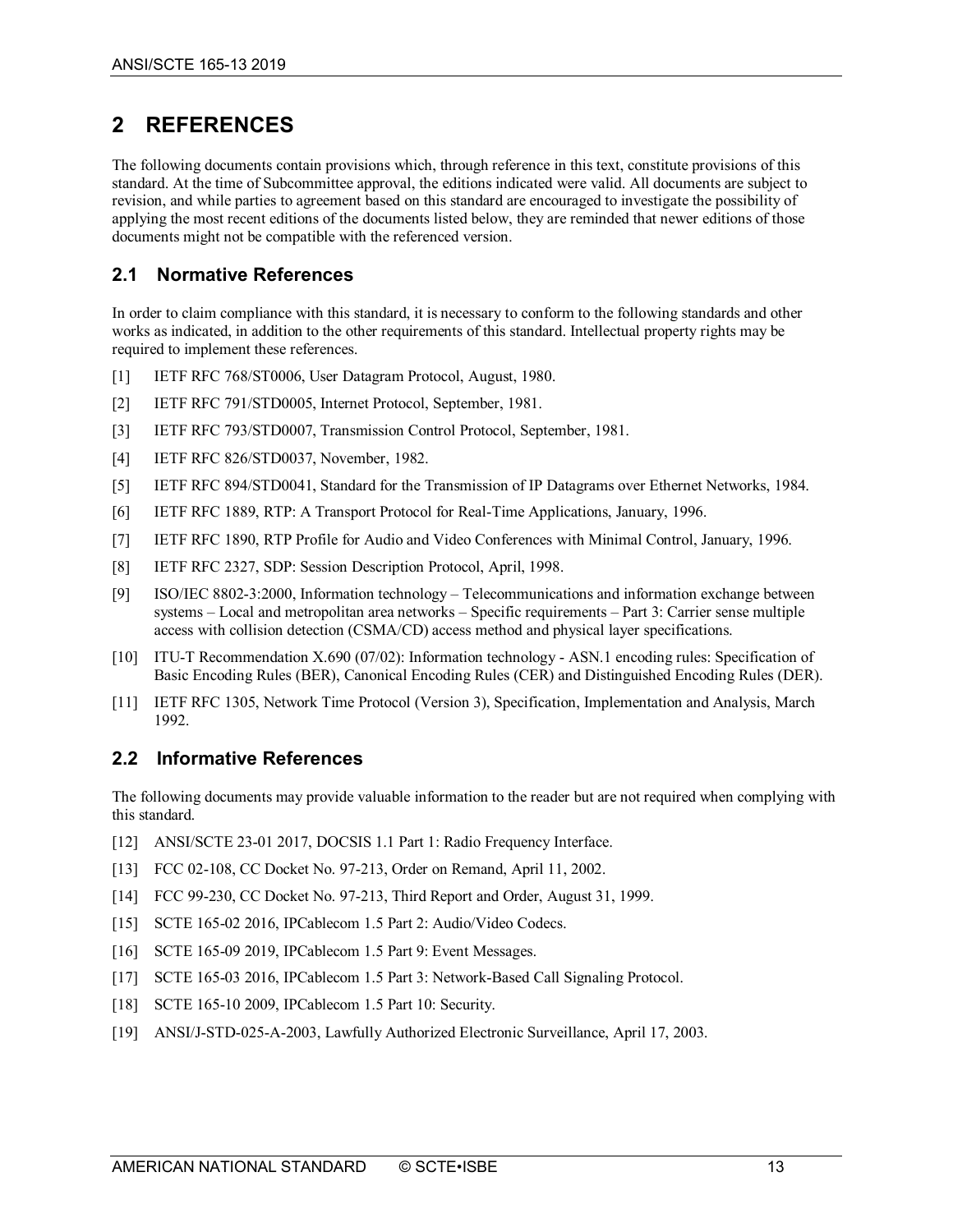# <span id="page-13-0"></span>**3 ELECTRONIC SURVEILLANCE IN THE IPCABLECOM NETWORK**

The intercept function is viewed as five broad categories: access, delivery, collection, service provider administration, and law enforcement administration. These functions are discussed functionally in this section without regard to their implementation. The relationships between these functional categories are shown in [Figure 1.](#page-13-2)



*Figure 1 - Electronic Surveillance Model*

<span id="page-13-2"></span>The lawful authorization, while neither a network entity nor an interface reference point, is an important part of electronic surveillance. Surveillance MUST NOT take place without specific lawful authorization.

# <span id="page-13-1"></span>**3.1 Subscriber Equipment**

The core of providing all IPCablecom services, including any telecommunications services that a provider might offer, is the broadband access network. This network is characterized as a DOCSIS® [\[12\]](#page-12-6) access network, but may be provided over access networks supporting other standards. The access network consists of the cable modem, the cable modem termination system, and the Media Access Control and Physical access layers.

The subscriber equipment includes those elements of the access network that are located in the customer's home. This includes the Cable Modem (CM) and the Multi-media Terminal Adapter (MTA).

The CM is an IPCablecom network element as defined by the DOCSIS specification. The CM plays a key role in handling the media stream. Services which may be provided by the CM include classification of traffic into service flows according to classification filters, rate shaping, and prioritized queuing.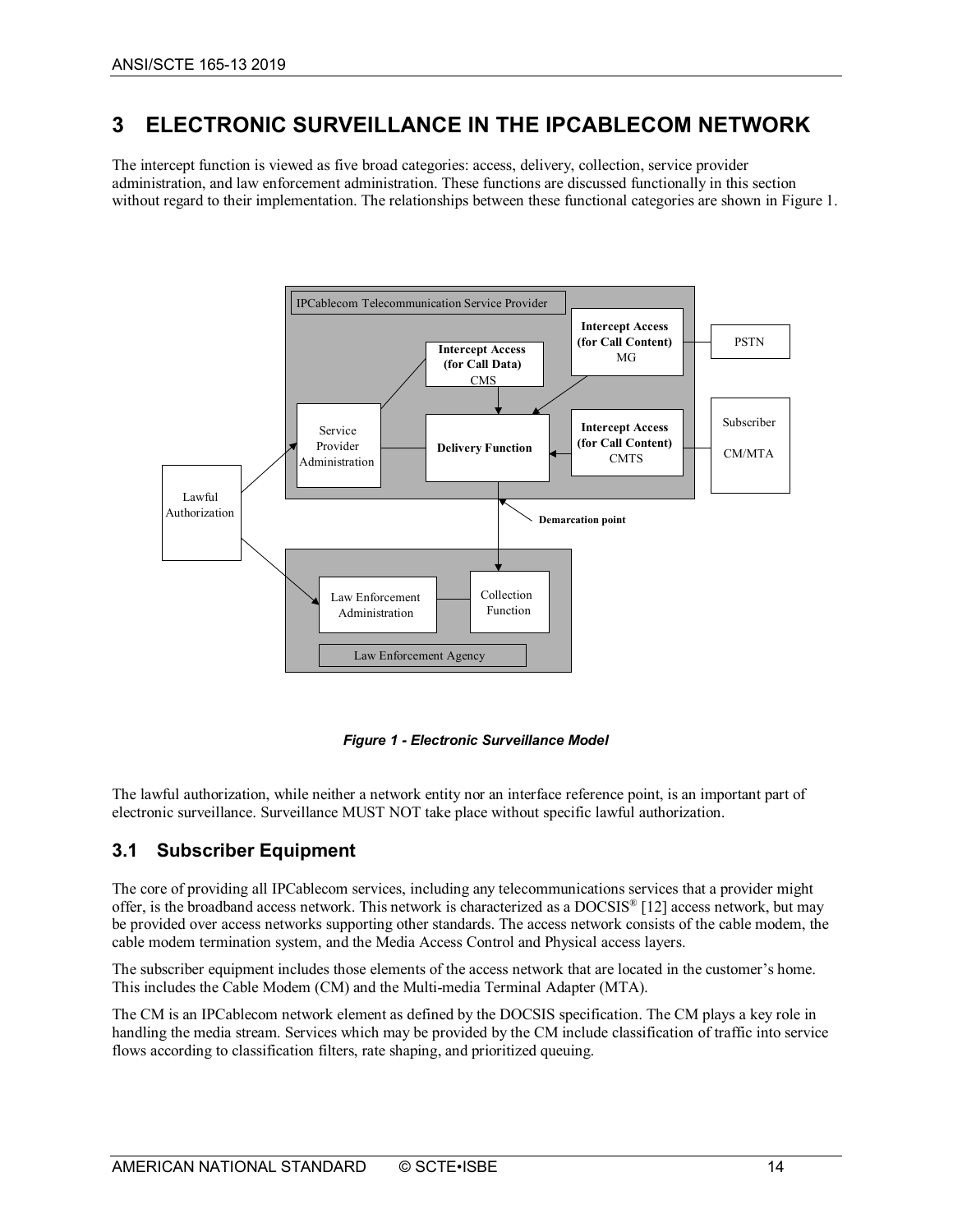An MTA is a single hardware device that incorporates audio and optionally video IP telephony. An MTA may optionally incorporate a DOCSIS cable modem (an Embedded MTA) or may connect through external means to a DOCSIS cable modem (a Standalone MTA).

An MTA supports the following functionality:

- Provides one or more RJ11 interfaces to 2500-series phones
- Performs call signaling with the CMS to originate and terminate calls
- Supports QoS signaling with the CMS and the CMTS
- Supports security signaling with the CMS and other MTA devices
- Supports provisioning signaling with the Provisioning server(s)
- Performs encoding/decoding of audio streams
- Provides multiple audio indicators to phones, such as ringing tones, call waiting tones, stutter dial tone, dial tone, etc.
- Provides standard PSTN analog line signaling for audio tones, voice transport, caller-id signaling, and message waiting indicators

The IPCablecom system design places much of the session control intelligence at the endpoints, where it can easily scale with technology and provide new and innovative services. While this "future-proofing" is a goal of the design, we recognize that it leaves open a wide range of fraud possibilities. The basic assumption is that the MTA is not immune to customer tampering, and that the significant incentive for free service will lead to some very sophisticated attempts to thwart any network controls placed on the MTA.

Under these circumstances, it is important to realize that an MTA under customer control will likely not cooperate with electronic surveillance, and methods are therefore described here that do not depend in any way on cooperation with the MTA.

# <span id="page-14-0"></span>**3.2 Access Function (AF) and Intercept Access Points (IAPs)**

The Intercept Access Function, performed by the Intercept Access Points (IAPs), isolates an intercept subject's communication or reasonably available call-identifying information unobtrusively. The Access Function is responsible for the collection of call content and reasonably available call-identifying information and making such information available to the Delivery Function.

In an IPCablecom network, four elements are designated as Intercept Access Points:

- The Cable Modem Termination System (CMTS) which controls the set of cable modems attached to the shared medium of the DOCSIS network. The CMTS is responsible for intercepting the Call Content, and certain callidentifying information.
- The Call Management System (CMS) which provides service to the subscriber. The CMS is responsible for intercepting the Call-Identifying information.
- The Media Gateway (MG) is designated as an Intercept Access Point for purposes of intercepting Call Content for redirected calls to the PSTN.
- The Media Gateway Controller (MGC) is designated as an Intercept Access Point for purposes of intercepting the Call-identifying information for redirected calls to the PSTN.

The equipment and facilities of each subscriber include two Intercept Access Points (CMTS and CMS), and callidentifying information reasonable available at these IAPs is provided to LEA. Redirected calls in the IPCablecom network might not utilize the equipment or facilities of the subscriber who initiated the redirection. Accordingly, the Intercept Access point for a call that has been redirected will be either the CMS/CMTS of the new destination (if redirected to another IPCablecom endpoint within the same provider's network) or the MGC/Media Gateway of the PSTN interconnection (if redirected to a PSTN endpoint).

# <span id="page-14-1"></span>**3.3 Delivery Function (DF)**

The Delivery Function includes the interface responsible for delivering intercepted communication expeditiously from the Intercept Access Functions to the demarcation point. The Delivery Function delivers reasonably available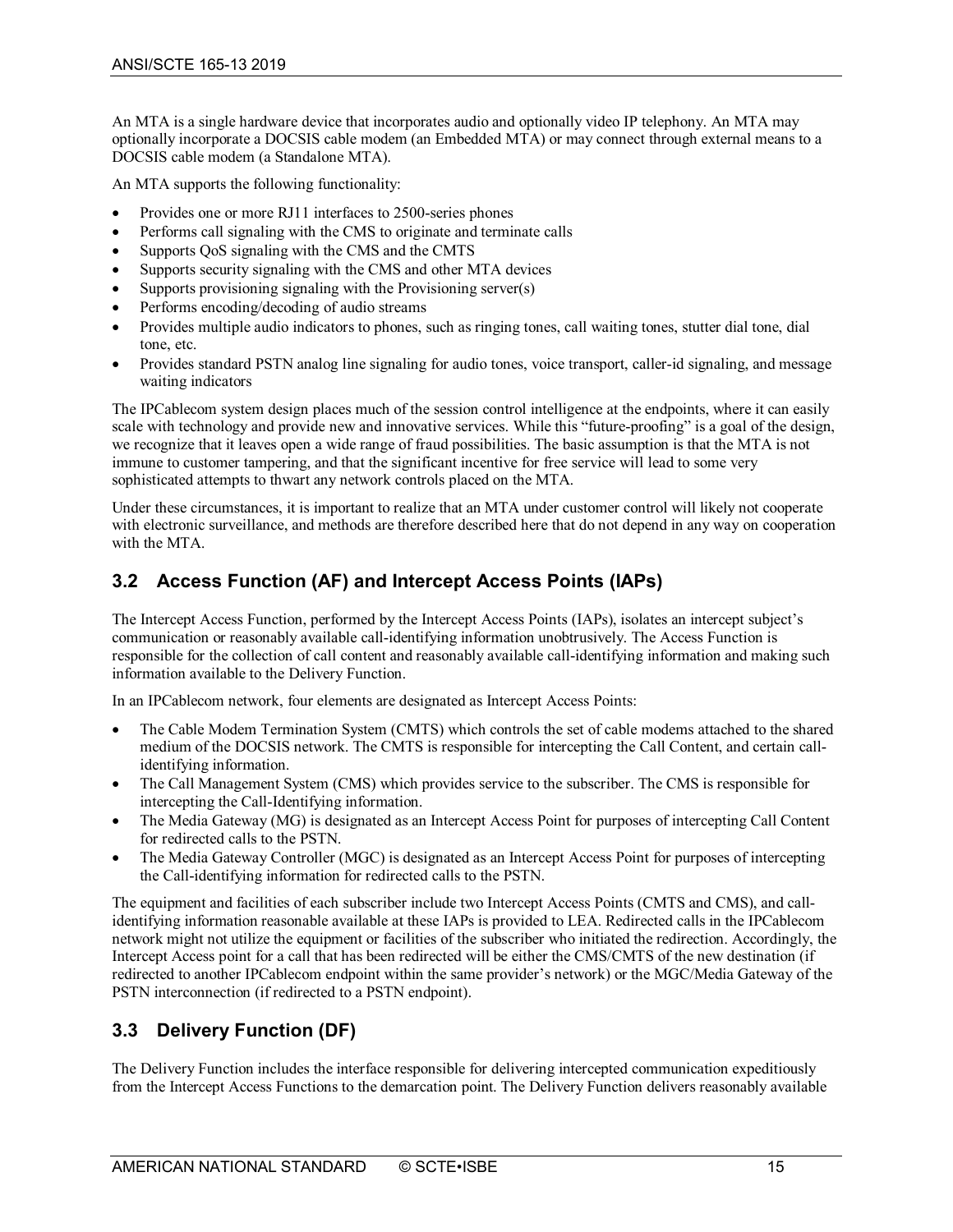call-identifying information and call content based on the requirements of the lawful authorization. The Delivery Function includes the ability to:

- Collect and deliver call content and reasonably available call-identifying information for each intercept subject over the procured law enforcement facilities
- Ensure that the call content and call-identifying information delivered from the Delivery Function is authorized for a particular LEA
- Protect (i.e., prevent unauthorized access to, or manipulation and disclosure of) intercept controls, intercepted call content, and call-identifying information, through methods that are consistent with the normal security policies of the affected PC/TSP
- Ensure that delivery of surveillance information is only available for the time stated in the lawful authorization
- Deliver call content and reasonably available call-identifying information using the PCESP protocol
- Support environments with multiple CMSs, MGCs, MGs, and CMTSs by accepting call content and call data related to a single intercept from multiple IAPs
- Support multiple DF environments by forwarding call content and call data, in the form of Event Messages (EMs), to other DFs

Enabling and disabling the Delivery Function is the responsibility of the PC/TSP.

The Delivery Function delivers information over two distinct types of connections: Call Content Connections (CCCs) and Call Data Connections (CDCs). The CCCs are generally used to transport call content, such as voice communications. The CDCs are generally used to transport messages which report call-identifying information, such as the calling party identities and called party identities.

Call-identifying information, call content, or both, associated with a particular subject may need to be delivered to more than one LEA Collection Function simultaneously. This will occur when different LEAs are conducting independent investigations on the same subject. The Delivery Function duplicates the call content, call-identifying information, or both, and deliver authorized information to each LEA.

Call-identifying information, call content, or both, from multiple surveillances may need to be delivered simultaneously to a single LEA's CF.

# <span id="page-15-0"></span>**3.4 Service Provider Administration Function (SPAF)**

The Service Provider Administration Function is responsible for controlling PC/TSP Access and Delivery Functions. The PC/TSP administrative functions are outside the scope of this specification.

# <span id="page-15-1"></span>**3.5 Collection Function (CF)**

The Collection Function is responsible for collecting intercepted communication and call-identifying information from the demarcation point. The Collection Function is the responsibility of the LEA. Enabling and disabling the activation of the LEA-provided interface is the responsibility of the LEA Administrative Function and is beyond the scope of this specification.

# <span id="page-15-2"></span>**3.6 Law Enforcement Administrative Function (LEAF)**

The Law Enforcement Administration Function is responsible for controlling the LEA Collection Function. The Law Enforcement Administration Function is the responsibility of the LEA.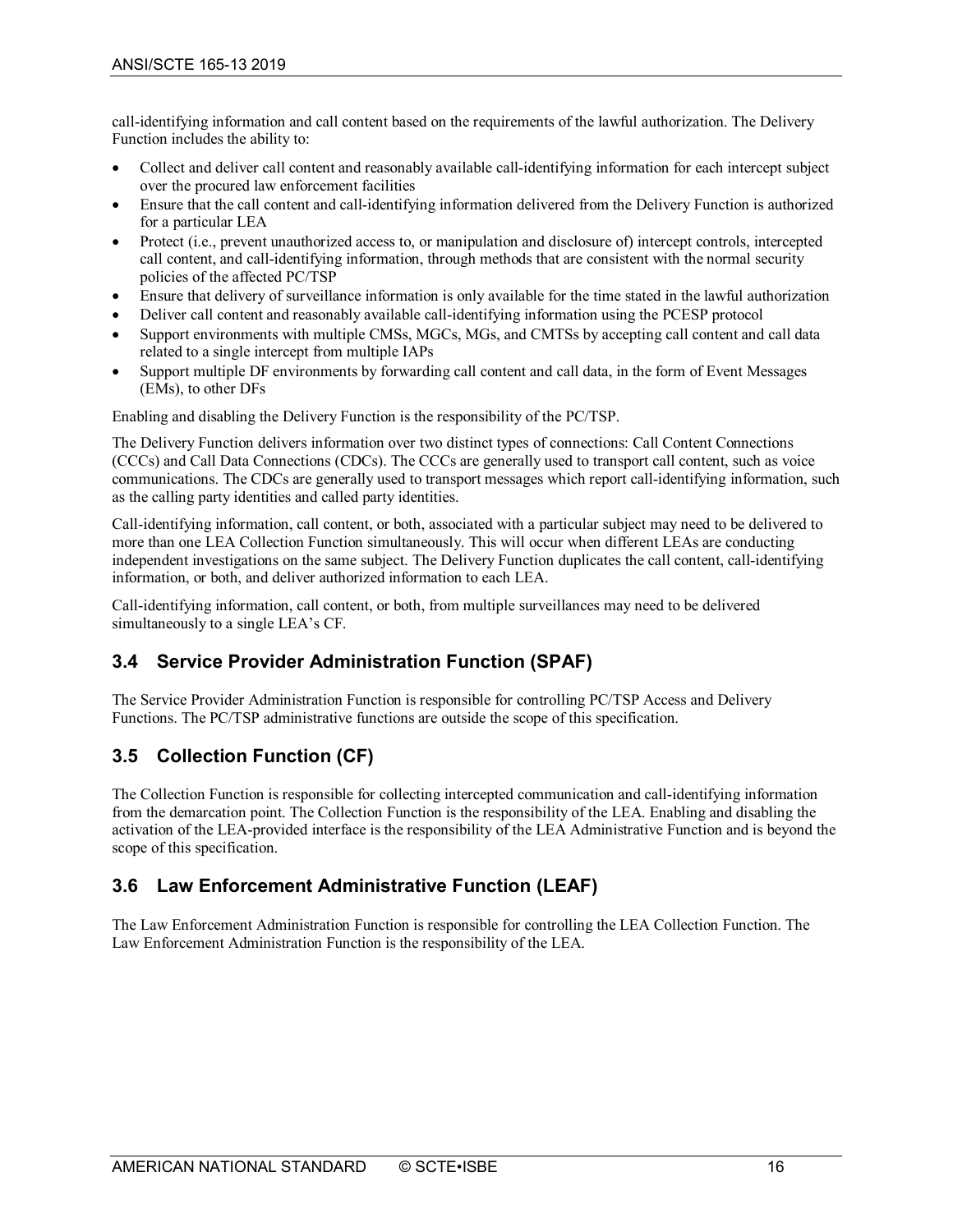# <span id="page-16-0"></span>**4 INTERFACE BETWEEN THE DELIVERY FUNCTION (PC/TSP) AND COLLECTION FUNCTION (LEA)**

The interface between the Delivery Function and the Collection Function is defined as the demarcation point.

CCC and CDC information is formatted into discrete messages using a specialized protocol called the IPCablecom Electronic Surveillance Protocol (PCESP). The PCESP messages are delivered to a LEA at the demarcation point. Multiple electronic surveillances may be delivered at the same demarcation point.

The CDC and CCC information will not necessarily be synchronized when received by a LEA. The call content and call-identifying information are delivered to a LEA using the independent services of the CCCs and CDCs respectively, and these services can be provided on independent networks or independent facilities.

Procurement, engineering, and sizing of the physical facilities connecting the Delivery Function to the Collection Function is the responsibility of the LEA. Engineering and Sizing of the Collection Function is also the responsibility of the LEA.

When the resources necessary for transmission of call content or call-identifying information, as provided by a LEA, are insufficient, the information is not required to be queued by the Delivery Function. In other words, intercepted information may be delayed or discarded by the Delivery Function if insufficient transmission capacity is provided by the LEA to the LEA's Collection Function.

# <span id="page-16-1"></span>**4.1 General Interface Requirements**

It is the responsibility of the PC/TSP to deliver CCC and CDC information to a demarcation point. The demarcation point shall consist of a physical interconnect adjacent to the DF. The LEA is responsible for providing the equipment, facilities, and maintenance needed to deliver this information from the demarcation point to the CF.

This specification defines a default physical and link level interface at the demarcation point. It is left to the discretion of any affected PC/TSP whether to provide alternative interconnect choices.

The PC/TSP MUST ensure that only those packets that have been authorized to be examined by the LEA are delivered to the LEA at the demarcation point. If, for example there is more than one LEA doing surveillance on the PC/TSP's network at a given point in time, each LEA must only see the data that it is authorized to receive.

# <span id="page-16-2"></span>**4.2 Network Layer Interface**

The network layer protocol for delivery of both CDC and CCC information MUST be as defined by the Internet Protocol (IP[\) \[2\].](#page-12-7) The transport protocol for CDC information is as specified in Section [6,](#page-21-0) while transport of CCC information is as specified in Section [5.](#page-18-0) Both CCC and CDC information MAY be provided over the same physical interface. Information is available in the CCC and CDC information packets to identify the type of packet (either CDC or CCC) and the particular case. The identification is provided either directly by the packet containing the surveillance case identifier, or indirectly by the packet containing an identifier that can be correlated with the case identifier.

Contained in the IP header is the source IP address, which is the address of the DF, and the destination IP address, which is the address of the CF provided during interception provisioning.

All transfer of packets other than those operationally required to maintain the link MUST be from the DF to the CF only. At no time may the LEA send unsolicited packets from the CF to the DF.

# <span id="page-16-3"></span>**4.3 Link-layer Interface**

The default link-layer protocol between the DF and CF MUST be as defined by the Ethernet protocol [\[5\]](#page-12-8) and [\[4\].](#page-12-9) However, alternate link-layer protocols MAY be used at the discretion of the PC/TSP based on negotiated agreements with the LEA.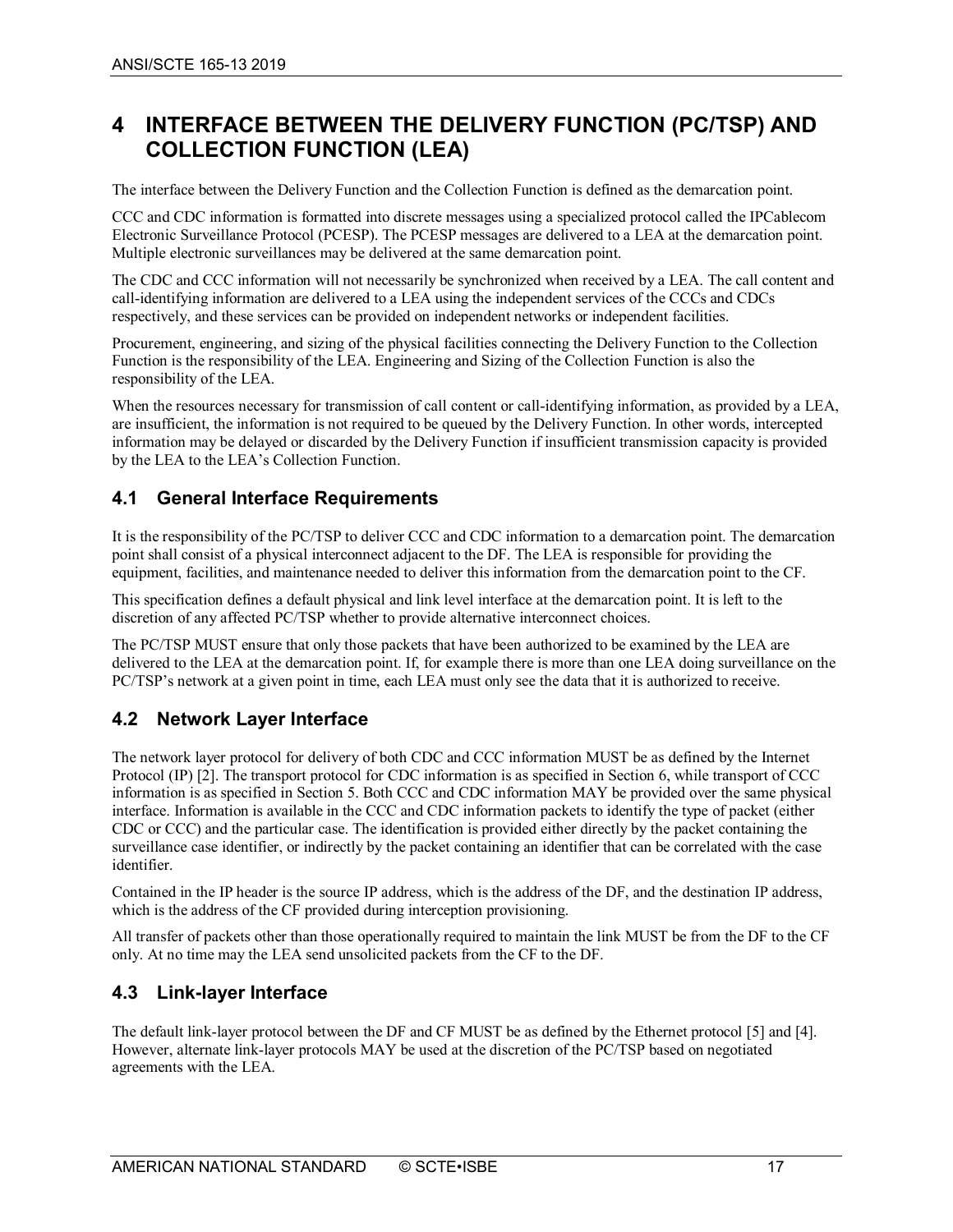# <span id="page-17-0"></span>**4.4 Physical Interface**

The default type of physical interconnect provided by the PC/TSP at the demarcation point MUST be an RJ45 10/100BaseT [\[9\]](#page-12-10) connection. However, alternate physical interconnects MAY be provided at the discretion of the PC/TSP.

# <span id="page-17-1"></span>**4.5 Security**

Encryption need not be supplied by the PC/TSP on the connections between the DF and the demarcation point. However, the LEA may choose to provide encryption from the demarcation point to the CF by supplying the necessary equipment and facilities.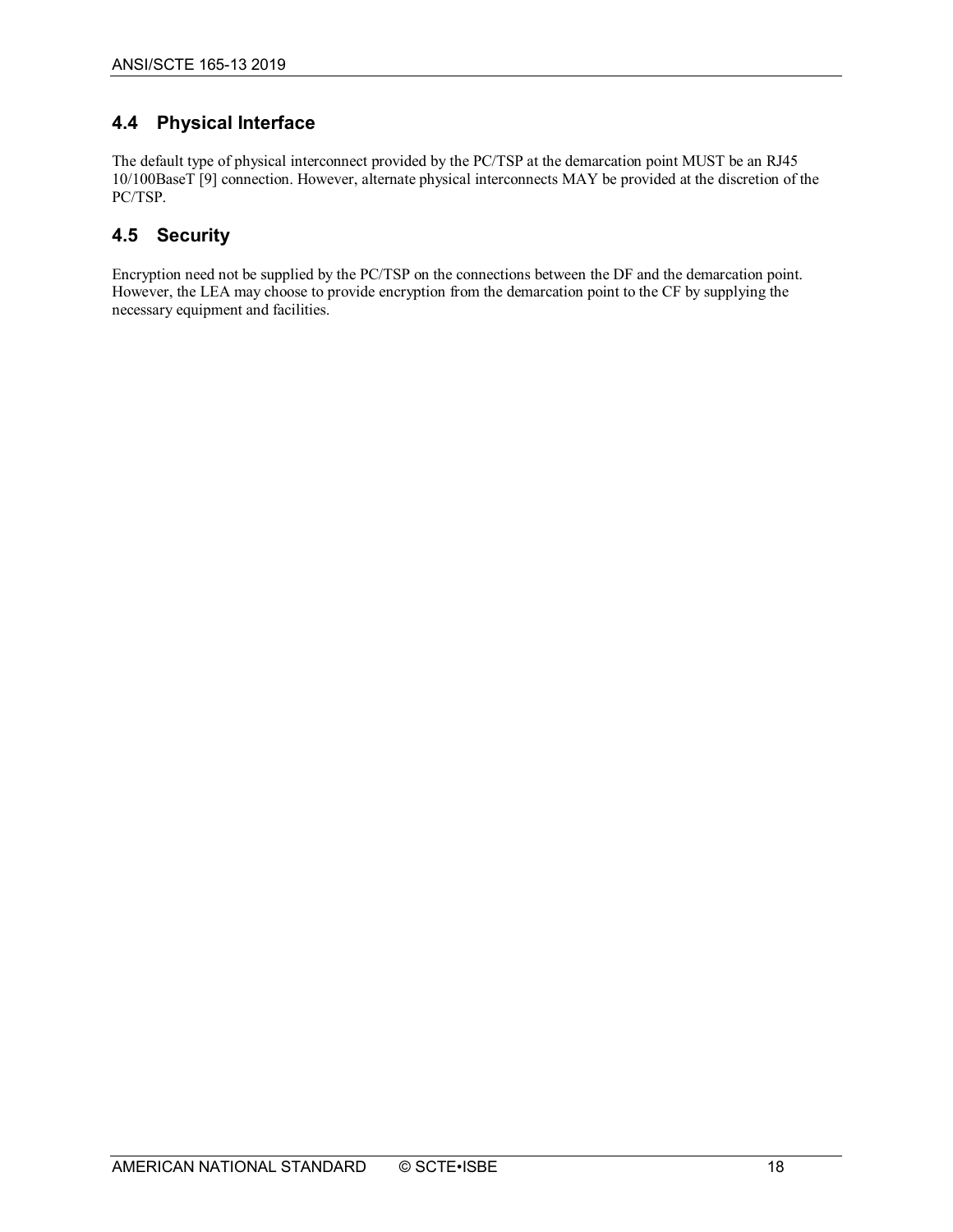# <span id="page-18-0"></span>**5 CALL CONTENT CONNECTION (CCC) INTERFACE**

This section describes the mechanism for delivery of call content, via Call Content Connections (CCC) from the PC/TSP's Delivery Function (DF) to the Law Enforcement's Collection Function (CF).

The CCC datagrams MUST contain a timestamp that allows Law Enforcement to identify the time at which the corresponding information was detected by the DF. This timestamp MUST have an accuracy of at least 200 milliseconds. The CCC datagram MUST be queued at the DF for transmission to the Collection Function within eight seconds of detection of the corresponding packet by the Intercept Access Point 95% of the time. The delivery of particular CCC datagrams to the CF depends on many factors not under the control of the PC/TSP, such as the bandwidth between the DF and CF. These factors may affect the ability of the PC/TSP to meet the transmission criterion just stated, and this specification does not require the PC/TSP to take steps to counteract delays caused by such factors.

<span id="page-18-1"></span>Call Content MUST be delivered as a stream of UDP/IP datagrams, as defined in [\[1\]a](#page-12-11)n[d \[2\],](#page-12-7) sent to the port number at the CF as provided during provisioning of the interception. The UDP/IP payload MUST adhere to the following format:

| CCC Identifier (4 bytes)<br>Timestamp (8 bytes) |
|-------------------------------------------------|
|                                                 |
|                                                 |
| Intercepted Information (arbitrary length)      |
|                                                 |
|                                                 |
|                                                 |
|                                                 |
|                                                 |
|                                                 |

*Table 1 - Payload of Call Content Connection Datagrams*

The Timestamp MUST adhere to the NTP time format as defined in [\[11\]:](#page-12-12) a 64-bit unsigned fixed-point number, in seconds relative to 0000 on 1 January 1900. The integer (whole seconds) part is in the first 32 bits and the fractional part (fractional seconds) is in the last 32 bits. The timestamp MUST be accurate to within 200 milliseconds of the time the DF received the datagram.

<span id="page-18-2"></span>Intercepted RTP information will be of the following format:

*Table 2 - Intercepted Information*

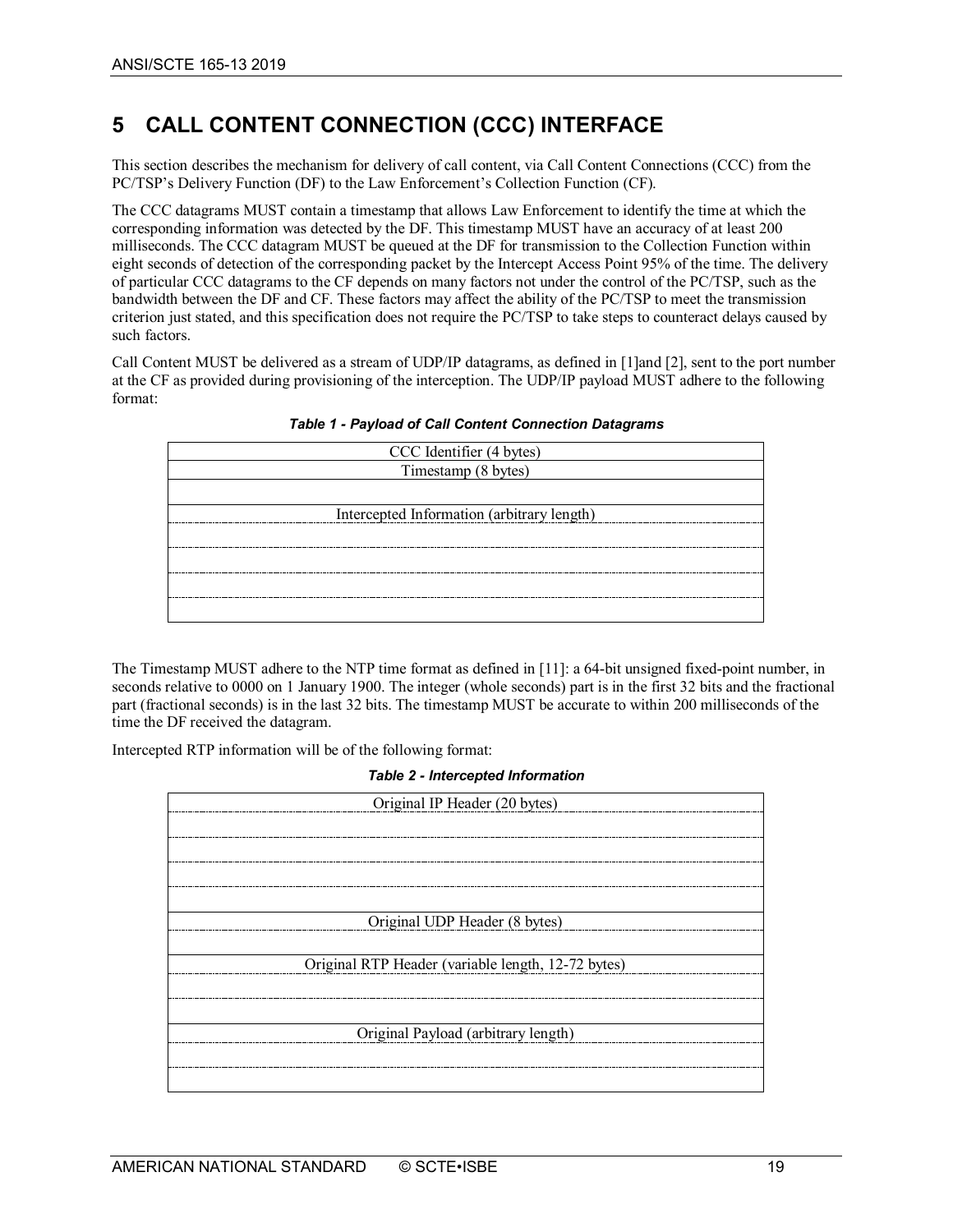Note that protocols other than RTP may be intercepted, such as for T.38 fax relay.

# <span id="page-19-0"></span>**5.1 Call Content Connection Identifier**

The CCC-Identifier is provided by the Delivery Function in the CCOpen message. It is a 32-bit quantity, and is used to identify the intercept order to the Law Enforcement Agency.

A conversation in the IPCablecom network typically consists of two separate packet streams, each corresponding to a direction of the communication. Both are delivered to the demarcation point with the same CCC-Identifier. The party listening to the communication is identified by the combination of Destination Address (from Original IP Header) and Destination Port (from Original UDP Header). The Destination Address and Destination Port for both parties involved in the communication are provided in the Session Description (SDP) [\[8\]](#page-12-13) information provided to the LEA as part of the CCOpen message.

The DF MUST generate a CCC-Identifier that is different from all other CCC-Identifiers in use between that DF and a particular LEA. That is, two streams of content delivered to a single LEA must have different CCC-Identifiers, but a single stream of content delivered to multiple LEAs may use a single CCC-Identifier, so long as no other stream being delivered to one of the LEAs is using the same CCC-Identifier.

# <span id="page-19-1"></span>**5.2 Original IP Header**

This is the IP heade[r \[2\],](#page-12-7) as sent by the endpoint. Contained in this IP header is the IP Source Address (SA) and IP Destination Address (DA), that identify the internet addresses of the source and destination of the packet.

# <span id="page-19-2"></span>**5.3 Original UDP Header**

This is the User Datagram Protocol (UDP) header [\[1\],](#page-12-11) as sent by the endpoint. Contained in this UDP header is the Source Port and Destination Port, both of which are 16-bit quantities that identify the connection to the two endpoints.

# <span id="page-19-3"></span>**5.4 Original RTP Header**

This is the Real-Time Transport Protocol (RTP) header [\[6\],](#page-12-14) as sent by the endpoint identified in the Source Address and Source Port. This header contains the packet formation timestamp, packet sequence number, and payload type value, as generated by the source endpoint.

The payload type value is defined by [\[7\]](#page-12-15) and is referenced in the Session Description (SDP) [\[8\].](#page-12-13)

# <span id="page-19-4"></span>**5.5 Original Payload**

The payload field is the bit-sequence as sent by the endpoint identified in the Source Address and Source Port. The payload typically contains the voice samples, as encoded and encrypted by the sending endpoint.

Encryption of the payload is by use of a stream cipher, or other method as described in [\[18\]](#page-12-16) Keying material is contained in the Session Description (SDP) [\[17\],](#page-12-17) and the algorithm to generate the actual key is described i[n \[18\].](#page-12-16)

Encoding of the voice may be done through use of one of the IETF's defined CODEC algorithms (as defined in [\[7\]\)](#page-12-15) or through a dynamic payload type defined in the Session Description (SDP) [\[8\].](#page-12-13) Definition of CODEC algorithms is contained in [\[15\].](#page-12-18)

# <span id="page-19-5"></span>**5.6 Transcoding**

[\[14\]](#page-12-5) defines "transcoding" as the activity that "... occurs whenever a packetized voice signal encounters an edge device without compatible codec support." The transcoding of communications content between encoding algorithms does not effectively alter the original content if the new encoding algorithm supports at least the same capabilities (i.e., encoded frequency range) as the original encoding algorithm. Intercepted content MAY be transcoded from the encoding format used in the IPCablecom architecture into a different encoding format if the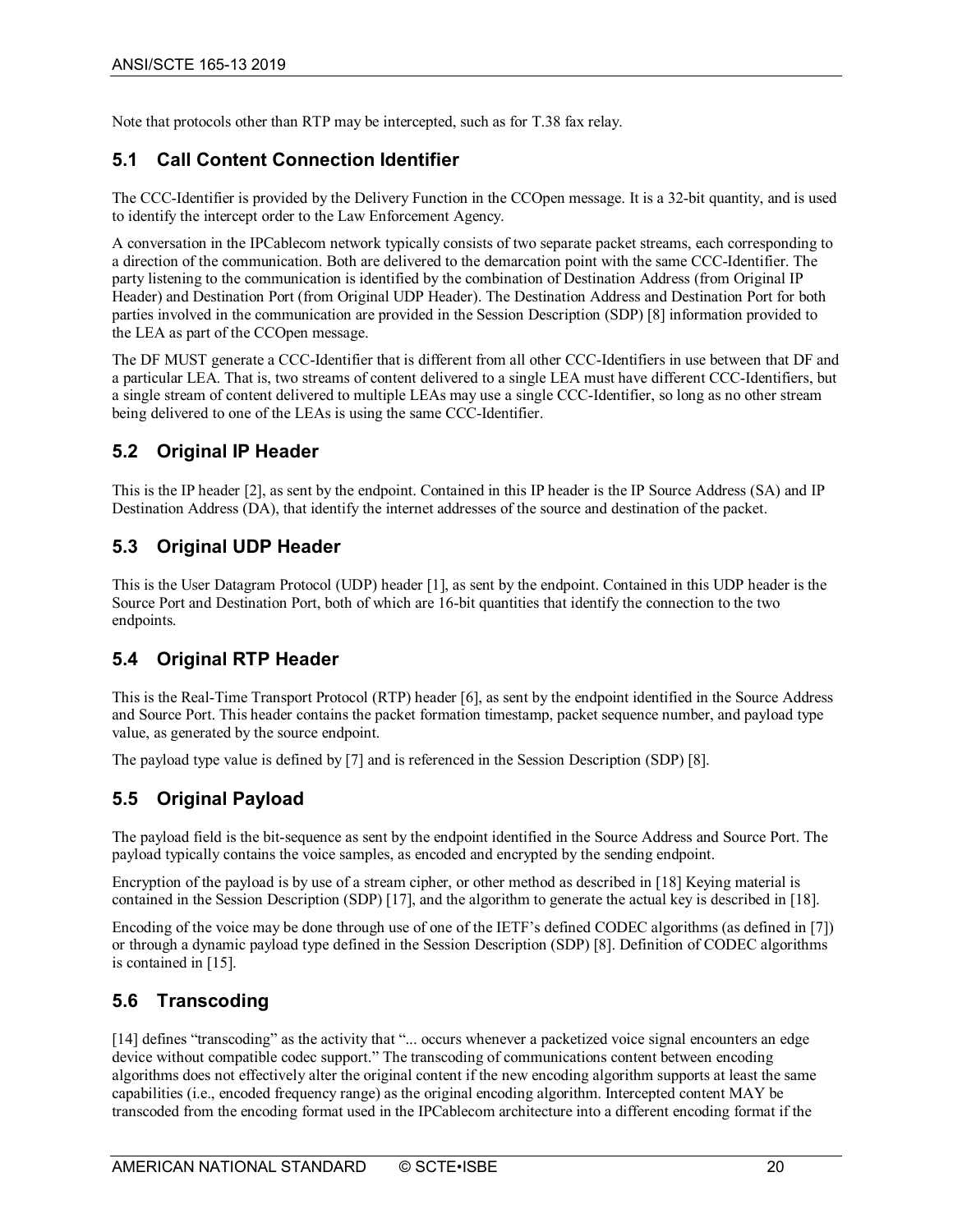new encoding format provides at least the same level of information as the original encoding format. This can be accomplished by ensuring that the data is sampled at least the level of the network codec and the encoded bit rate of the delivery codec must be at least as great as the network codec.

For example, the G.711 encoding algorithm is acceptable for use in transcoding content originally encoded in the G.728 or G.729E algorithms. If transcoding is performed, G.711(μ-law) MUST be used to transcode G.728, G.729E, iLBC(15.2), iLBC(13.3), and BV16. RFC 2833 MAY be used to pass DTMF tones. The SDP passed in MediaReport CDCs MUST be updated to properly reflect the transcoded packets. T.38 UDP packets MUST be passed unaltered. If G.711 is used for the intercepted call, the DF MAY pass the original RTP packets, unaltered and unencrypted. The DF MUST support the ability to disable transcoding on a per-intercept basis.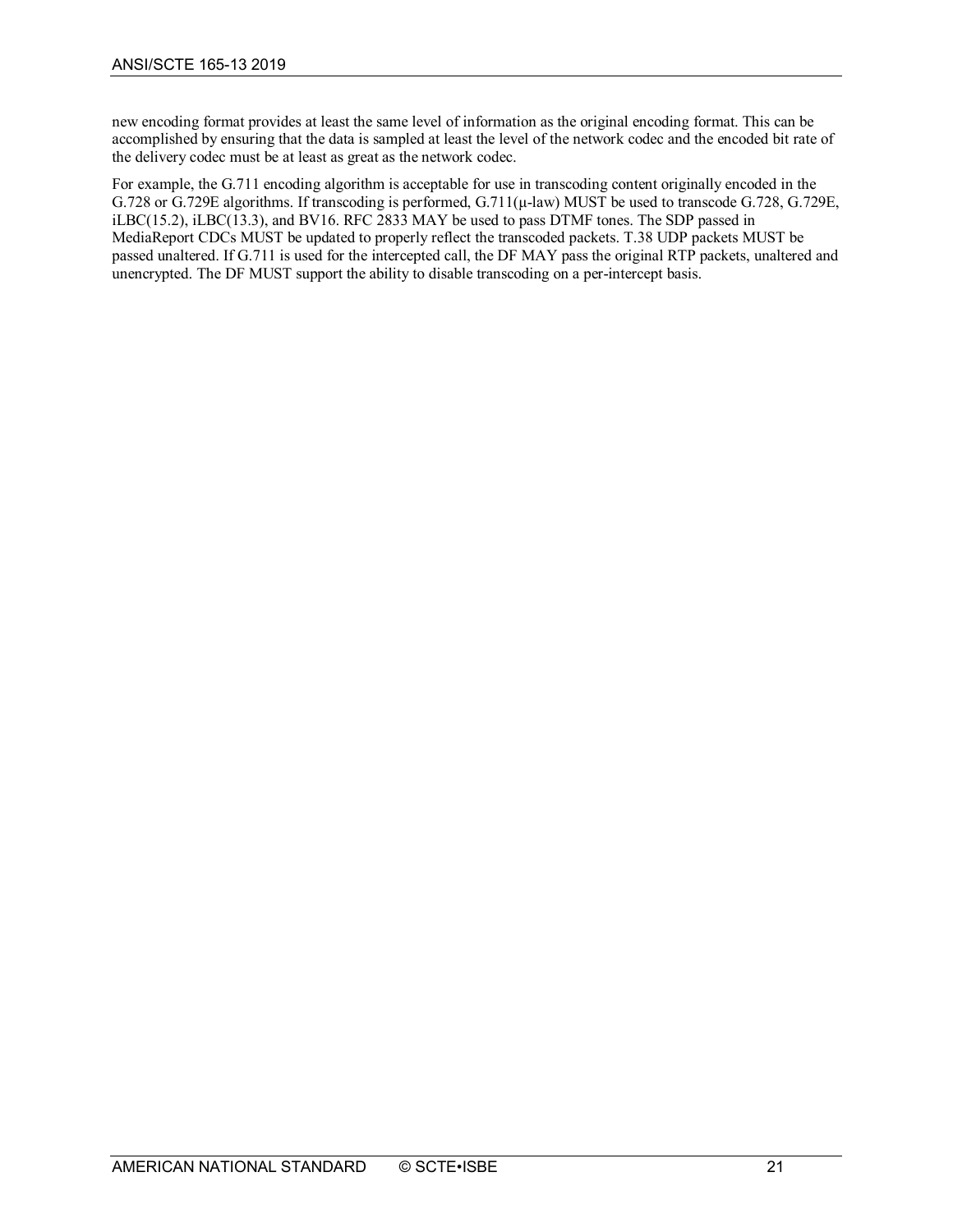# <span id="page-21-0"></span>**6 CALL DATA CONNECTION (CDC) INTERFACE**

This section describes the mechanism for delivery of call identifying information, via Call Data Connections (CDC) from the PC/TSP's Delivery Function (DF) to the Law Enforcement's Collection Function (CF).

Call-identifying information is formatted into discrete messages using a specialized protocol called the Packet Cable Electronic Surveillance Protocol (PCESP). The PCESP messages are transported to LEA over a CDC interface.

The Call Data Connections in the IPCablecom Electronic Surveillance Protocol are implemented as TCP/IP [\[3\]](#page-12-19) connections, established by the Delivery Function, to the Collection Function designated by LEA in the surveillance provisioning.

A TCP/IP connection shall be capable of transporting the call identifying information for multiple surveillance cases to a single LEA.

The PCESP messages MUST contain a timestamp that identifies the time the corresponding event was detected by the IAP. This timestamp MUST have an accuracy of at least 200 milliseconds. The PCESP message MUST be queued at the DF for transmission to the Collection Function within eight seconds of detection of the corresponding event by the Intercept Access Point 95% of the time. Refer to [Appendix I](#page-45-0) for IPCablecom-specific requirements. The delivery of particular PCESP messages to the CF depends on many factors not under the control of the PC/TSP, such as sufficient bandwidth supplied between the DF and CF, and the timely transmission of TCP ACKs by the CF.[3](#page-21-2) These factors may affect the ability of the PC/TSP to meet the transmission criterion just stated, and this specification does not require the PC/TSP to take steps to counteract delays caused by such factors.

PCESP messages contain an Accessing Element ID to identify the IAP. The Accessing Element ID is a statically configured element number uniquely assigned within an IPCablecom domain.

# <span id="page-21-1"></span>**6.1 CDC Messages**

The CDC messages report Call-Identifying Information accessed by an IPCablecom IAP. These IAPs provide expeditious access to the reasonably available call-identifying information for calls made by a surveillance subject or for calls made to a surveillance subject. This includes abandoned and incomplete call attempts, if known to an IPCablecom IAP.

The following CDC messages have been defined to convey information to a LEA for call-identifying events on a call that result from a user action or a signal. Only events that are available to IPCablecom elements providing intercept access functionality will be reported using the messages below. Access to call-identifying information shall not deny the availability of any service to either the subject or associates.

The following call-events are defined:

#### *Answer*

A two-way connection has been established for a call under surveillance.

#### *CCChange*

A change in the description of call content delivery for a call under interception

#### *CCClose*

End of call content delivery for a call under interception

#### *CCOpen*

 $\overline{a}$ 

Beginning of call content delivery for a call under interception

<span id="page-21-2"></span><sup>&</sup>lt;sup>3</sup> In addition, when a subject has redirected a call (especially when the call is redirected through several other locations that are the subject of surveillance) there may be delays in delivering both CCC and CDC traffic that will exceed 8 seconds. In these cases, the PC/TSP will deliver the relevant information as soon as reasonably practicable.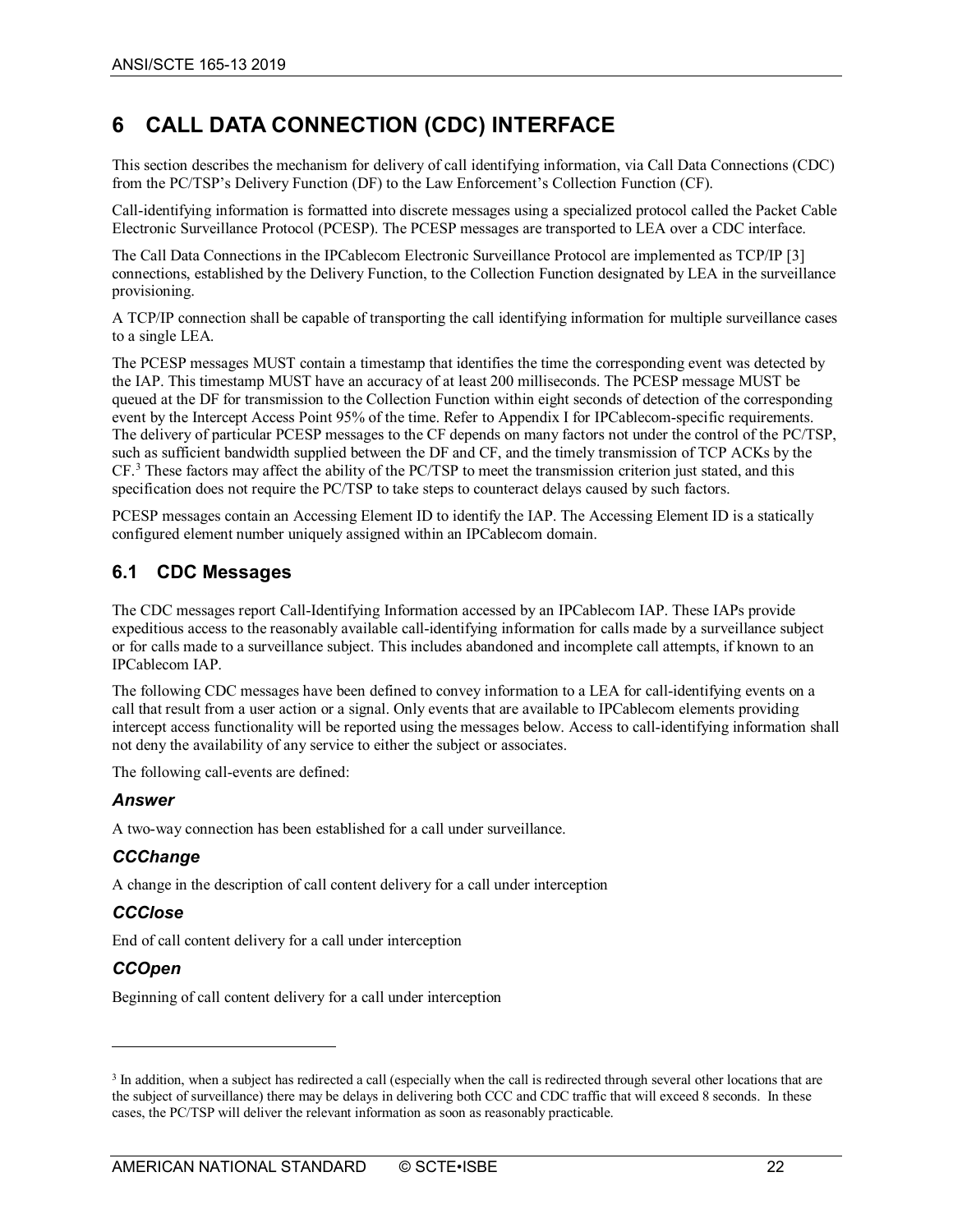#### *ConferencePartyChange*

A third, or more additional parties are added to an existing call to form a conference call, or any party in a conference call is placed on hold, or retrieved from hold.

#### *DialedDigitExtraction*

The surveillance subject dialed or signaled digits after a call is connected.

#### *MediaReport*

Exchange of SDP information for new or existing calls for which only call-identifying information is being reported.

#### *NetworkSignal*

The PC/TSP network requested the application of a signal toward the surveillance subject.

#### *Origination*

The IAP detects that the surveillance subject is attempting to originate a call.

#### *Redirection*

A call under surveillance is redirected (e.g., via termination special service processing or via a call transfer

#### *Release*

The resources for a call under surveillance have been released.

#### *ServiceInstance*

The IAP detects that a defined service event has occurred.

#### *SubjectSignal*

The surveillance subject sends dialing or signaling information to the PC/TSP network to control a feature or service

#### *TerminationAttempt*

The IAP detects a call attempt to a surveillance subject.

#### <span id="page-22-0"></span>**6.2 Basic Call Services**

This section describes the events that trigger the generation of CDC messages to be delivered to LEA for a basic call. More specifically, it identifies when CDC messages are generated for a basic call and identifies the information each CDC message contains. For purposes of clarity, this section is broken down into two sub-sections, namely:

- Call originated by a surveillance subject
- Call terminating to a surveillance subject

In addition to the CDC messages described in this section, other CDC messages might be generated depending on the events that occur during a basic call. As examples, the NetworkSignal message might be generated for events such as the application of dial tone (originating call) and ringing (terminating call) towards the surveillance subject, and the SubjectSignal message might be generated for an event such as fax tone detection.

#### <span id="page-22-1"></span>**6.2.1 Originating Call from a Surveillance Subject**

This section applies to calls originated by a subscriber who is subject to authorized surveillance. The originating subscriber is the "subject". The procedures specified in this subsection take place when the subject's call origination signaling is detected by an IPCablecom element providing IAP functionality, regardless of any subsequent event that may result in clearing of the call. This includes abnormal clearing of a call due to HFC network failure.

For completed calls originating from a subject under a communication intercept order, nine call-identifying messages are generated for delivery to the LEA - Origination, CCOpen, (downstream), CCOpen (upstream),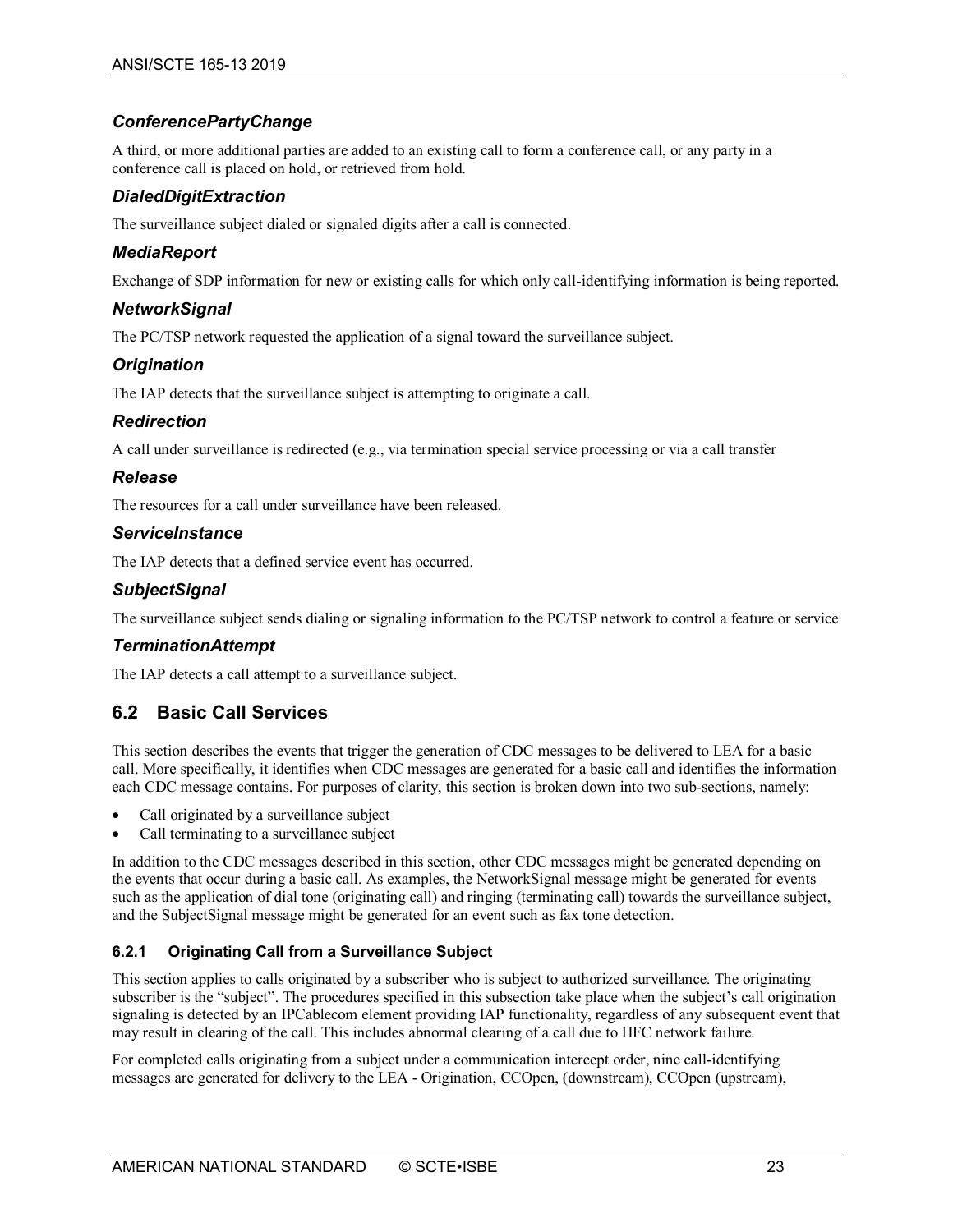Answer, CCChange (downstream), CCChange (upstream), CCClose (downstream), CCClose (upstream), and Release.

For completed calls originating from a surveillance subject under a Pen Register surveillance order, five callidentifying messages are generated for delivery to the LEA - Origination, MediaReport (upstream), MediaReport (downstream), Answer, and Release.

Information about partial dialing is generally not known to the IPCablecom IAP. For failed or abandoned call attempts, when dialing information is presented to an IAP, an Origination message is generated for delivery to LEA.

#### <span id="page-23-0"></span>**6.2.2 Call Termination to a Surveillance Subject**

This section applies to calls terminating to a subscriber who is subject to authorized surveillance. The terminating subscriber is the "subject." The procedures specified in this subsection take place when a call termination attempt to a subject is detected by an IPCablecom IAP, regardless of a subsequent event that may result in clearing of the call. This includes abnormal clearing of a call due to HFC network failure.

For completed calls terminating to a subject under a communication interception order, nine call-identifying messages are generated for delivery to the LEA - TerminationAttempt, CCOpen (downstream), CCOpen (upstream), Answer, CCChange (downstream), CCChange (upstream), CCClose (downstream), CCClose (upstream), and Release.

For completed calls terminating to a subject under a Trap and Trace surveillance order, five call-identifying messages are generated for delivery to the LEA - TerminationAttempt, MediaReport (upstream), MediaReport (downstream), Answer, and Release.

For abandoned call attempts to a subject under surveillance, a TerminationAttempt message is generated for delivery to LEA.

#### <span id="page-23-1"></span>**6.3 Specific Call Services**

The following sections address a set of specific services offered by a PC/TSP and identify the information, in the form of CDC messages, that are sent to a LEA when the services are invoked by a subscriber under surveillance.

In addition to the CDC messages described in this section, other CDC messages might be generated as a result of events that occur during the use of specific call services.

#### <span id="page-23-2"></span>**6.3.1 Call Hold**

Information about held two-way calls is available in the IPCablecom environment when the surveillance subject signals requests to the CMS to place a call on hold and to retrieve a call from hold. In these cases, SubjectSignal messages are generated for delivery to LEA. If a call is being intercepted under a communication interception order, the lack of call content during a period of time indicates either silence suppression being performed by the endpoint, or indicates the call has been put on hold.

#### <span id="page-23-3"></span>**6.3.2 Call Redirection**

 $\overline{a}$ 

Call redirection is invoked when a call attempts to terminate to a surveillance subject, the CMS determines that the subject has subscribed to special call handling services, and the conditions for feature invocation are met.<sup>[4](#page-23-4)</sup> When the call redirection is done immediately upon the termination attempt, the following sequence of messages is an example of what will be sent to the LEA, as determined by events detected at the IAP(s):

- TerminationAttempt (for the original terminating call to the surveillance subject),
- NetworkSignal (for ringsplash),
- Redirection (to identify the redirection event and the redirected-to party),

<span id="page-23-4"></span><sup>4</sup> Call Redirection within an IPCablecom environment may appear to subscribers to be similar or equivalent to traditional "call forwarding" within the PSTN. It is technically quite different, however, in ways that affect a PC/TSP's ability to support surveillance in some contexts.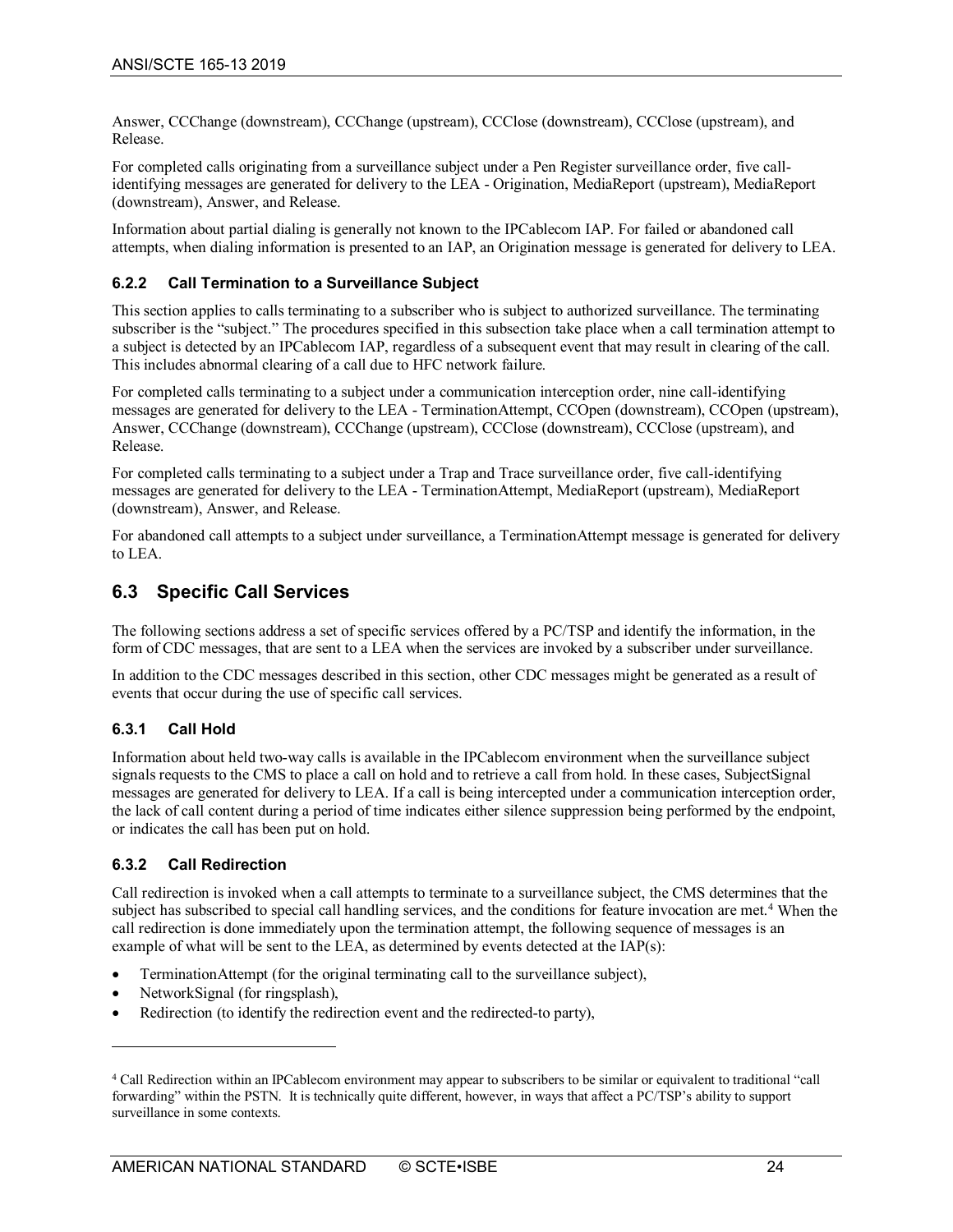- CCOpen (downstream, if communication interception order),
- CCOpen (upstream, if communication interception order),
- Answer (if redirected call is answered by redirected-to party),
- CCChange (downstream, if communication interception order),
- CCChange (upstream, if communication interception order),
- CCClose (downstream, if communication interception order),
- CCClose (upstream, if communication interception order), and
- Release (when a completed redirected call ends)

If the redirection is done after the termination attempt, but before the call is answered, the following sequence of messages is an example of what will be sent to the LEA, as determined by events detected at the IAP(s):

- TerminationAttempt (for the original terminating call to the surveillance subject),
- CCOpen (downstream, for the original call, if communication interception order),
- CCOpen (upstream, for the original call, if communication interception order),
- NetworkSignal (for ringing [if not busy]),
- CCClose (downstream, for the original call, if communication interception order),
- CCClose (upstream, for the original call, if communication interception order),
- Redirection (to identify the redirection event and the redirected-to party),
- CCOpen (downstream, if communication interception order),
- CCOpen (upstream, if communication interception order),
- Answer (if redirected call is answered by redirected-to party),
- CCChange (downstream, if communication interception order),
- CCChange (upstream, if communication interception order),
- CCClose (downstream, if communication interception order),
- CCClose (upstream, if communication interception order), and
- Release (when redirected call ends, if answered by redirected-to party)

If a call redirected by the surveillance subject's service is subsequently redirected again by the redirected-to party's service, an additional Redirection messages MAY be generated for the second redirection.

If a call originated by a surveillance subject is redirected by the associate's service, a Redirection message MAY be generated.

#### <span id="page-24-0"></span>**6.3.3 Call Waiting**

If a subject subscribes to call-waiting service, he/she may be engaged in a communication and be alerted by another termination attempt. The subject can switch back and forth between the two calls by using the flash hook. For call waiting, the two calls behave as two separate calls and would follow the basic call procedures described in Sections [6.2.1](#page-22-1) an[d 6.2.2,](#page-23-0) as appropriate. In addition, a ServiceInstance message may be sent indicating that the Call Waiting service has been invoked.

If the subject toggles back and forth between the calls, alternately placing one associate on hold and communicating with the other, the LEA notification is as given for held calls described in Section [6.3.1.](#page-23-2)

#### <span id="page-24-1"></span>**6.3.4 Call Transfer**

Two different services may be offered to IPCablecom subscribers for call transfer. The first, called *blind transfer*, allows a party of an active call to redirect their end of the call to another party and immediately drop out, whether the redirected call completes or not. This is typically done by switchboard operators, and is also performed internally within an IPCablecom network in implementing other services.

The second type of call transfer, called *consultative transfer*, is a variant of three-way-calling, where the three-way call first established, then the initiator drops out and the remaining parties are directly connected.

A blind transfer occurs only on an active call, i.e., one that has already generated a Origination or TerminationAttempt, Answer, and (if a communication interception order) CCOpen (downstream), CCOpen (upstream), CCChange (downstream), and CCChange (upstream) messages to LEA. When performed by a surveillance subject on an active call, the blind transfer may result in the following call-identifying messages: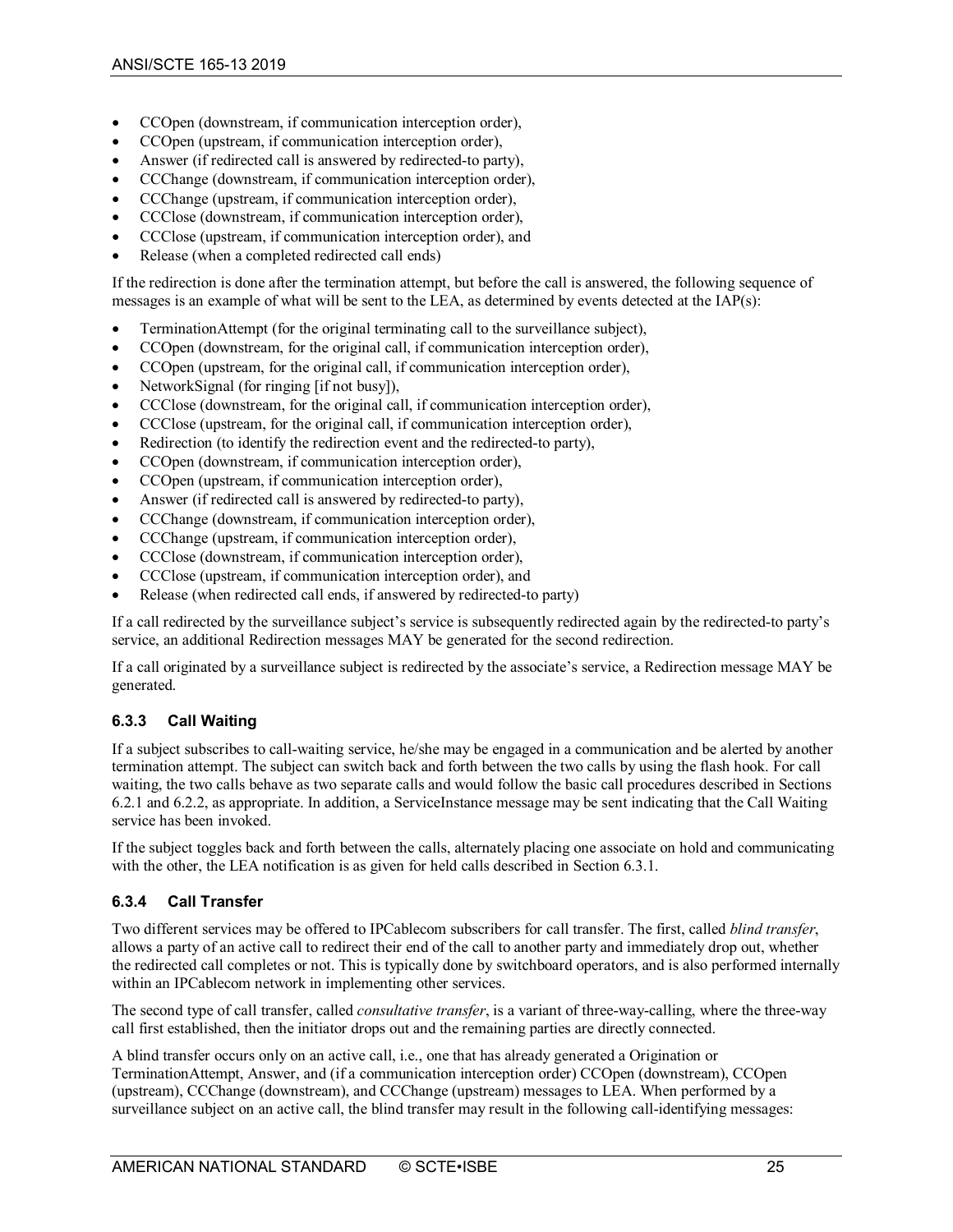- Redirection (to identify the redirection event and the redirected-to party),
- CCClose (downstream, of the old connection, if communication interception order),
- CCClose (upstream, of the old connection, if communication interception order),
- Release (of the old connection),
- TerminationAttempt (of the new connection at the redirected-to party),
- CCOpen (downstream, of the new connection, if communication interception order),
- CCOpen (upstream, of the new connection, if communication interception order),
- Answer (if redirected call is answered by redirected-to party),
- CCChange (downstream, of the new connection, if communication interception order),
- CCChange (upstream, of the new connection, if communication interception order)

When a blind transfer of a call under surveillance is performed by a subscriber not under surveillance, the following sequence of call-identifying messages is an example of what may be sent to the LEA:

- CCClose (downstream, of the old connection, if communication interception order),
- CCClose (upstream, of the old connection, if communication interception order),
- Release (of the old connection),
- CCOpen (downstream, of the new connection, if communication interception order),
- CCOpen (upstream, of the new connection, if communication interception order),
- Answer (if redirected call is answered by redirected-to party,
- CCChange (downstream, of the new connection, if communication interception order),
- CCChange (upstream, of the new connection, if communication interception order)

A consultative transfer results in the same sequence of call-identifying messages as three-way calling, as is described in the next section, up until the point where the initiator disconnects.

For example, consider party A being a surveillance subject, and establishing the three-way call with parties B and C.

When the MTA performs the bridging function, and the initiator disconnects, the following sequence of callidentifying messages is an example of what may be sent to the LEA:

- CCClose (downstream, of the call between A and B, if communication interception order),
- CCClose (upstream, of the call between A and B, if communication interception order),
- Release (of the call between A and B),
- Redirection (of the call between A and C, redirected-from A, redirected-to B),
- CCClose (downstream, of the call between A and C, if communication interception order),
- CCClose (upstream, of the call between A and C, if communication interception order),
- Release (of the call between A and C),
- TerminationAttempt (at C, of the new call between B and C),
- CCOpen (downstream, of the new call between B and C, if communication interception order),
- CCOpen (upstream, of the new call between B and C, if communication interception order),
- Answer (of the new call between B and C),
- CCChange (downstream, of the new call between B and C, if communication interception order),
- CCChange (upstream, of the new call between B and C, if communication interception order)

When a bridge service is used, the initiator disconnects, and the bridge is removed from the connection, the following sequence of call-identifying messages is an example of what may be sent to the LEA:

- CCClose (downstream, of the call between A and bridge, if communication interception order),
- CCClose (upstream, of the call between A and bridge, if communication interception order),
- Release (of the call between A and bridge),
- CCClose (downstream, of the call between B and bridge, if communication interception order),
- CCClose (upstream, of the call between B and bridge, if communication interception order),
- Release (of the call between B and bridge),
- Redirection (of the call between C and bridge, redirected-from bridge, redirected-to B),
- CCClose (downstream, of the call between C and bridge, if communication interception order),
- CCClose (upstream, of the call between C and bridge, if communication interception order),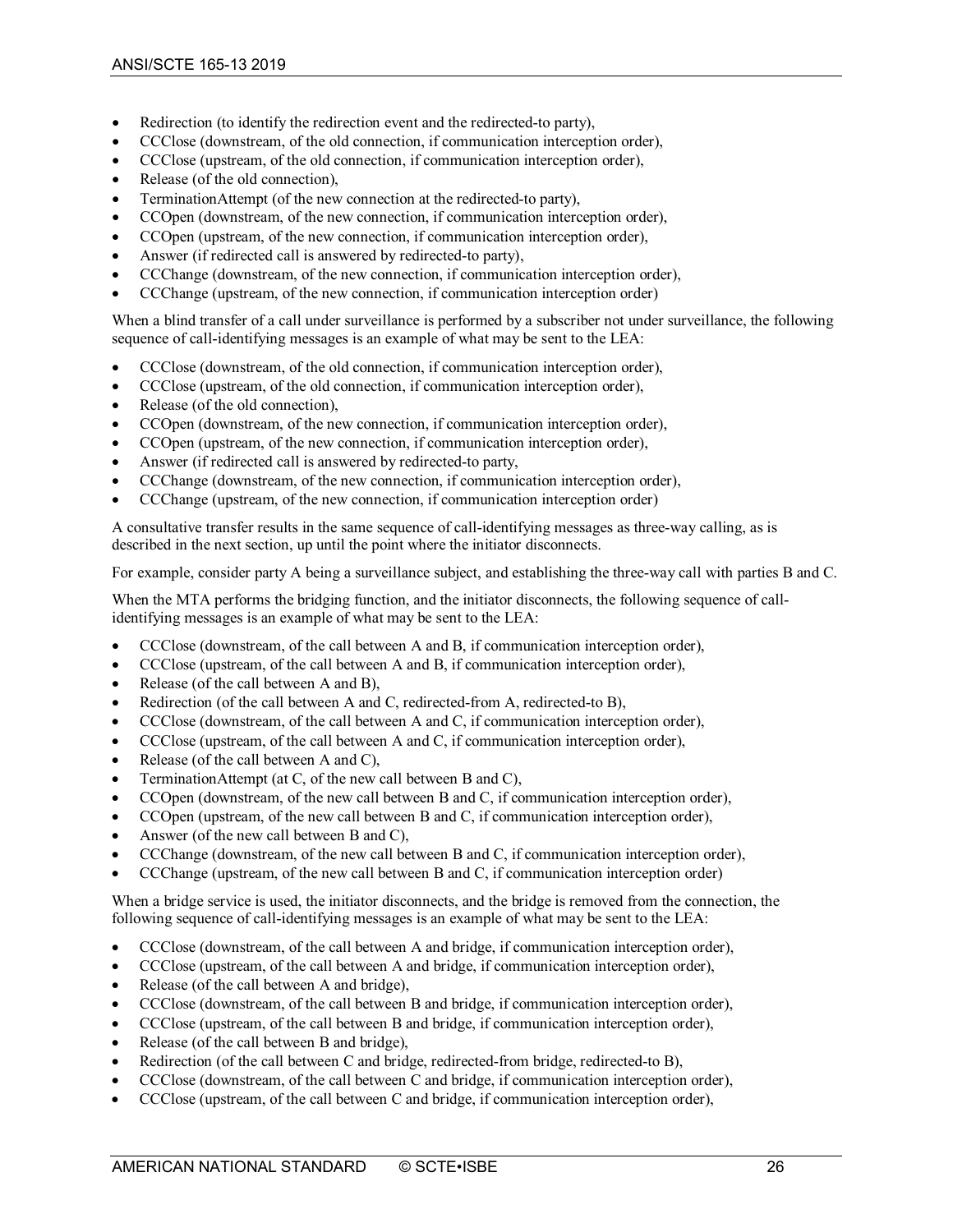- Release (of the call between C and bridge),
- TerminationAttempt (at B, of the new connection between C and B),
- CCOpen (downstream, of the new call between B and C, if communication interception order),
- CCOpen (upstream, of the new call between B and C, if communication interception order),
- Answer (of the new call between B and C),
- CCChange (downstream, of the new call between B and C, if communication interception order),
- <span id="page-26-0"></span>• CCChange (upstream, of the new call between B and C, if communication interception order)

#### **6.3.5 Three-Way Calling**

Three-way calling, or ad-hoc conferencing, is implemented in two different ways in an IPCablecom network, by either the MTA performing the bridging function itself, or through the use of a bridge service. This section describes the sequences of call-identifying messages on the CDC that will be generated when a surveillance subject initiates a three-way call. In both cases, the typical user interface is as follows. The initiator (party A, a surveillance subject in this example) has one established call (either as originator or as terminating party) with party B, places that call on hold, originates a second call to party C, then does a hookflash to cause a three-way call. A subsequent hookflash drops party C, and a subsequent onhook terminates all the calls.

Note that the sequence of messages depends on how the feature is implemented within the PC/TSP's network. The messages may vary with different implementations.

When the MTA performs the bridging function, the CDC will indicate two independent basic calls, the first (between A and B) either originated by or terminated at the surveillance subject, and the second (between A and C) originated by the surveillance subject. Nothing further is known by the IAP to be reported on the CDC. Under an interception order, the two separate call content connections will contain the mixed conversations, i.e., the intercepted communication from A to B will contain A+C, and the intercepted communication from A to C will contain A+B. When any one party disconnects, the calls involving that party are terminated.

When a bridge service is used, the CDC will indicate a new call placed by party A to a bridge service, generating the sequence of call-identifying messages as described in Section [6.2.1.](#page-22-1) The two previous calls (between A and B, and between A and C) are redirected from A to the bridge service. The following sequence of call-identifying messages is an example of what may be sent to the LEA:

- ServiceInstance (to identify that the three-way call service has been invoked),
- CCClose (downstream, of the call between A and B, if communication interception order),
- CCClose (upstream, of the call between A and B, if communication interception order),
- Release (of the call between A and B),
- CCClose (downstream, of the call between A and C, if communication interception order),
- CCClose (upstream, of the call between A and C, if communication interception order),
- Release (of the call between A and C).
- Redirection (of the call between A and B, redirected-from A, redirected-to bridge),
- TerminationAttempt (at bridge, of call from B to bridge),
- CCOpen (downstream, of the new call between B and bridge, if communication interception order),
- CCOpen (upstream, of the new call between B and bridge, if communication interception order),
- Answer (of the new call between B and bridge),
- CCChange (downstream, of the new call between B and bridge, if communication interception order),
- CCChange (upstream, of the new call between B and bridge, if communication interception order),
- Redirection (of the call between A and C, redirected-from A, redirected-to bridge),
- TerminationAttempt (at bridge, of call from C to bridge),
- CCOpen (downstream, of the new call between C and bridge, if communication interception order),
- CCOpen (upstream, of the new call between C and bridge, if communication interception order),
- Answer (of the new call between C and bridge),
- CCChange (downstream, of the new call between C and bridge, if communication interception order),
- CCChange (upstream, of the new call between C and bridge, if communication interception order).

There are now three separate calls. In this particular implementation, under an interception order, there may now be three separate call content packet streams delivered to LEA, and all will contain the mixed conversations. If the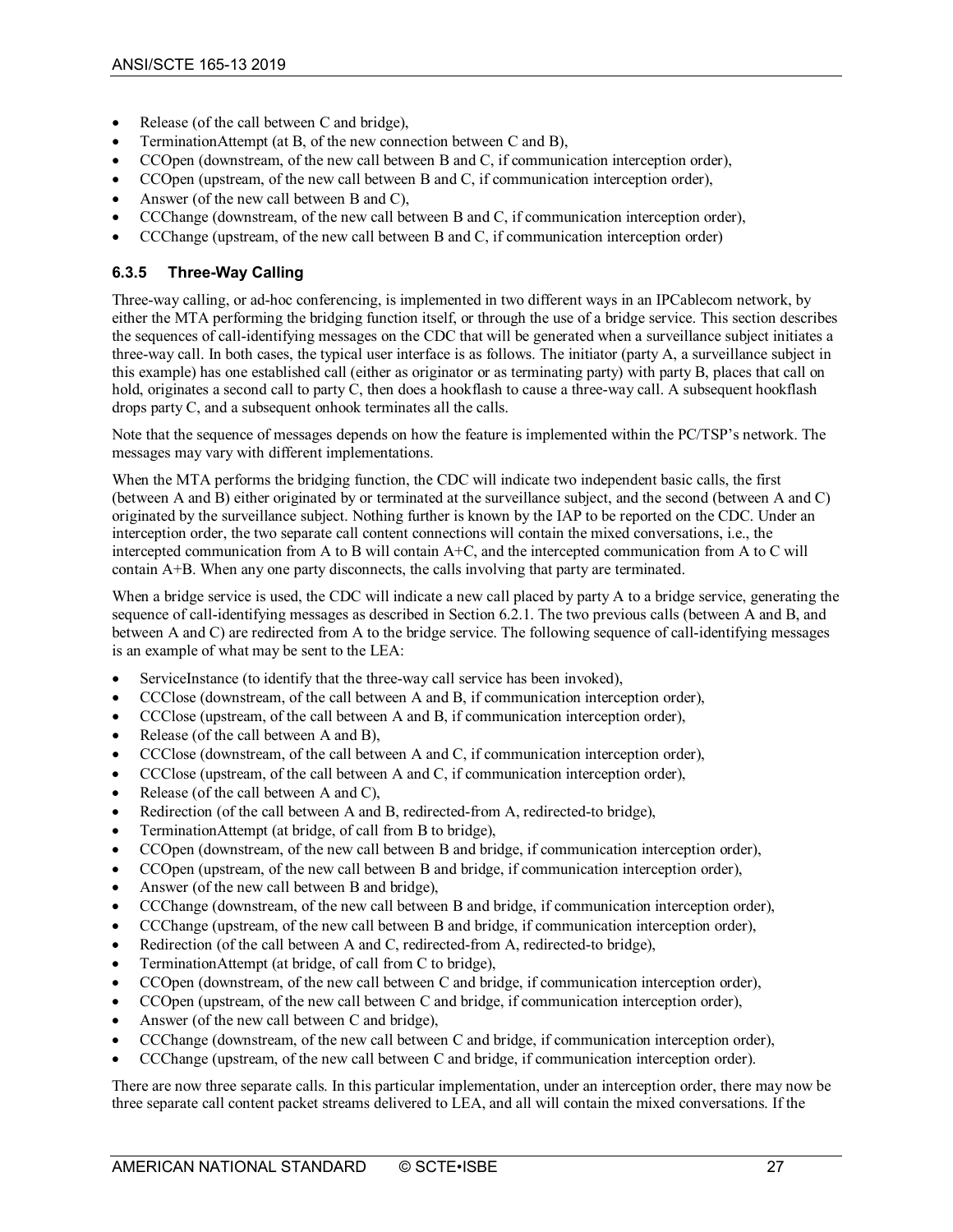initiator of a three-way call disconnects, all three calls to the bridge terminate. When one participant of a three-way call disconnects, a redirect may result, causing one of the two calls to be redirected to the remaining party, and the other call released. If party C were the one to disconnect, the following sequence of call-identifying messages is an example of what would be sent to LEA:

- CCClose (downstream, of the call between C and bridge, if communication interception order),
- CCClose (upstream, of the call between C and bridge, if communication interception order),
- Release (of the call between C and bridge),
- CCClose (downstream, of the call between A and bridge, if communication interception order),
- CCClose (upstream, of the call between A and bridge, if communication interception order),
- Release (of the call between A and bridge),
- CCClose (downstream, of the call between B and bridge, if communication interception order),
- CCClose (upstream, of the call between B and bridge, if communication interception order),
- Release (of the call between B and bridge),
- Redirection (of the call between A and bridge, redirected-from bridge, redirected-to B),
- TerminationAttempt (at B, of new call between A and B),
- CCOpen (downstream, of the new call between A and B, if communication interception order),
- CCOpen (upstream, of the new call between A and B, if communication interception order),
- Answer (of the new call between A and B),
- CCChange (downstream, of the new call between A and B, if communication interception order),
- <span id="page-27-0"></span>• CCChange (upstream, of the new call between A and B, if communication interception order).

#### **6.3.6 Call Block**

A blocked call will follow the same procedures for a basic call up to the point that it is blocked, at which point a ServiceInstance message will be sent. If the call had been answered prior to the time that the blocking resulted in the call being aborted, then a Release message will be sent to the LEA. If call content had been intercepted and delivered to the LEA prior to the time that the blocking resulted in the call being aborted, then CCClose messages will be sent to the LEA. Up to the point of blocking, the relevant CDC messages and call content will be delivered to the LEA.

#### <span id="page-27-1"></span>**6.3.7 Repeat Call**

For the Repeat Call feature, the code dialed by the subscriber to invoke the feature and the resulting called party number are delivered to the LEA in an Origination message. A ServiceInstance may be generated when the service is invoked. Typically this call does not complete, due to the destination being busy.

Implementation of repeat call is done two ways in an IPCablecom network, either by the CMS or the MTA performing the function. In either case, repeated call attempts are made to the called party until he answers, or a time limit is exceeded. Each of these call attempts to the terminating party will be treated as a basic originating call, as described in Section [6.2.1,](#page-22-1) therefore no unique interactions exist for the resulting calls.

#### <span id="page-27-2"></span>**6.3.8 Return Call**

For the Return Call feature, the code dialed by the subscriber to invoke the feature and the resulting called party number (the last incoming calling number) is delivered to the LEA in an Origination message. The new call originated by the CMS to the last calling party is a basic call as described in Section [6.2.1,](#page-22-1) therefore no unique interactions exist for the resulting call, except that a ServiceInstance may be generated when the service is invoked.

#### <span id="page-27-3"></span>**6.3.9 911 Emergency and N11 Services**

911 emergency and N11 service calls are viewed as normal call originations and the description in Section [6.2.1,](#page-22-1)  applies. In this case the dialed digits are "911" or "N11". If the dialed number is translated to another number, and the information is available at the IAP, then both the dialed digits (user input) and translated to number (called party) are presented to the LEA.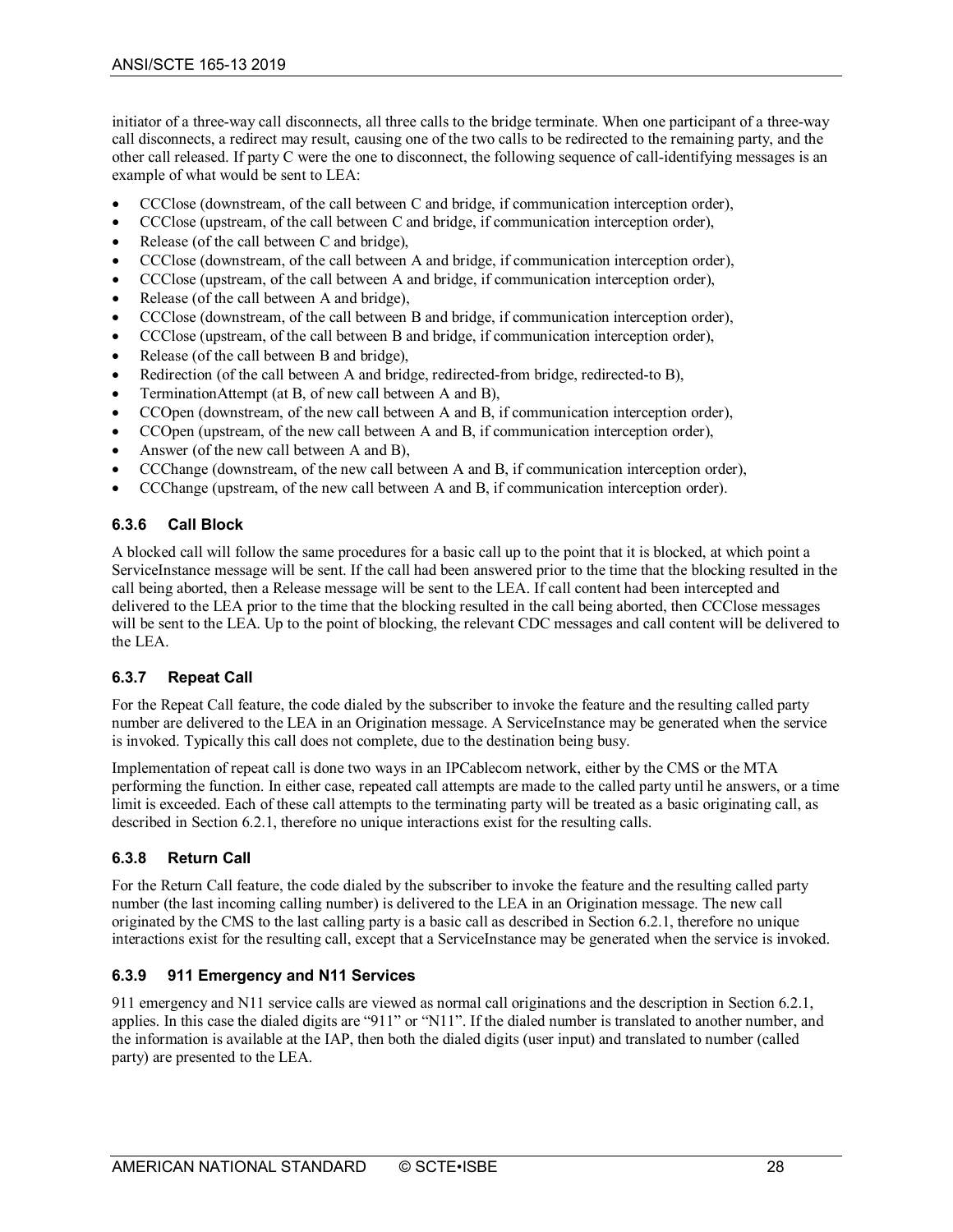#### <span id="page-28-0"></span>**6.3.10 Mid-Call CODEC Change**

During a call established by the IPCablecom CMS, the endpoints may decide (based on recognition of a modem or fax tone, or other conditions) that the previously negotiated coding style is inadequate to meet the customer needs. For a call under interception, CCChange messages are generated for delivery to the LEA. Contained in the CCChange message are updated SDP descriptions [\[8\]](#page-12-13) of the media flows.

#### <span id="page-28-1"></span>**6.3.11 Post-Cut-Through Dialing**

When a call is connected to a TSP's service for processing and routing, the surveillance subject could dial or signal digits after the initial call setup is completed and the call path is cut-through within the PC/TSP network. (Cutthrough occurs when the upstream resources are committed. Digits dialed prior to upstream committal are not subject to Dialed Digit Extraction.) When this occurs, the "post-cut-through digits" are delivered to the LEA in one or more DialedDigitExtraction message(s). The delivery of these digits may be enabled or disabled (as a toggle) as required by law.

# <span id="page-28-2"></span>**6.4 CDC Message Descriptions**

The messages that identify the call events, described in Section [5.1,](#page-19-0) convey the basic information that reports the disposition of a call. This section describes those event messages and the supporting information. Each message is described in detail using a table. Within each table, the available fields are listed as Required or Optional. Required fields MUST always be included. Optional fields MUST be included when available.

#### <span id="page-28-3"></span>**6.4.1 Answer**

The Answer message reports when a call under surveillance is answered. Transmission is usually cut-through at this time, in both directions, due to the receipt of an off-hook indication from the terminating end-user, or other usernetwork interaction.

The Answer message MUST be generated for the calls originated by or terminating to a surveillance subject when one of the following events is detected by an IAP:

- An outgoing call from a surveillance subject is answered or cut-through in both directions
- A surveillance subject answers a previously unanswered call originating from an on-net or off-net associate
- A redirected call identified by the PC/TSP as a call under surveillance is answered or cut-through in both directions

The Answer message MUST include the information shown i[n Table 3.](#page-28-4)

<span id="page-28-4"></span>

| <b>Attribute Name</b> | <b>Required or</b><br><b>Optional</b> | <b>Comment</b>                                                                                                                                                                                                                                                                                                                                 |
|-----------------------|---------------------------------------|------------------------------------------------------------------------------------------------------------------------------------------------------------------------------------------------------------------------------------------------------------------------------------------------------------------------------------------------|
| Case ID               | R                                     | Identifies the Surveillance Subject.                                                                                                                                                                                                                                                                                                           |
| Accessing Element ID  | R                                     | Identifies the accessing element                                                                                                                                                                                                                                                                                                               |
| Event Time            | R                                     | Identifies the date and time that the event was detected.                                                                                                                                                                                                                                                                                      |
| Call ID               | R                                     | Uniquely identifies a call within a system. Same Call ID as the<br>related Origination or TerminationAttempt message.                                                                                                                                                                                                                          |
| Answering Party ID    | O                                     | Include to identify the destination of the call, if different that<br>the called party id, when known. If the call terminated within a<br>particular PC/TSP's IPCablecom network, this is the number of<br>the answering party. If the call terminated on a PSTN gateway,<br>this is the identity of the last known destination for this call. |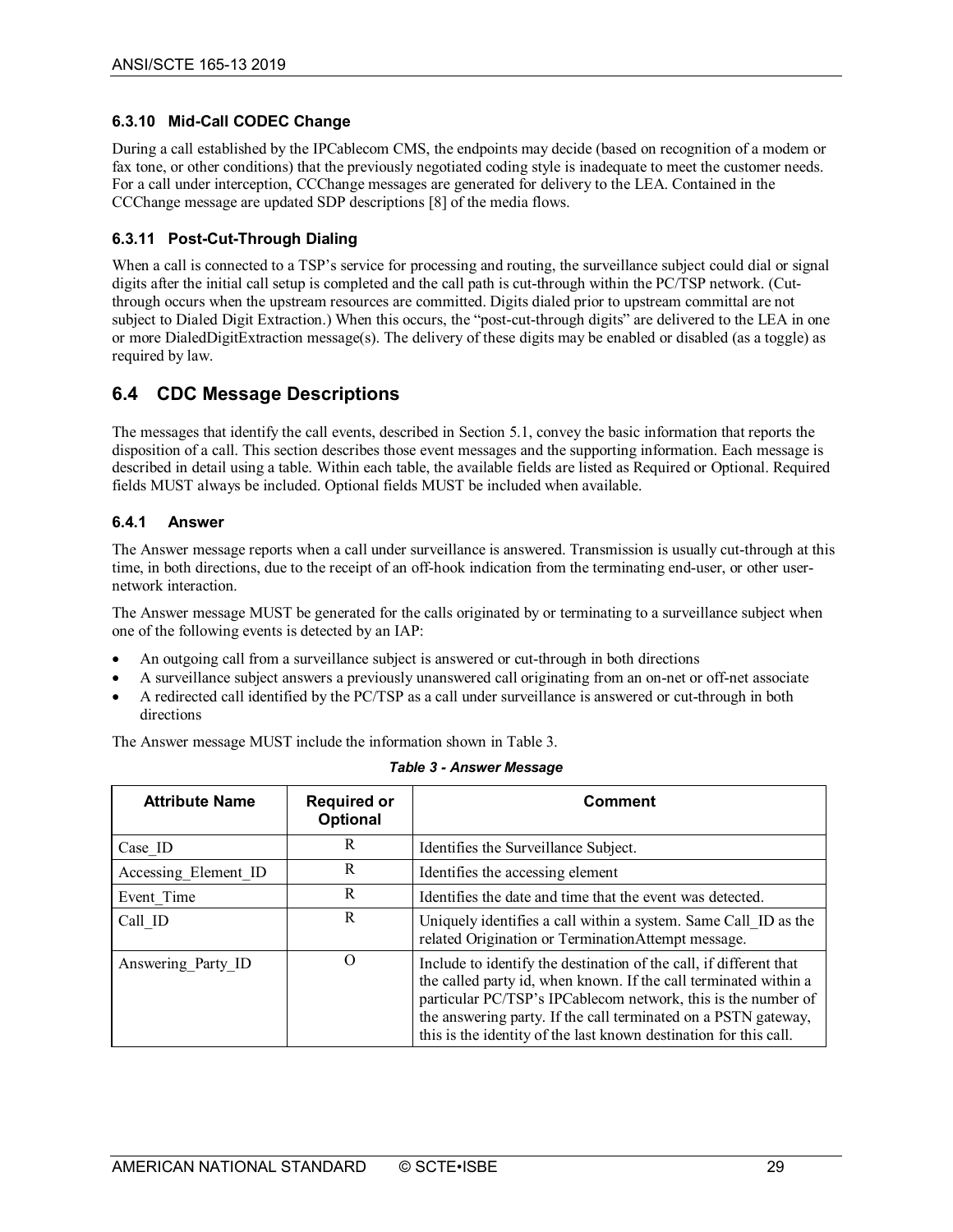#### <span id="page-29-0"></span>**6.4.2 CCChange**

The CCChange message MUST be generated for calls under interception when one or more of the following events is detected by an IAP:

- A change in the resource state (reserved to committed or vice versa) for this call on the HFC access network,
- A change in the bandwidth for this call on the HFC access network,
- A change in the Session Description information for either the originating or terminating endpoint.

A CCChange message MAY be generated individually for each flow direction, downstream and upstream, or as a single message for both directions. Downstream indicates media being sent to the subject and upstream indicates media being sent from the subject. Subject SDP contains the SDP media description for the downstream direction and Associate SDP contains the SDP media description for the upstream direction.

The Subject\_SDP attribute MUST be included if it changed from the SDP in the previous CCOpen or CCChange message. The Associate SDP attribute MUST be included if it changed from the SDP in the previous CCOpen or CCChange message.

The Resource State attribute MUST be included if the state of the underlying resources that carry the media stream changed.

The CCChange message is triggered for surveillances that require the delivery of call content, and its main purpose is to provide the LEA with updated information necessary to decode the voice packets for the call. Typically the CCChange message identifies the beginning of the delivery of call content information.

The CCChange message MUST NOT be used to indicate a change in the CCC\_ID. If the CCC\_ID changes, the CCC will be closed by means of a CCClose, and a new CCC, with a new CCC\_ID, will be opened by means of a CCOpen.

<span id="page-29-2"></span>The CCChange message MUST include the information shown in [Table 4.](#page-29-2)

| <b>Attribute Name</b> | <b>Required or</b><br>Optional | <b>Comment</b>                                                                                                          |
|-----------------------|--------------------------------|-------------------------------------------------------------------------------------------------------------------------|
| Case ID               | R                              | Identifies the Surveillance Subject.                                                                                    |
| Accessing Element ID  | R                              | Identifies the accessing element                                                                                        |
| Event Time            | R                              | Identifies the date and time that the event was detected.                                                               |
| Call ID               | R                              | Uniquely identifies a call within a system. Same Call ID as the<br>related Origination or TerminationAttempt message.   |
| Subject SDP           | $\Omega$                       | The Session Descriptor Protocol (SDP) information for the<br>subject endpoint (downstream direction), if it is changed. |
| Associate SDP         | $\Omega$                       | The Session Descriptor Protocol (SDP) information for the<br>associate endpoint (upstream direction), if it is changed. |
| CCC ID                | R                              | The CCC ID value that will appear in all intercepted packets for<br>this call. MUST be present value of CCC ID.         |
| Resource State        | $\Omega$                       | Indicates the state of the underlying resources that carry the<br>media stream (reserved or committed), if changed.     |
| Flow Direction        | R                              | Indicates the direction(s) of the media stream(s).                                                                      |

#### *Table 4 - CCChange Message*

#### <span id="page-29-1"></span>**6.4.3 CCClose**

The CCClose message reports the end of delivery of call content for a call under interception. The CCClose message MUST be generated for calls under interception when a Call Content Channel has been opened (via a CCOpen message) and that call content connection is released.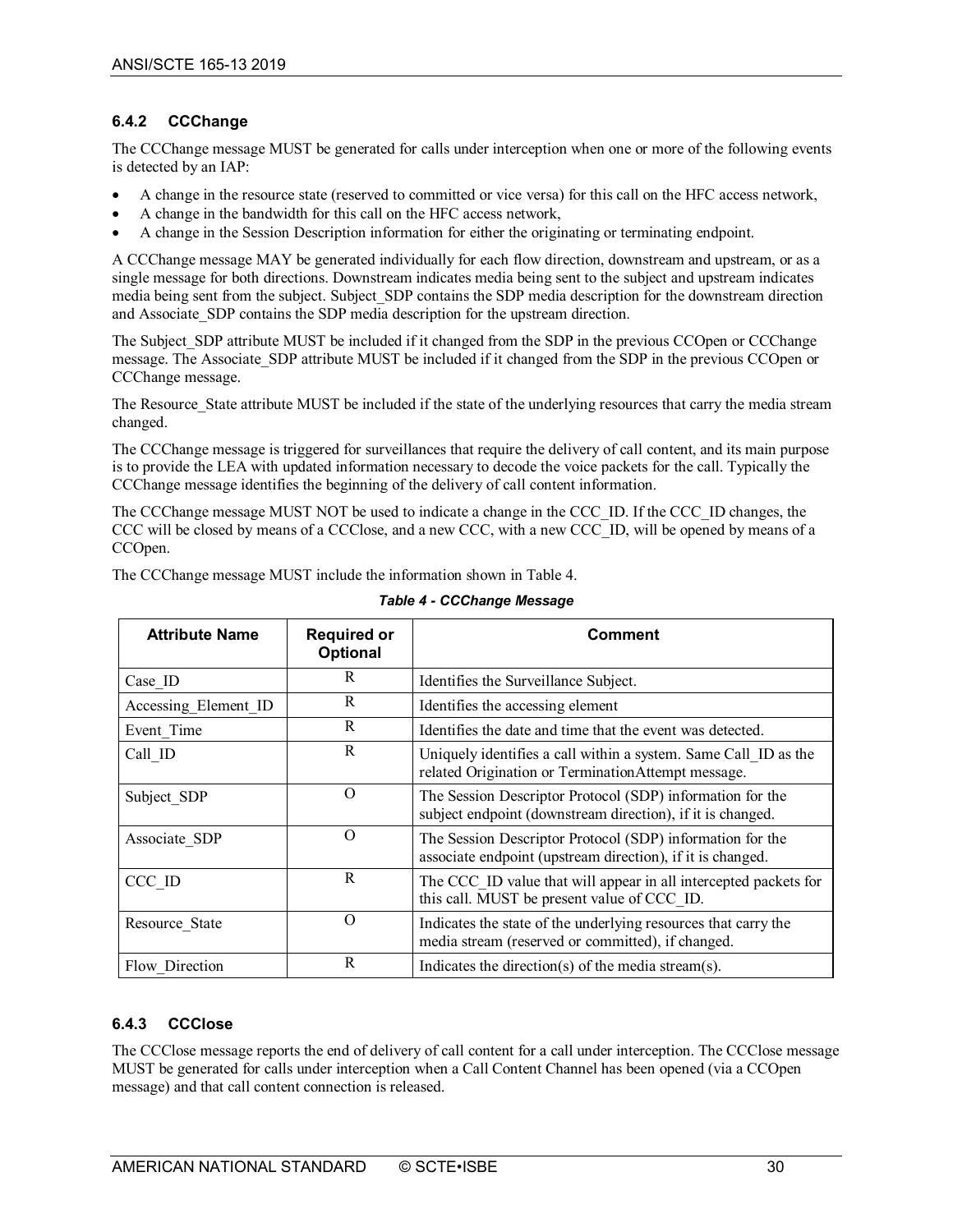A CCClose message MAY be generated individually for each flow direction, downstream and upstream, or as a single message for both directions.

<span id="page-30-1"></span>

| <b>Attribute Name</b> | <b>Required or</b><br>Optional | <b>Comment</b>                                                              |
|-----------------------|--------------------------------|-----------------------------------------------------------------------------|
| Case ID               | R                              | Identifies the Surveillance subject.                                        |
| Accessing Element ID  | R                              | Identifies the accessing element                                            |
| Event Time            | R                              | Identifies the date and time that the event was detected.                   |
| CCC ID                | R                              | The CCC-ID value that appeared in all intercepted packets for<br>this call. |
| Flow Direction        | R                              | Indicates the direction(s) of the media stream(s).                          |

#### <span id="page-30-0"></span>**6.4.4 CCOpen**

The CCOpen message MUST be generated for calls under interception when one of the following events is detected by an IAP:

- resources are reserved on the HFC access network
- in the case of an off-net call, either the send or send/receive has been enabled on the Media Gateway
- when an incoming off-net call is forwarded to an off-net location at the same Media Gateway

The Subject SDP attribute MUST be included in CCOpen messages when the Flow Direction attribute equals "Downstream" or "Downstream and Upstream". The Associate\_SDP attribute MUST be included in CCOpen messages when the Flow\_Direction attribute equals "Upstream" or "Downstream and Upstream".

A CCOpen message MAY be generated individually for each flow direction, downstream and upstream, or as a single message for both directions. Downstream indicates media being sent to the subject and upstream indicates media being sent from the subject. Subject SDP contains the SDP media description for the downstream direction and Associate SDP contains the SDP media description for the upstream direction.

<span id="page-30-2"></span>The CCOpen message MUST include the information shown in [Table 6.](#page-30-2)

| <b>Attribute Name</b> | <b>Required or</b><br><b>Optional</b> | <b>Comment</b>                                                                                                        |
|-----------------------|---------------------------------------|-----------------------------------------------------------------------------------------------------------------------|
| Case ID               | R                                     | Identifies the Surveillance subject.                                                                                  |
| Accessing Element ID  | R                                     | Identifies the accessing element                                                                                      |
| Event Time            | R                                     | Identifies the date and time that the event was detected.                                                             |
| Call ID               | R                                     | Uniquely identifies a call within a system. Same Call ID as the<br>related Origination or TerminationAttempt message. |
| Subject SDP           | $\Omega$                              | The Session Descriptor Protocol (SDP) information for the<br>subject endpoint (downstream).                           |
| Associate SDP         | O                                     | The Session Descriptor Protocol (SDP) information for the<br>associate endpoint (upstream).                           |
| CCC ID                | R                                     | The CCC-ID value that will appear in all intercepted packets<br>for this call.                                        |
| Flow Direction        | R                                     | Indicates the direction(s) of the media stream(s).                                                                    |

#### *Table 6 - CCOpen Message*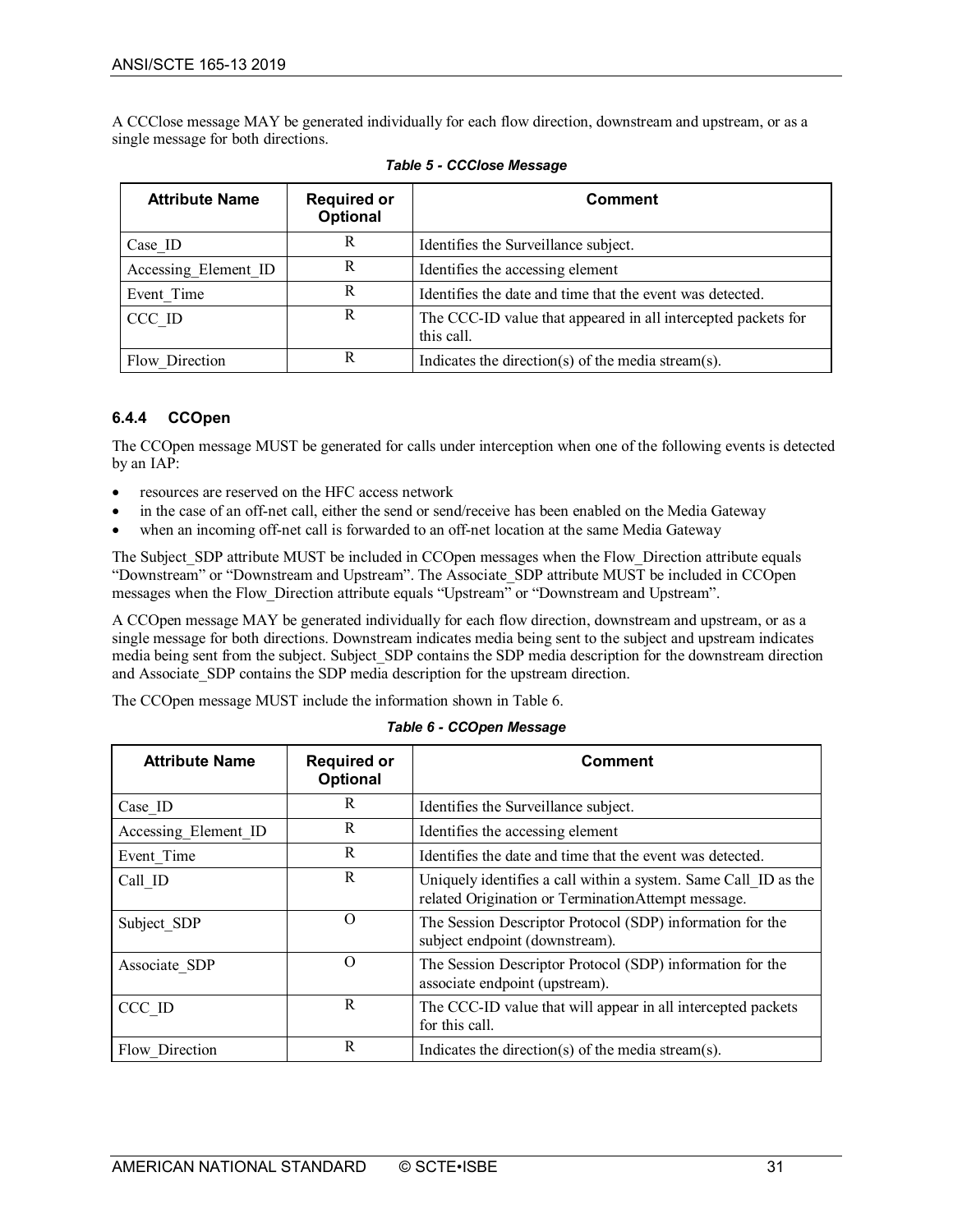#### <span id="page-31-0"></span>**6.4.5 ConferencePartyChange**

The ConferencePartyChange message reports a change to the status of the parties in a subject-initiated conference call, when this information is known at the IAP. The ConferencePartyChange message reports the following conditions:

- 1. When the subject adds a third, or additional parties, to an existing call to form a conference call (regardless of whether the subject initiated or terminated the existing call),
- 2. When a party in a subject-initiated conference call is placed on hold, or retrieved from hold,

Note that the Release message is used to indicate when a party in a subject-initiated conference call is dropped, released, or otherwise disconnects from the conference call.

The ConferencePartyChange message MUST be generated for calls under interception when one or more of the following events are detected by an IAP:

- The subject adds a third, or additional parties, to an existing to call to form a conference call.
- A party in a subject-initiated conference call is placed on hold.
- A party in a subject-initiated conference call is retrieved from hold.

<span id="page-31-2"></span>The ConferencePartyChange message MUST include the information shown in [Table 7.](#page-31-2)

| <b>Attribute Name</b> | <b>Required or</b><br>Optional | <b>Comment</b>                                                                                                                                                                                                                                                                                                                                                |
|-----------------------|--------------------------------|---------------------------------------------------------------------------------------------------------------------------------------------------------------------------------------------------------------------------------------------------------------------------------------------------------------------------------------------------------------|
| Case ID               | R                              | Identifies the surveillance subject.                                                                                                                                                                                                                                                                                                                          |
| Accessing Element ID  | R                              | Identifies the accessing element.                                                                                                                                                                                                                                                                                                                             |
| Event Time            | $\mathbb{R}$                   | Identifies the date and time that the event was detected.                                                                                                                                                                                                                                                                                                     |
| Call ID               | $\mathbf R$                    | Uniquely identifies a call within a system.                                                                                                                                                                                                                                                                                                                   |
| Communicating         | $\Omega$                       | Included when known, to identify all communicating call<br>identity(ies), party identity(ies), or both on the identified<br>conference call established by the intercept subject's service.<br>This parameter may appear independently or in combination<br>with other parameters.                                                                            |
| Removed               | $\Omega$                       | Included when known, to identify a previously communicating<br>call identity(ies), party identity(ies), or both on the identified<br>conference call established by the intercept subject's service; the<br>identity(ies) is removed (e.g., hold service) from a call. This<br>parameter may appear independently or in combination with<br>other parameters. |
| Joined                | $\Omega$                       | Included when known, to identify a new communicating call<br>identity(ies), party identity(ies), or both on the identified<br>conference call established by the intercept subject's service; the<br>joined identity(ies) has begun communicating on the call. This<br>parameter may appear independently or in combination with<br>other parameters.         |

#### *Table 7 - ConferencePartyChange Message*

#### <span id="page-31-1"></span>**6.4.6 DialedDigitExtraction**

The DialedDigitExtraction message reports surveillance subject-dialed digits after a call is connected to a TSP's service for processing and routing. These digits, called "post-cut-through digits," are digits dialed or signaled by the surveillance subject after the initial call setup is completed and the call path is cut-through within the PC/TSP network. (Cut-through occurs when the upstream resources are committed. Digits dialed prior to upstream committal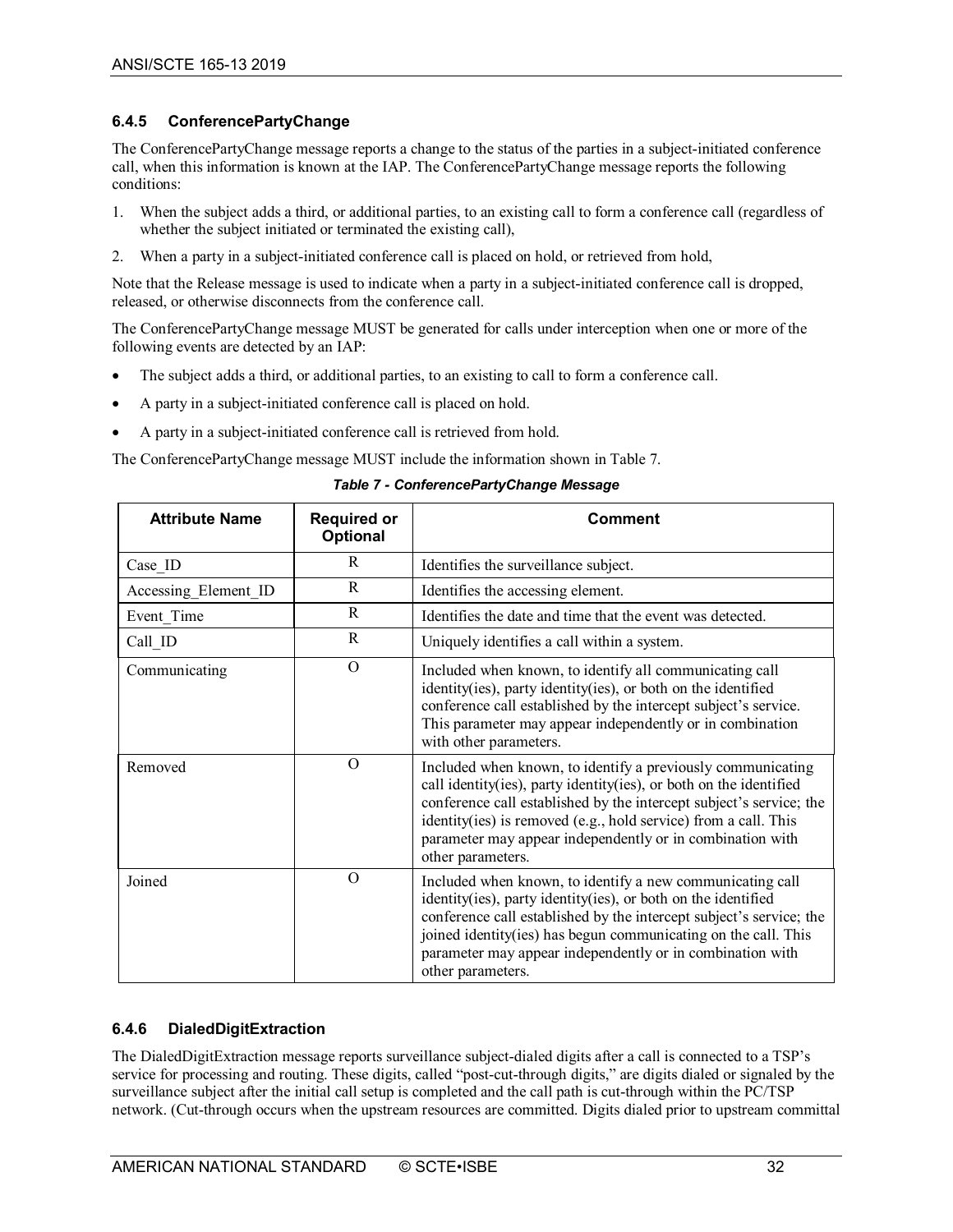are not subject to Dialed Digit Extraction.) The digits may be reported on a digit-by-digit basis, accumulated until a buffer is filled, or accumulated until a timer expires, accumulated until the call is released.

A PC/TSP may report dialed digits other than those that are call completing and has no obligation to determine which dialed digits actually complete a call.

Only digits dialed by a surveillance subject are subject to Dialed Digit Extraction. Digits dialed by the associate(s) are not subject to Dialed Digit Extraction.

The DialedDigitExtraction message MUST be generated when the surveillance subject dials or signals digits after a call is connected to a TSP's service and the following event is detected by a DF:

- digit-by-digit reporting is performed and a digit is detected ; or
- digit accumulation is performed and the first of the following occurs:
	- a maximum of 32 digits have been accumulated in the buffer; or
	- 20 seconds have elapsed since detection of the first digit in the buffer; or
	- the call is released.

<span id="page-32-1"></span>The DialedDigitExtraction message MUST include the information shown in [Table 8.](#page-32-1)

| <b>Attribute Name</b> | <b>Required or</b><br><b>Optional</b> | <b>Comment</b>                                                                                                            |
|-----------------------|---------------------------------------|---------------------------------------------------------------------------------------------------------------------------|
| Case ID               | R                                     | Identifies the surveillance subject.                                                                                      |
| Accessing Element ID  | R                                     | Identifies the accessing element.                                                                                         |
| Event Time            | R                                     | Identifies the date and time that the event was detected.                                                                 |
| Call ID               | R                                     | Uniquely identifies a call within a system.                                                                               |
| Digits                | R                                     | Identifies the digits dialed or signaled by the surveillance<br>subject after the call is cut-through in both directions. |

*Table 8 - DialedDigitExtraction Message*

The Event Time attribute in the DialedDigitExtraction message MUST be set to the time the first digit in the message is detected.

A digit is defined as a character representing Dual Tone Multi Frequency (DTMF) tones and having values from the following numbers, letters, and symbols "0", "1", "2", "3", "4", "5", "6", "7", "8", "9", "#", "\*", "A", "B", "C", and "D".

#### <span id="page-32-0"></span>**6.4.7 MediaReport**

The MediaReport message reports the exchange of SDP information for calls involving the intercept subject's equipment, facilities or service, including for new and open media channels. The MediaReport message applies to calls for which only call-identifying information is being reported to law enforcement.

The MediaReport message MUST be generated for calls for which only call-identifying information is being reported when one of the following events is detected by an IAP:

- SDP is received for a new media channel.
- New SDP is received for an open media channel.

The MediaReport message is not required for calls for which call content is being reported since the CCOpen and CCChange messages report SDP information for such calls.

A MediaReport message MAY be generated individually for each flow direction, downstream and upstream, or as a single message for both directions.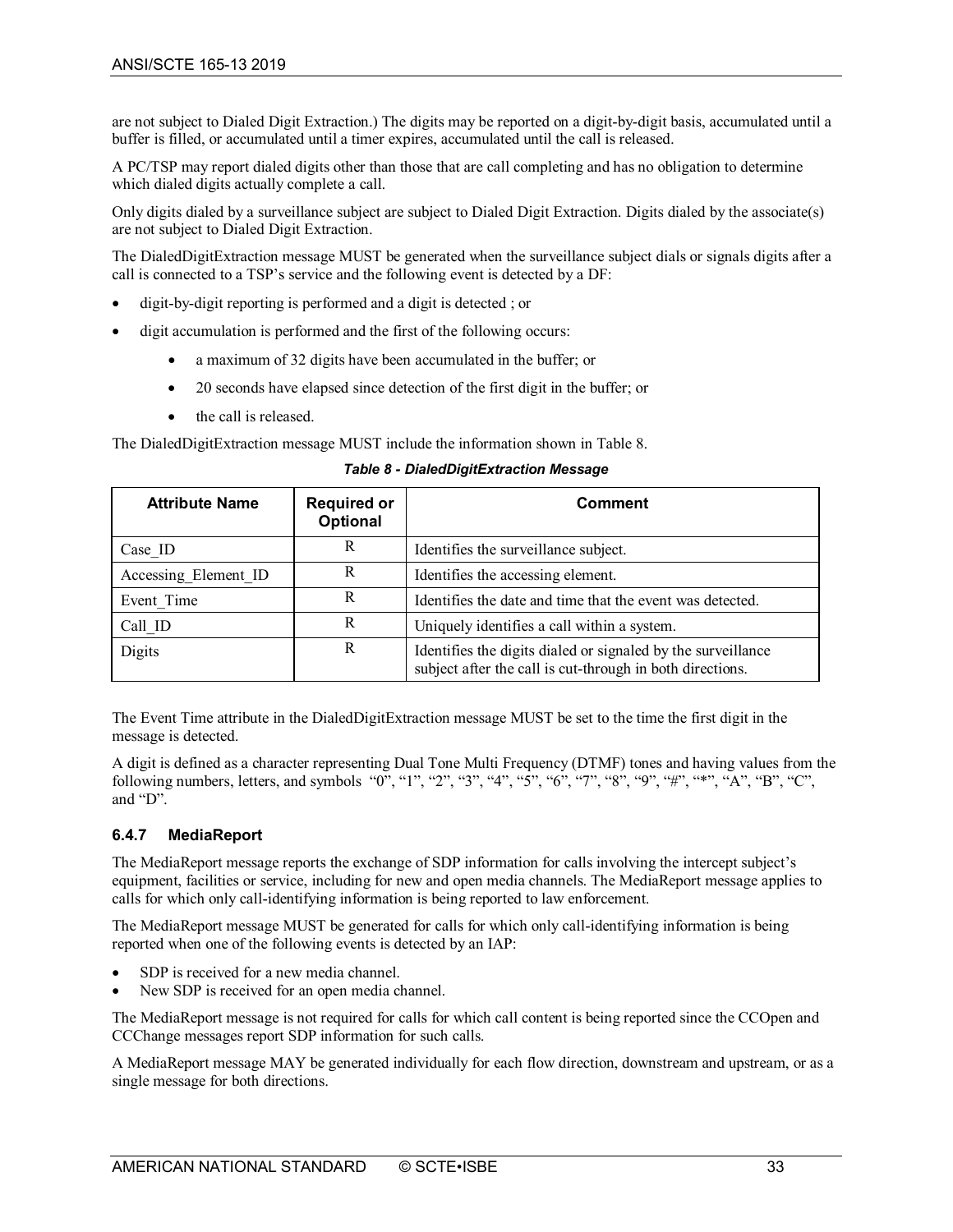The Delivery Function MUST deliver the following SDP attributes (if present) in a MediaReport message:

- v= protocol version
- o= owner/creator and session identifier
- $s=$  session name
- i= session information
- $u=$  URI of description
- e= email address
- $p=$  phone number
- c= connection information

The Delivery Function MUST NOT deliver any other SDP attributes in a MediaReport message. The MediaReport message MUST include the parameters shown i[n Table 9.](#page-33-1)

<span id="page-33-1"></span>

| <b>Attribute Name</b> | <b>Required or</b><br>Optional | <b>Comment</b>                                                                                                                                               |
|-----------------------|--------------------------------|--------------------------------------------------------------------------------------------------------------------------------------------------------------|
| Case ID               | R                              | Identifies the surveillance subject.                                                                                                                         |
| Accessing Element ID  | R                              | Identifies the accessing element                                                                                                                             |
| Event Time            | R                              | Identifies the date and time that the event was detected.                                                                                                    |
| Call ID               | R                              | Uniquely identifies a call within a system. Same Call ID<br>as the related Origination or TerminationAttempt<br>message.                                     |
| Subject SDP           | O                              | The call identifying information from the SDP for the<br>subject endpoint (downstream direction), if the subject's<br>SDP is being reported in the message.  |
| Associate SDP         | O                              | The call identifying information from the SDP for the<br>associate endpoint (upstream direction), if an associate's<br>SDP is being reported in the message. |

#### *Table 9 - MediaReport Message*

#### <span id="page-33-0"></span>**6.4.8 NetworkSignal**

The NetworkSignal message reports requests made by the PC/TSP network to apply signals to the surveillance subject.

The NetworkSignal message MUST be generated when the IAP receives a positive acknowledgment to a request for the immediate generation of a signal toward the intercept subject. Refer to [Appendix I](#page-45-0) for IPCablecom-specific requirements.

<span id="page-33-2"></span>The NetworkSignal message MUST include the information shown in [Table 10.](#page-33-2)

| <b>Attribute Name</b> | <b>Required or</b><br>Optional | <b>Comment</b>                                                              |
|-----------------------|--------------------------------|-----------------------------------------------------------------------------|
| Case ID               | R                              | Identifies the surveillance subject.                                        |
| Accessing Element ID  | R                              | Identifies the accessing element.                                           |
| Event Time            | R                              | Identifies the date and time that the event was detected.                   |
| Call ID               | R                              | Uniquely identifies a call within a system.                                 |
| Signaled To Party ID  | R                              | Include to identify the signaled-to party.                                  |
| Signal                | R                              | AlertingSignal, SubjectAudibleSignal, terminalDisplayInfo,<br>and/or Other. |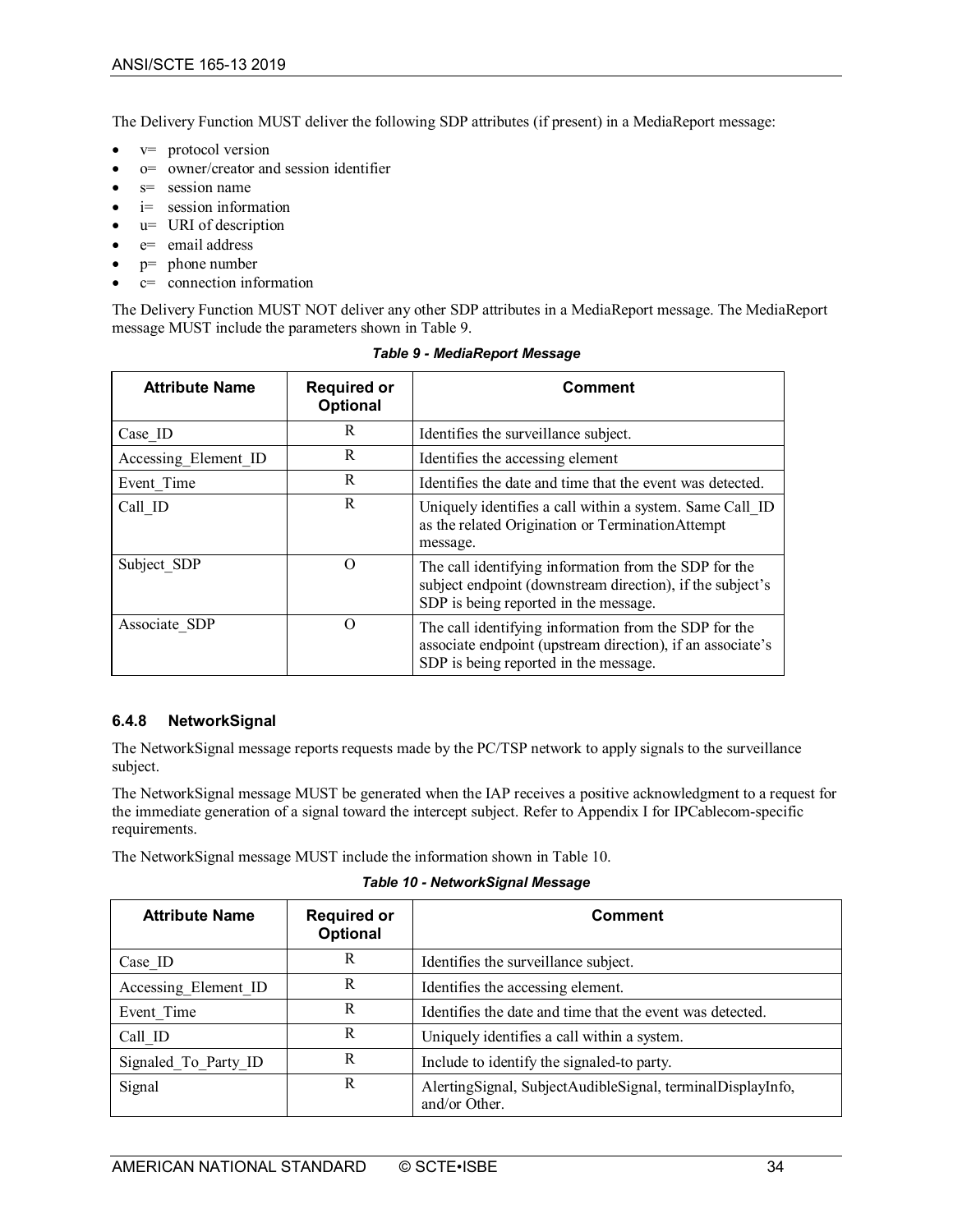| <b>Attribute Name</b>            | <b>Required or</b><br>Optional | <b>Comment</b> |
|----------------------------------|--------------------------------|----------------|
| One or more of the<br>following: |                                |                |
| AlertingSignal                   | O                              |                |
| SubjectAudibleSignal             | O                              |                |
| TerminalDisplayInfo              | O                              |                |
| Other                            | O                              |                |

#### <span id="page-34-0"></span>**6.4.9 Origination**

The Origination message MUST be generated for the calls originated by a surveillance subject when one of the following events is detected by an IAP:

- Call origination signaling by a surveillance subject is detected, and the call is routed toward an on-net or off-net destination. This MAY include translation of digits entered by the subject to another set of digits (e.g., 800 number translation).
- Call origination signaling by a surveillance subject is detected, and the call could not be completed, including, but not limited to, when the signaled dialing information has no digits or partially dialed digits.
- Call origination signaling by a surveillance subject is detected, and the subject signaled the call to be abandoned before the call could be routed to its destination.

<span id="page-34-2"></span>The Origination message MUST include the information shown i[n Table 11.](#page-34-2)

| <b>Attribute Name</b> | <b>Required or</b><br>Optional | <b>Comment</b>                                                                                                                                                                 |
|-----------------------|--------------------------------|--------------------------------------------------------------------------------------------------------------------------------------------------------------------------------|
| Case ID               | R                              | Identifies the Surveillance subject.                                                                                                                                           |
| Accessing Element ID  | R                              | Identifies the accessing element                                                                                                                                               |
| Event Time            | R                              | Identifies the date and time that the translation was<br>completed.                                                                                                            |
| Call ID               | R                              | Uniquely identifies a call within a system. The unique<br>Call ID included in the Origination message is used to<br>correlate other messages.                                  |
| Calling Party ID      | R                              | Include to identify the originating party.                                                                                                                                     |
| Called Party ID       | $\Omega$                       | Include only when the identity of the called party is<br>known. This is not present for calls that were partially<br>dialed or could not be completed by the accessing system. |
| User Input            | $\Omega$                       | The digits input by the user.                                                                                                                                                  |
| Translation_Input     | $\Omega$                       | Identifies input to a translation process (e.g., 800 number,<br>network-based speed dial input). Either User Input or<br>Translation Input MUST be present.                    |
| Transit Carrier ID    | $\Omega$                       | Include when a transit carrier is used to transport the call.                                                                                                                  |

*Table 11 - Origination Message*

#### <span id="page-34-1"></span>**6.4.10 Redirection**

The Redirection message reports the redirection of a call under surveillance. The Redirection message is generated for calls redirected by the surveillance subject or the surveillance subject's service, such as when call termination special features are encountered, or by his direct actions on a terminating call, or by his initiating a call transfer.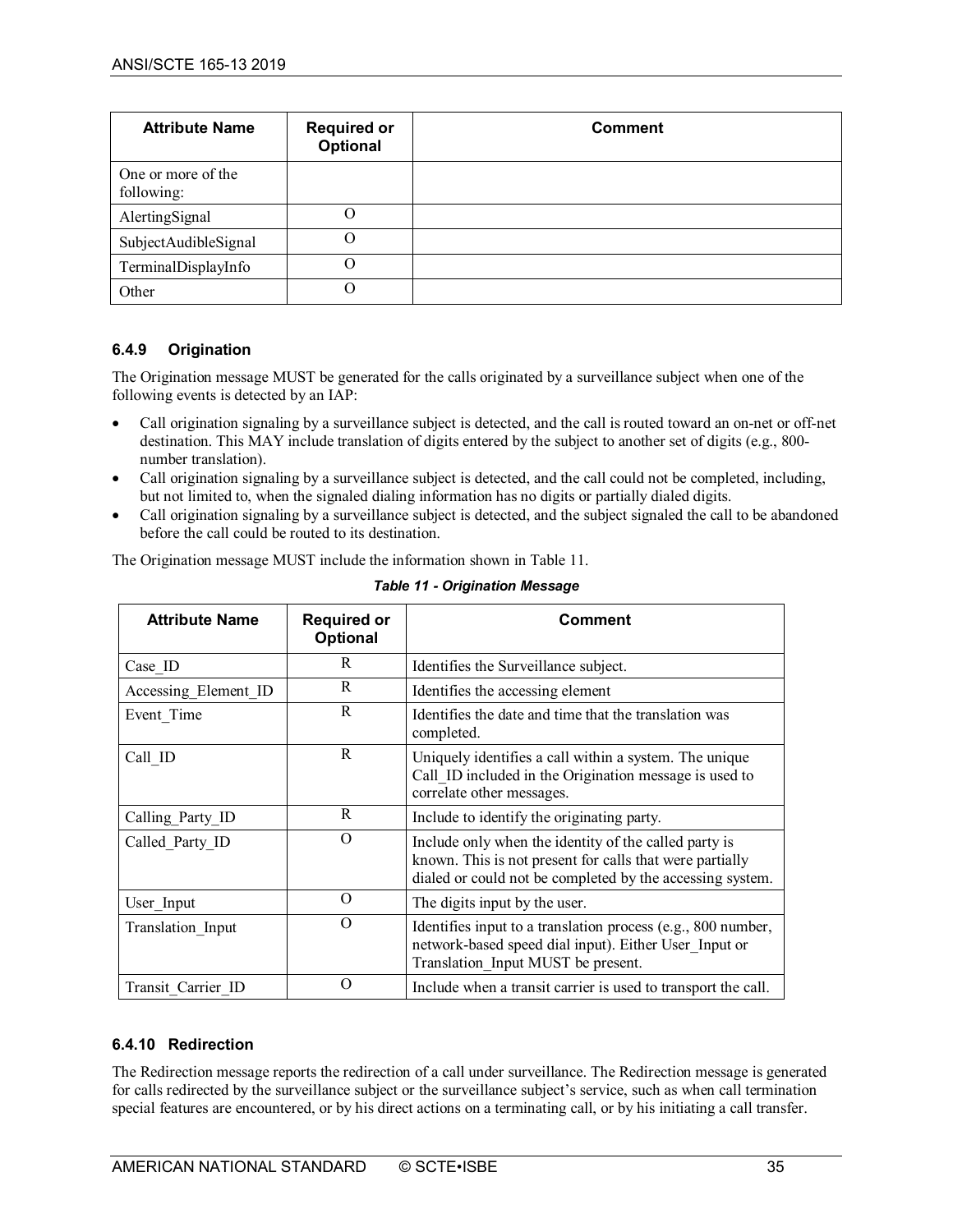The Redirection message MUST be generated for calls under surveillance when one of the following events is detected by an IAP:

- an incoming call to a surveillance subject is redirected by the subject's service to another destination
- an incoming call to a surveillance subject is transferred by the subject's action to another destination
- a call originated by a surveillance subject is transferred by the originating surveillance subject to another destination

The Redirection message MUST be generated when a call under surveillance is forwarded or transferred by a party other than a surveillance subject, and the subject's PC/TSP is aware of the operation

The Redirection message MUST include the information shown in [Table 12.](#page-35-1)

<span id="page-35-1"></span>

| <b>Attribute Name</b>    | <b>Required or</b><br>Optional | Comment                                                                                                                  |
|--------------------------|--------------------------------|--------------------------------------------------------------------------------------------------------------------------|
| Case ID                  | R                              | Identifies the Surveillance subject.                                                                                     |
| Accessing System ID      | R                              | Identifies the accessing element                                                                                         |
| Event Time               | R                              | Identifies the date and time that the event was detected.                                                                |
| Call ID                  | R                              | Uniquely identifies a call within a system. Same Call ID<br>as the related Origination or TerminationAttempt<br>message. |
| New Call ID              | $\Omega$                       | Included when the redirected call will be identified by a<br>different Call-ID in future CDC messages.                   |
| Redirected from Party ID | $\Omega$                       | Identifies the redirected-from party.                                                                                    |
| Redirected to Party ID   | R                              | Identifies the redirected-to party (redirected-to or<br>transferred-to party).                                           |
| Transit Carrier ID       | $\Omega$                       | Include when a transit carrier is used to transport the<br>redirected call.                                              |

*Table 12 - Redirection Message*

#### <span id="page-35-0"></span>**6.4.11 Release**

The Release message reports the release of resources used for a call under surveillance. The Release message MUST be generated for calls under surveillance that had previously reported an Origination or TerminationAttempt event, when one of the following events is detected by an IAP:

- a signaled completed call release is detected by an IAP, and resources are released.
- a call abnormal release is detected by an IAP for an existing call, and the resources are released.

The Release message MUST include the information shown in [Table 13.](#page-35-2)

*Table 13 - Release Message*

<span id="page-35-2"></span>

| <b>Attribute Name</b> | <b>Required or</b><br><b>Optional</b> | <b>Comment</b>                                                                                                         |
|-----------------------|---------------------------------------|------------------------------------------------------------------------------------------------------------------------|
| Case ID               | R                                     | Identifies the Surveillance subject.                                                                                   |
| Accessing Sytem ID    | R                                     | Identifies the accessing element                                                                                       |
| Event Time            | R                                     | Identifies the date and time that the event was detected.                                                              |
| Call ID               | R                                     | Uniquely identifies a call within a system. Same Call ID as the<br>related Origination or Termination Attempt message. |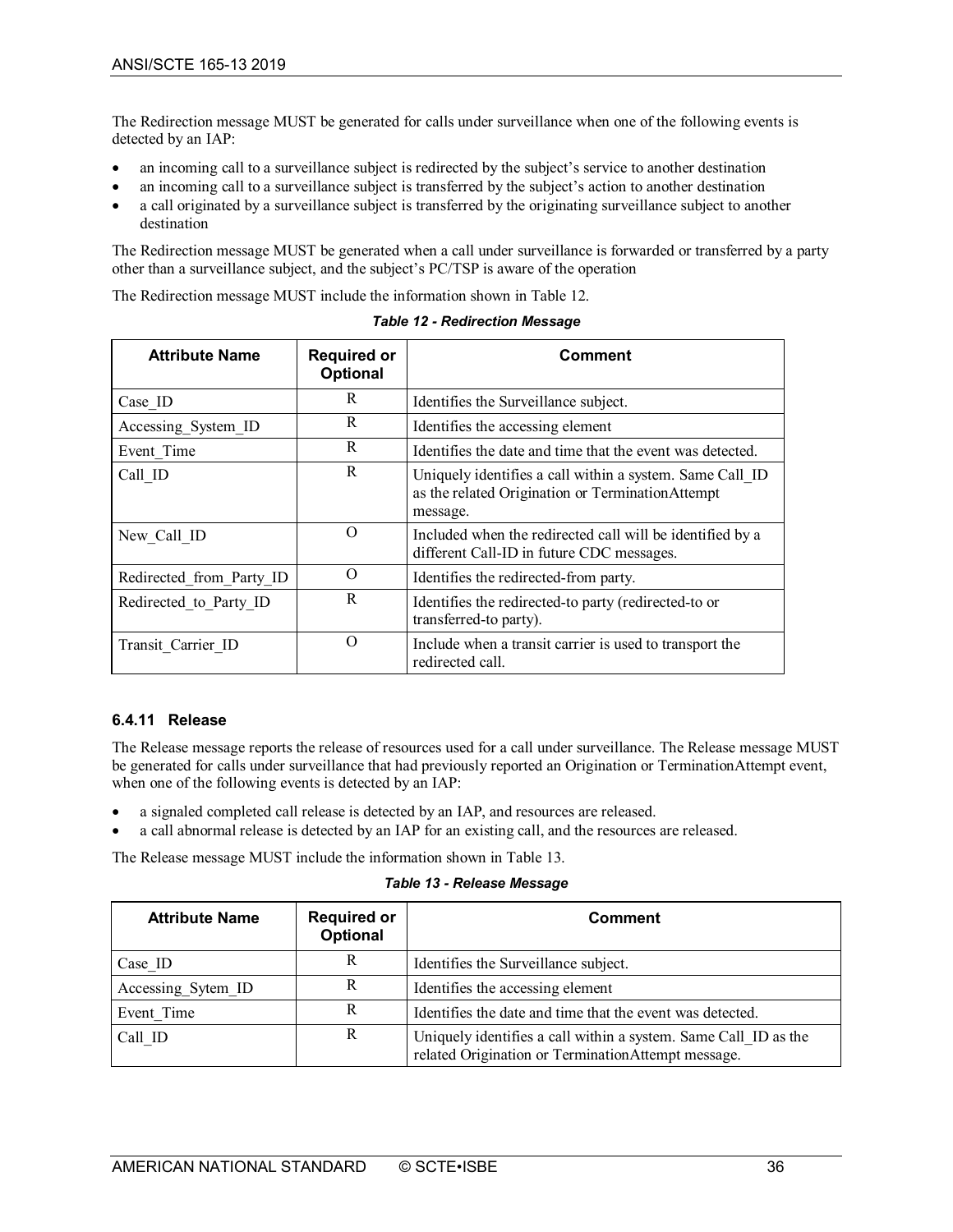#### <span id="page-36-0"></span>**6.4.12 ServiceInstance**

The ServiceInstance message reports when an IAP has detected a defined service event.

The ServiceInstance message MUST be generated when an IAP has detected a defined service event unless the information reported would be redundant with the information reported by other CDC messages (e.g., Origination message when the Return Call feature is invoked as described in Sectio[n 6.3.8\)](#page-27-2).

The ServiceInstance message MUST include the parameters shown i[n Table 14.](#page-36-2)

*Table 14 - ServiceInstance Message*

<span id="page-36-2"></span>

| <b>Attribute Name</b>            | <b>Required or</b><br>Optional | <b>Comment</b>                                                                                                                                                   |
|----------------------------------|--------------------------------|------------------------------------------------------------------------------------------------------------------------------------------------------------------|
| Case ID                          | R                              | Identifies the surveillance subject.                                                                                                                             |
| Accessing_Element_ID             | $\mathbb{R}$                   | Identifies the accessing element                                                                                                                                 |
| Event Time                       | R                              | Identifies the date and time that the event was<br>detected.                                                                                                     |
| Call_ID                          | $\mathbb{R}$                   | Uniquely identifies a call within a system. Same<br>Call ID as the related Origination or<br>TerminationAttempt message.                                         |
| Related Call ID                  | $\Omega$                       | Used to correlate the different calls for Call Forward,<br>Call_Waiting, and Three_Way_Call.                                                                     |
| Service Name                     | R                              | The Service Name Attribute MUST be present. Class<br>Service Name:<br>Call Block<br>Call Forward<br>Call Waiting<br>Repeat_Call<br>Return Call<br>Three_Way_Call |
| First_Call_Calling_Party_Number  | $\overline{O}$                 | Indicates the number of the first calling party for<br>Call Waiting.                                                                                             |
| Second Call Calling Party Number | $\Omega$                       | Indicates the number of the second calling party for<br>Call Waiting.                                                                                            |
| Called Party Number              | $\mathcal{O}$                  | Indicates the number of the called party for<br>Call Waiting.                                                                                                    |
| Calling Party Number             | $\Omega$                       | Indicates the number of the calling party for<br>Repeat_Call or Return_Call.                                                                                     |

#### <span id="page-36-1"></span>**6.4.13 SubjectSignal**

The SubjectSignal message reports dialing and signaling initiated by the surveillance subject to control (including invocation and use) a feature or service (e.g., call forwarding, call waiting, call hold, three-way calling).

The signal could be call-associated or non call-associated. Digits dialed post cut-through MUST NOT be provided in a SubjectSignal message.

The SubjectSignal message MUST be generated when the IAP receives information indicating the surveillance subject's initiation of a signal unless the information reported would be redundant with the information reported by other CDC messages (e.g., Origination message). Refer to [Appendix I](#page-45-0) for IPCablecom-specific requirements.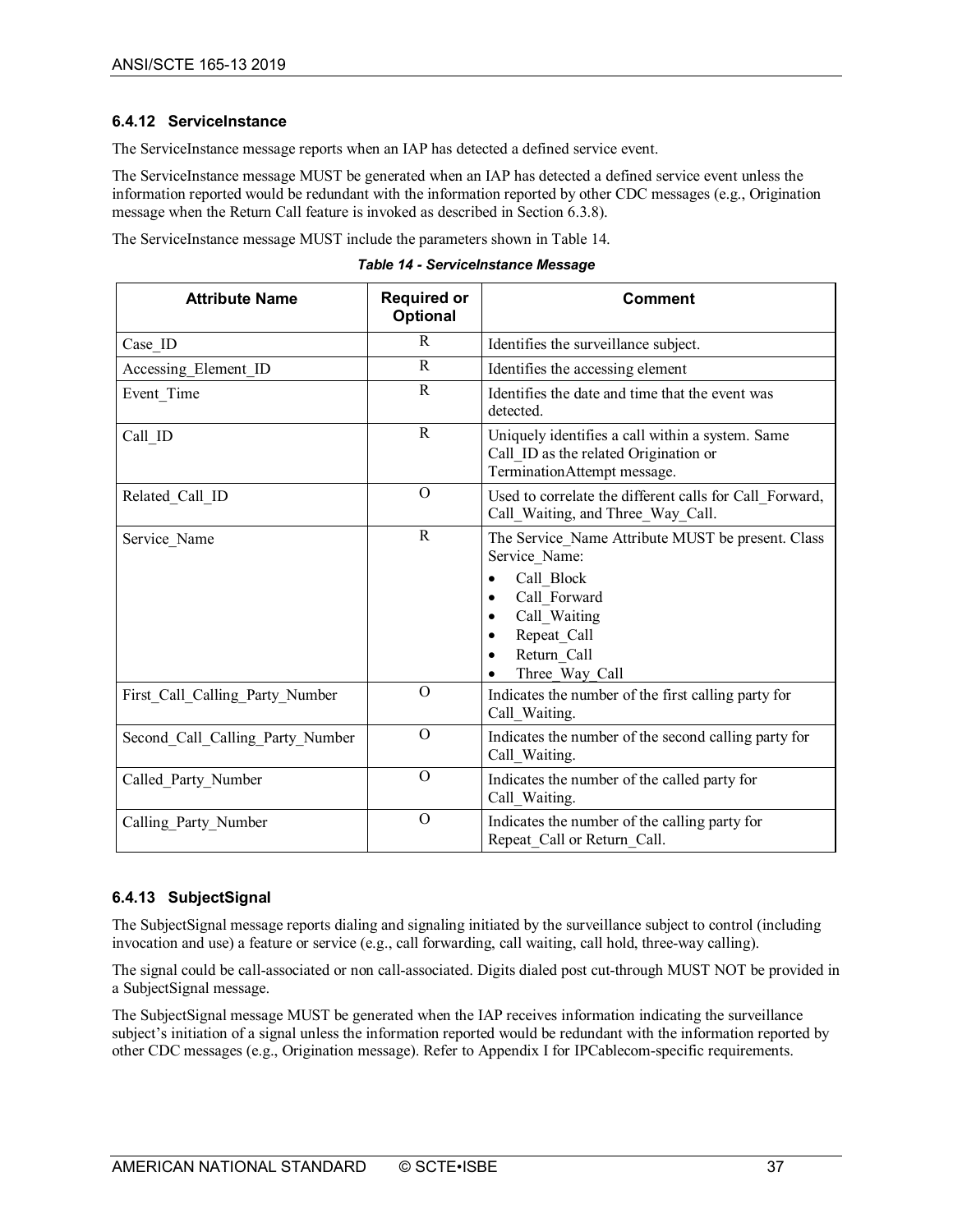The SubjectSignal message MUST include the information shown in [Table 15.](#page-37-2)

<span id="page-37-2"></span>

| <b>Attribute Name</b>         | <b>Required or</b><br>Optional | Comment                                                                                          |
|-------------------------------|--------------------------------|--------------------------------------------------------------------------------------------------|
| Case ID                       | R                              | Identifies the surveillance subject.                                                             |
| Accessing Element ID          | R                              | Identifies the accessing element.                                                                |
| Event Time                    | R                              | Identifies the date and time that the event was detected.                                        |
| Call ID                       | $\Omega$                       | Uniquely identifies a call within a system, if the dialing<br>or signaling occurs within a call. |
| Signaled From Party ID        | R                              | Include to identify the signaled-from party.                                                     |
| Signal                        | R                              | SwitchhookFlash, DialedDigits, and/or<br>OtherSignalingInformation                               |
| One or more of the following: |                                |                                                                                                  |
| SwitchhookFlash               | $\Omega$                       |                                                                                                  |
| DialedDigits                  | $\Omega$                       |                                                                                                  |
| OtherSignalingInformation     | 0                              |                                                                                                  |

*Table 15 - SubjectSignal Message*

#### <span id="page-37-0"></span>**6.4.14 TerminationAttempt**

The TerminationAttempt message MUST be generated for incoming calls to a surveillance subject when the following event is detected by an IAP:

An incoming off-net or on-net call to a surveillance subject is detected.

<span id="page-37-3"></span>The TerminationAttempt message MUST include the information shown in [Table 16.](#page-37-3)

*Table 16 - TerminationAttempt Message*

| <b>Attribute Name</b> | <b>Required or</b><br>Optional | <b>Comment</b>                                                                                                                                              |
|-----------------------|--------------------------------|-------------------------------------------------------------------------------------------------------------------------------------------------------------|
| Case ID               | R                              | Identifies the Surveillance subject.                                                                                                                        |
| Accessing Sytem ID    | R                              | Identifies the accessing element                                                                                                                            |
| Event Time            | R                              | Identifies the date and time that the event was detected.                                                                                                   |
| Call ID               | R                              | Uniquely identifies a call within a system. The unique<br>Call ID included in the TerminationAttempt is message<br>is used to correlate the other messages. |
| Calling Party ID      | $\Omega$                       | Identifies the originating party, when available.                                                                                                           |
| Called Party ID       | $\Omega$                       | Include if more specific than the surveillance subject<br>identity (surveillance subject DN) associated with the<br>Case ID.                                |
| Redirected From Info  | $\Omega$                       | Include if information about previous redirections for the<br>incoming call is available to the IAP                                                         |

# <span id="page-37-1"></span>**6.5 CDC Messages and Parameter Definitions**

This section provides ASN.1 definitions for the CDC Messages and associated parameters. Some of these definitions come from [\[19\].](#page-12-3) These definitions may contain terms, parameters, and values that are not currently used in this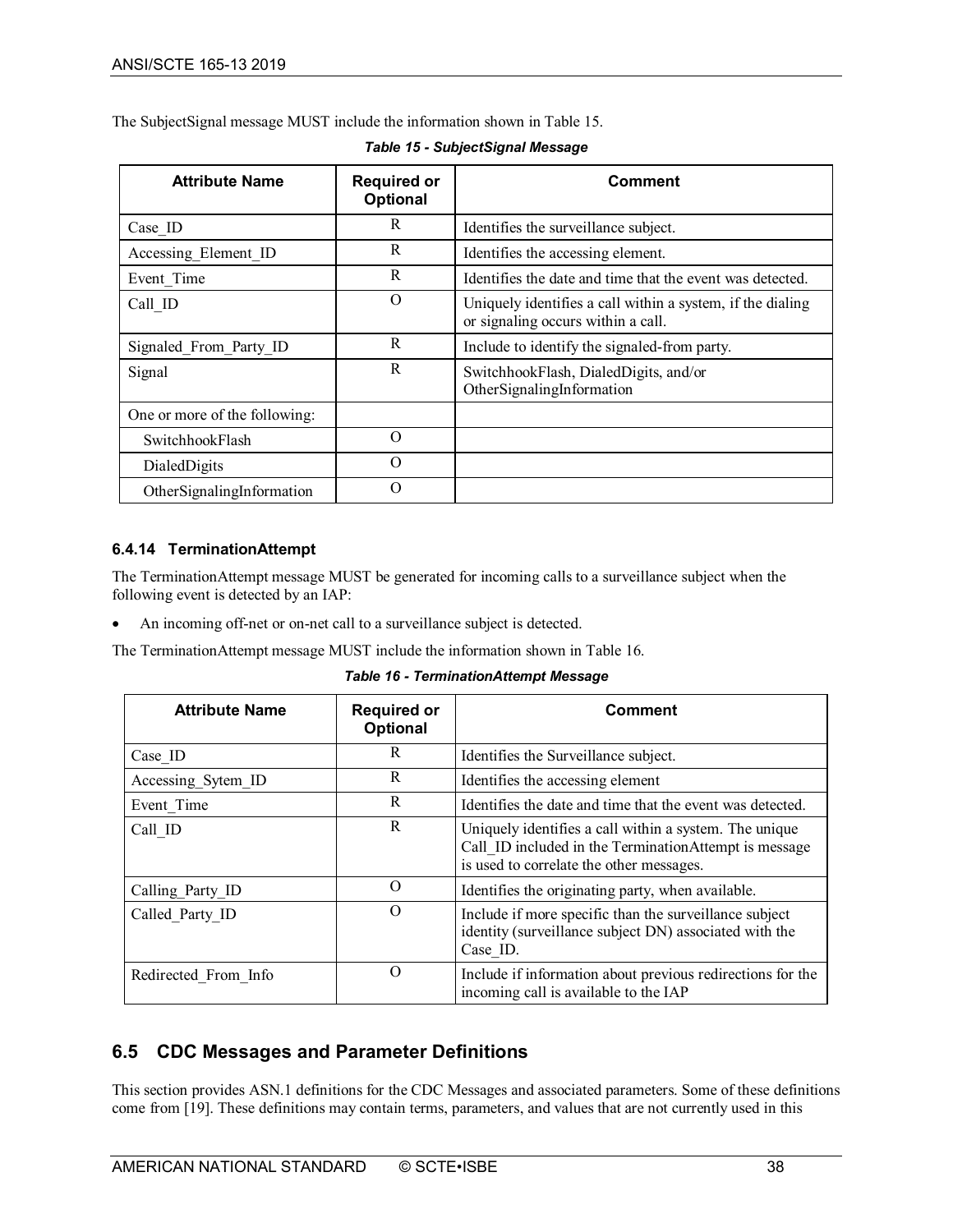IPCablecom specification, but are included in their entirety to ensure consistency with Electronic Surveillance solutions defined for other environments.

CDC messages and parameters MUST conform to the Distinguished Encoding Rules [\[10\].](#page-12-20) This specification uses IMPLICIT tagging for more compact encoding.

The following defines the PCESP messages:

```
PCESP {iso(1) identified-organization(3) dod(6) internet(1) private(4) 
         enterprise(1) cable-Television-Laboratories-Inc(4491) clabProject(2) 
        clabProjPacketCable(2) pktcLawfulIntercept(5) pcesp(1) version-4(4)}
DEFINITIONS IMPLICIT TAGS ::=
BEGIN
ProtocolVersion ::= ENUMERATED { 
   -- Versions IO1 and IO2 do not support protocol versioning.
   v3(3), -- Version supporting PacketCable Electronic Surveillance 
           -- Specification I03
   v4(4), -- Version supporting PacketCable Electronic Surveillance 
           -- Specification I04 and PacketCable 1.5 Electronic Surveillance
          -- Specification I01 and SCTE 165-13
   ...}
CdcPdu ::= SEQUENCE {
  protocolVersion [0] ProtocolVersion,<br>message [1] Message,
                         [1] Message,
   ...
}
Message ::= CHOICE {
  answer [1] Answer,
 ccclose [2] CCClose,<br>ccopen [3] CCOpen,
 ccopen [3] CCOpen,<br>reserved0 [4] NULL,
 reserved0 [4] NULL, -- Reserved
 origination [5] Origination,
  reserved1 [6] NULL, -- Reserved<br>
redirection [7] Redirection, \begin{array}{ccc} & - & \text{Reserved} \\ \text{release} & & \text{[8]} & \text{Release} & \text{P} \\ \end{array} redirection [7] Redirection,
 release [8] Release,
reserved2         [9]  NULL,          -- Reserved
 terminationattempt [10] TerminationAttempt,
 reserved [11] NULL, -- Reserved
 ccchange [12] CCChange,
reserved3 [13] NULL, -- Reserved
 reserved4 [14] NULL, -- Reserved
   dialeddigitextraction [15] DialedDigitExtraction,
  networksignal [16] NetworkSignal,
 subjectsignal [17] SubjectSignal,<br>mediareport [18] MediaReport,
                       [18] MediaReport,
 serviceinstance [19] ServiceInstance,
 confpartychange [20] ConferencePartyChange,
   ...
}
Answer ::= SEQUENCE {
  caseId [0] CaseId,
   accessingElementId [1] AccessingElementId,
 eventTime [2] EventTime,<br>callId [3] CallId,
  callId [3] CallId,<br>answering [4] PartyId
                 [4] PartyId OPTIONAL,
   ...
}
CCChange ::= SEQUENCE {
```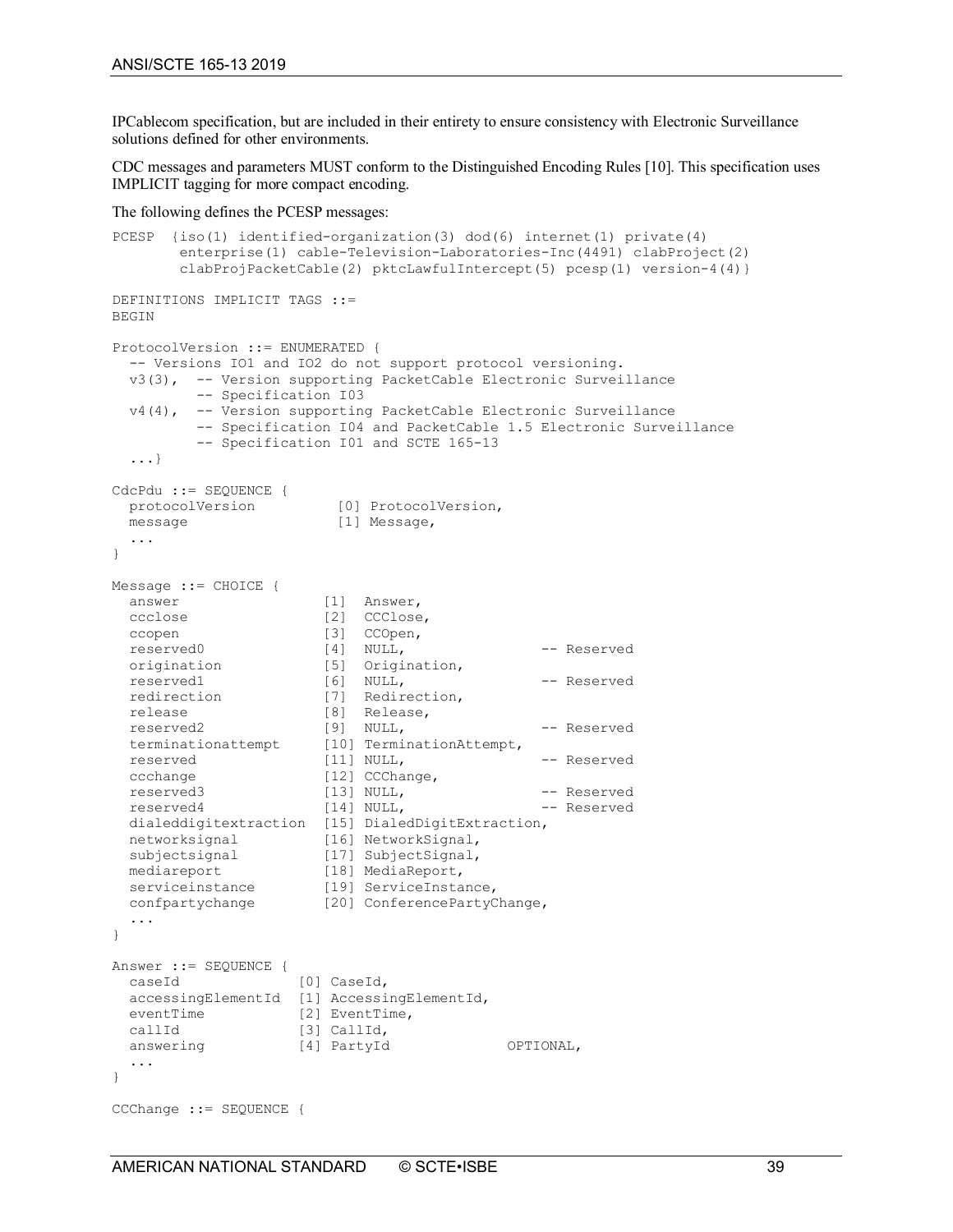```
caseId [0] CaseId,
   accessingElementId [1] AccessingElementId,
  eventTime [2] EventTime,<br>callId [3] CallId,
  callId [3] CallId,<br>cCCId [41 EXPLICT]
  cCCId [4] EXPLICIT CCCId,<br>subject [5] SDP
  subject [5] SDP         OPTIONAL,<br>associate       [6] SDP         OPTIONAL,
associate [6] SDP OPTIONAL,
 flowDirection [7] FlowDirection,
 resourceState [8] ResourceState OPTIONAL,
   ...
}
CCClose ::= SEQUENCE {
                          [0] CaseId,
  accessingElementId [1] AccessingElementId,<br>eventTime [2] EventTime,
  eventTime<br>cCCId
  cCCId [3] EXPLICIT CCCId,<br>flowDirection [4] FlowDirection,
                         [4] FlowDirection,
   ...
}
CCOpen ::= SEQUENCE {
   caseId [0] CaseId,
 accessingElementId [1] AccessingElementId,
 eventTime [2] EventTime,
  ccOpenOption CHOICE {<br>ccOpenTime [3] SEQ
 ccOpenTime [3] SEQUENCE OF CallId,
reserved0 [4] NULL, -- Reserved
   ...
\},
  cCCId [5] EXPLICIT CCCId,<br>subject [6] SDP
                          Subject [6] SDP OPTIONAL,<br>[7] SDP OPTIONAL,
  associate<br>flowDirection
                         [8] FlowDirection,
   ...
}
ConferencePartyChange := SEQUENCE {<br>caseId [0] CaseId.
                        [0] CaseId,
   accessingElementId [1] AccessingElementId,
  eventTime [2] EventTime,<br>callId [3] CallId.
  callId [3] CallId,<br>communicating [4] SEQUENC
                        [4] SEQUENCE OF SEQUENCE {
                               -- include to identify parties participating in the 
                               -- communication.
     partyId [0] SEQUENCE OF PartyId OPTIONAL,
    -- identifies communicating party identities.<br>cCCId [1] EXPLICIT CCCId OPTIONAL,
              [1] EXPLICIT CCCId OPTIONAL,
                    -- included when the content of the resulting call is
                   -- delivered to identify the associated CCC(s).
      ...
  \begin{tabular}{ll} 1.5cm & 3.5cm & 3.5cm \\ 2.5cm & 3.5cm & 3.5cm \\ 2.5cm & 3.5cm & 3.5cm \\ 2.5cm & 3.5cm & 3.5cm \\ 2.5cm & 3.5cm & 3.5cm \\ 2.5cm & 3.5cm & 3.5cm \\ 3.5cm & 3.5cm & 3.5cm \\ 4.5cm & 3.5cm & 3.5cm \\ 5.5cm & 3.5cm & 3.5cm \\ 7.5cm & 3.5cm & 3.5cm \\ 7.5cm & 3.5cm & 3.5cm \\ 7.5cm & 3.5cm & 3.[5] SEQUENCE OF SEQUENCE {
                            -- include to identify parties removed (e.g., hold
                             -- service) from the communication.
     partyId [0] SEQUENCE OF PartyId OPTIONAL,
    -- identifies removed party identity(ies).<br>cCCId [1] EXPLICIT CCCId OPTIONAL.
              [1] EXPLICIT CCCId OPTIONAL,
                    -- included when the content of the resulting call is
                   -- delivered to identify the associated CCC(s).
      ...
                           } OPTIONAL,
   joined [6] SEQUENCE OF SEQUENCE{
```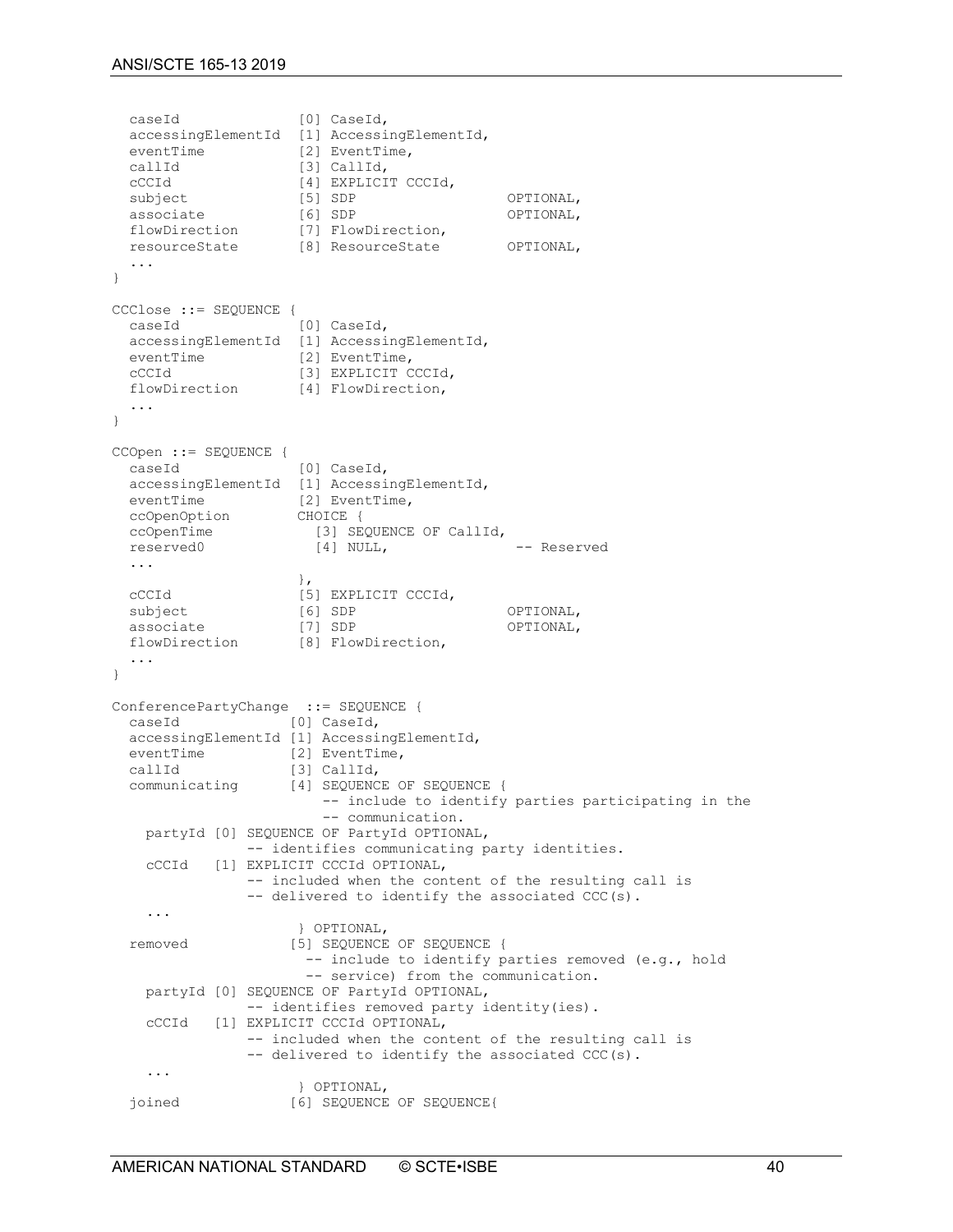```
 -- include to identify parties newly added to the
                            -- communication.
     partyId [0] SEQUENCE OF PartyId OPTIONAL,
                  -- identifies newly added party identity(ies) to an existing
    -- communication.<br>CCCId [1] EXPLICIT CCCId OP
             [1] EXPLICIT CCCId OPTIONAL,
                  -- included when the content of the resulting call is
                 -- delivered to identify the associated CCC(s).
     ...
                         } OPTIONAL,
   ...
}
DialedDigitExtraction ::= SEQUENCE {<br>caseId [0] CaseId.
                       [0] CaseId,
  accessingElementId [1] AccessingElementId,<br>eventTime [2] EventTime,
                       [2] EventTime,
  callId [3] CallId,<br>digits [4] Visible
                        [4] VisibleString (SIZE (1..32, ...)),
                             -- string consisting of digits representing 
                             -- Dual Tone Multi Frequency (DTMF) tones 
                            -- having values from the following numbers,
 -- letters, and symbols: 
 -- "0", "1", "2", "3", "4", "5", "6", "7", 
 -- "8", "9", "#", "*", "A", "B", "C", "D". 
                            -- Example: "123AB" or "*66" or "345#"
   ...
}
MediaReport ::= SEQUENCE {<br>caseId [0]
             [0] CaseId,
   accessingElementId [1] AccessingElementId,
  eventTime [2] EventTime,<br>callId [3] CallId,
  callId [3] CallId,<br>subject [4] SDP
                      [4] SDP OPTIONAL,<br>[5] SDP OPTIONAL,
  associate
   ...
}
NetworkSignal ::= SEQUENCE {
 caseId [0] CaseId,
  accessingElementId [1] AccessingElementId,<br>eventTime [2] EventTime,
  eventTime [2] EventTime,<br>callId [3] CallId,
                       [3] CallId,
                        -- Signal
                        -- The following four parameters are used to report 
                         -- information regarding network-generated signals. 
                         -- Include at least one of the following four 
                         -- parameters to identify the network-generated signal 
  -- being reported.<br>alertingSignal [4] AlertingSigna
                       alertingSignal [4] AlertingSignal OPTIONAL,<br>1 (5) AudibleSignal OPTIONAL,
  subjectAudibleSignal [5] AudibleSignal (51 AudibleSignal OPTIONAL, COPTIONAL, COPTIONAL,
  terminalDisplayInfo [6] TerminalDisplayInfo (71 VisibleString (1.128, ...)) OPTIONAL,
                         [7] VisibleString (SIZE (1..128, ...))
   -- Can be used to report undefined network signals
  signaledToPartyId [8] PartyId,
   ...
}
Origination ::= SEQUENCE {
  caseId [0] CaseId,
   accessingElementId [1] AccessingElementId,
```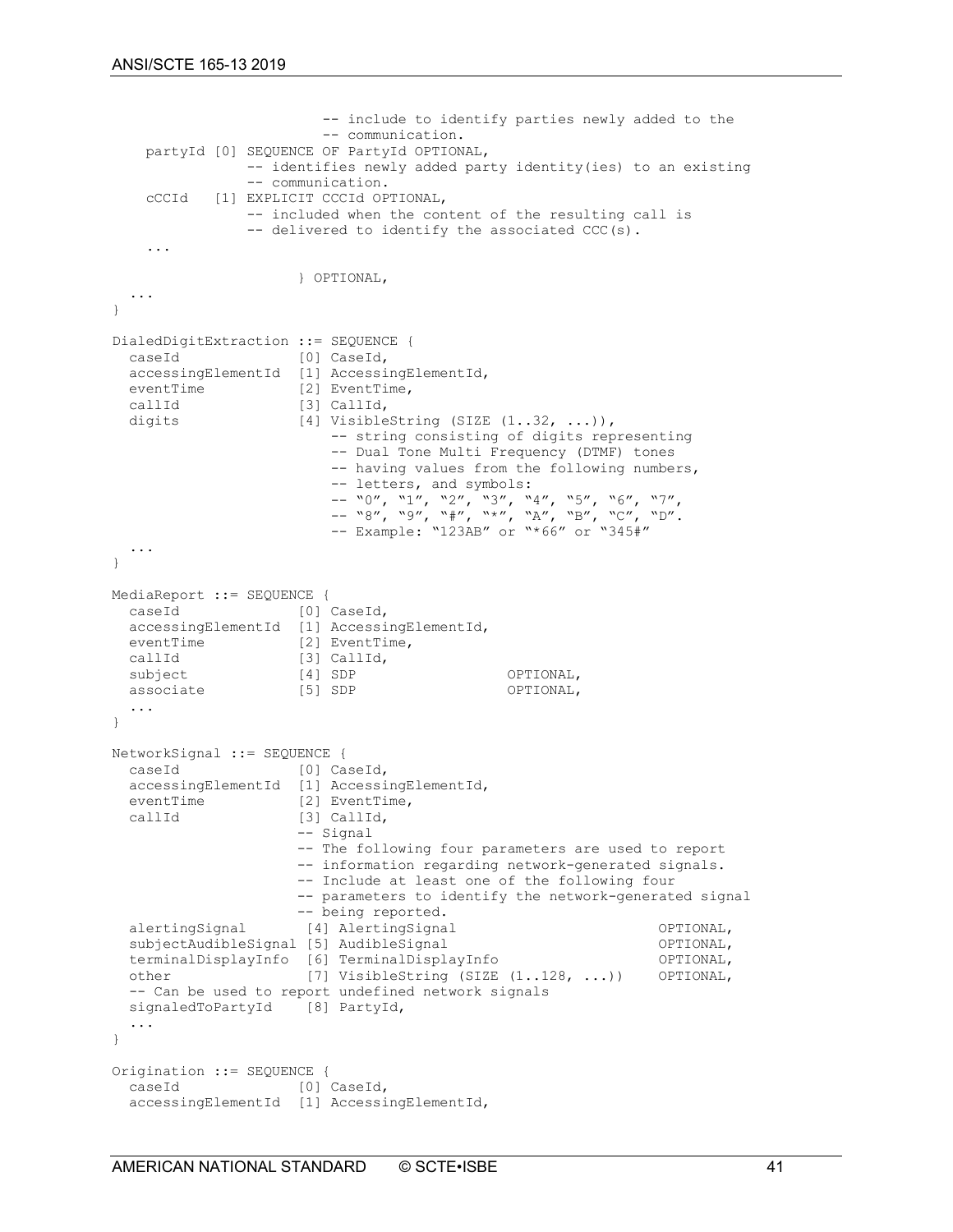```
eventTime [2] EventTime,<br>callId [3] CallId,
  callId [3] CallId,<br>
calling [4] PartyId
  calling [4] PartyId,<br>called [5] PartyId
  called [5] PartyId OPTIONAL,<br>
optional,<br>
optional CHOICE {
  input CHOICE {<br>userinput [6] Via
  userinput [6] VisibleString (SIZE (1..32, ...)),<br>translationinput [7] VisibleString (SIZE (1..32, ...)),
                         [7] VisibleString (SIZE (1..32, ...)),
   ...
\},
reserved0 [8] NULL,    -- Reserved
 transitCarrierId [9] TransitCarrierId OPTIONAL,
   ...
}
Redirection ::= SEQUENCE {<br>caseId [0] (
                        [0] CaseId,
  accessingElementId [1] AccessingElementId,<br>eventTime [2] EventTime,
  eventTime<br>old
                       [3] CallId,<br>[4] PartyId,
  redirectedto
   transitCarrierId [5] TransitCarrierId OPTIONAL,
  reserved0 [6] NULL,<br>reserved1 [7] NULL,
  reserved1 [7] NULL, - Reserved new [8] CallId - OPTIONAL,
new [8] CallId OPTIONAL,
 redirectedfrom [9] PartyId OPTIONAL,
   ...
}
Release ::= SEQUENCE {<br>caseId [1]
            [0] CaseId,
   accessingElementId [1] AccessingElementId,
 eventTime [2] EventTime,<br>callId [3] CallId,
                      [3] CallId,
   ...
}
ServiceInstance ::= SEQUENCE {<br>caseId [0] CaseId,
 caseId [0] CaseId,
 accessingElementId [1] AccessingElementId,
  eventTime [2] EventTime,<br>callId [3] CallId,
 callId [3] CallId,
 relatedCallId [4] CallId OPTIONAL,
  serviceName [5] VisibleString (SIZE (1..128, ...)),<br>firstCallCalling [6] PartyId OPTIONAL,
  firstCallCalling [6] PartyId OPTIONAL,<br>secondCallCalling [7] PartyId OPTIONAL,
  secondCallCalling [7] PartyId OPTIONAL,<br>called 181 PartyId OPTIONAL,
  called [8] PartyId OPTIONAL,<br>calling [9] PartyId OPTIONAL,
                       [9] PartyId
   ...
}
SubjectSignal ::= SEQUENCE {
  caseId [0] CaseId,
  accessingElementId [1] AccessingElementId,<br>eventTime [2] EventTime,
  eventTime [2] EventTime,<br>callId [3] CallId
  callId [3] CallId OPTIONAL,<br>
signal [4] SEQUENCE {
                       [4] SEQUENCE {
                        -- The following four parameters are used to report 
                         -- information regarding subject-initiated dialing and 
                         -- signaling. Include at least one of the following four 
                         -- parameters to identify the subject- initiated dialing 
  -- and signaling information being reported.<br>switchhookFlash [0] VisibleString (SIZE (1..128, ...)
  switchhookFlash [0] VisibleString (SIZE (1..128, ...)) OPTIONAL,<br>dialedDigits [1] VisibleString (SIZE (1..128, ...)) OPTIONAL,
                                 [1] VisibleString (SIZE (1..128, ...) OPTIONAL,
```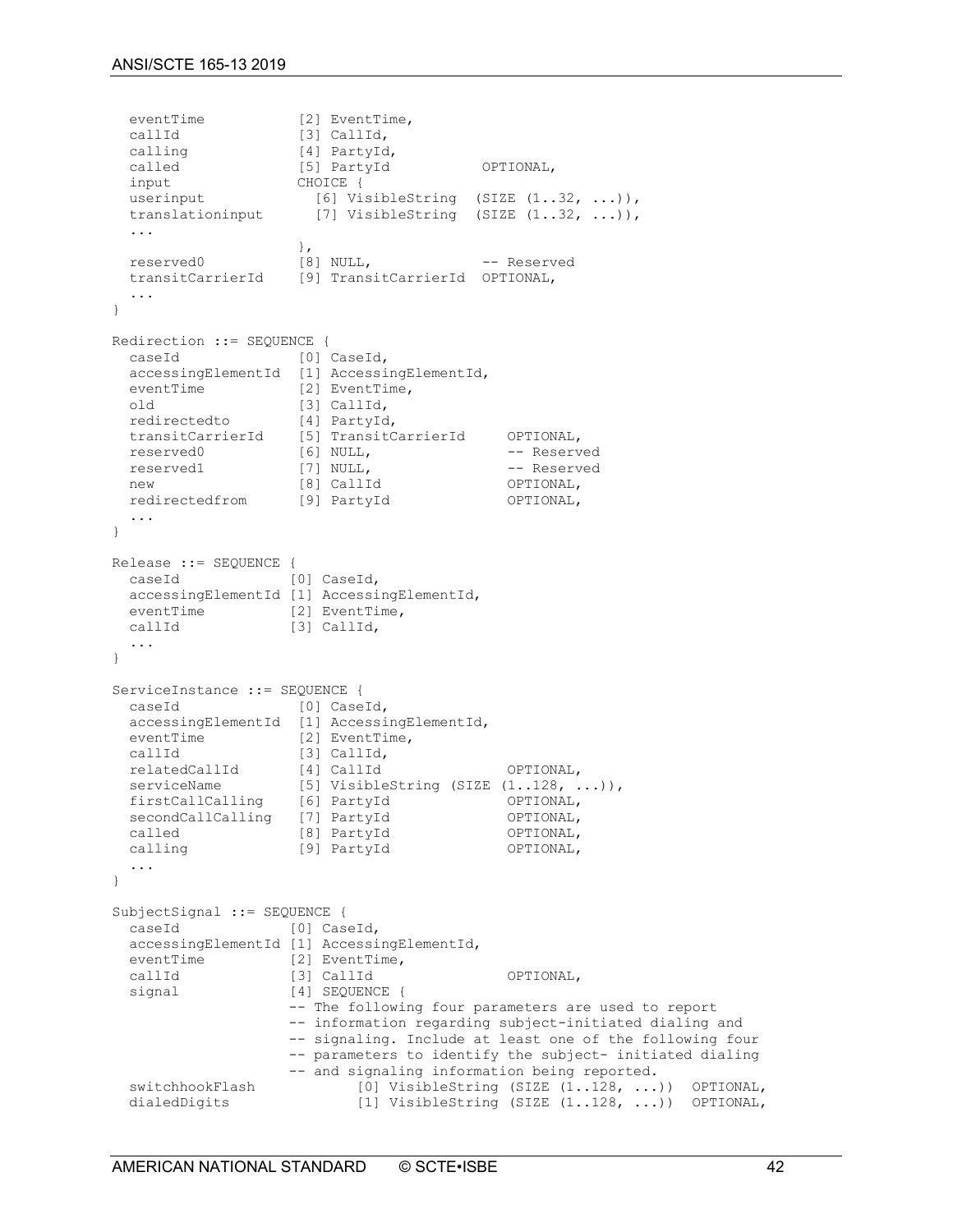```
 featureKey [2] VisibleString (SIZE (1..128, ...)) OPTIONAL,
   otherSignalingInformation [3] VisibleString (SIZE (1..128, ...)) OPTIONAL,
                           -- Can be used to report undefined subject signals
   ...
\},
   signaledFromPartyId [5] PartyId,
   ...
}
TerminationAttempt ::= SEQUENCE {<br>caseId [0] CaseId,
 caseId [0] CaseId,
 accessingElementId [1] AccessingElementId,
  eventTime [2] EventTime,<br>callId [3] CallId,
  callId [3] CallId,<br>
calling [4] PartyId
  calling [4] PartyId OPTIONAL,<br>called [5] PartyId OPTIONAL,
  called [5] PartyId [6] OPTIONAL,<br>
reserved [6] NULL, - Reserved
                           [6] NULL,
   redirectedFromInfo [7] RedirectedFromInfo OPTIONAL,
 ...
}
AccessingElementId ::= VisibleString (SIZE (1..15, ...)) -- Statically configured element number
AlertingSignal ::= ENUMERATED {<br>notUsed (0),
  notUsed (0), -- Reserved<br>alertingPattern0 (1), -- normal r:
  alertingPattern0 (1), -- normal ringing<br>alertingPattern1 (2), -- distinctive ri
  alertingPattern1 (2), -- distinctive ringing: intergroup<br>alertingPattern2 (3), -- distinctive ringing: special/pr
  alertingPattern2 (3), -- distinctive ringing: special/priority<br>alertingPattern3 (4), -- distinctive ringing: electronic key
                            (4), -- distinctive ringing: electronic key
  -- telephone srvc<br>alertingPattern4 (5), -- ringsplash, rem
                            (5), -- ringsplash, reminder ring
  callWaitingPattern1 (6), -- normal call waiting tone
   callWaitingPattern2 (7), -- incoming additional call waiting tone
  callWaitingPattern3 (8), -- priority additional call waiting tone<br>callWaitingPattern4 (9), -- distinctive call waiting tone
  callWaitingPattern4 (9), -- distinctive call waiting tone<br>bargeInTone (10), -- barge-in tone (e.g., for opera
  bargeInTone (10), -- barge-in tone (e.g., for operator barge-in)<br>alertingPattern5 (11), -- distinctive ringing: solution specific
 alertingPattern5 (11), -- distinctive ringing: solution specific
 alertingPattern6 (12), -- distinctive ringing: solution specific
  alertingPattern7 (13), -- distinctive ringing: solution specific alertingPattern8 (14), -- distinctive ringing: solution specific
  alertingPattern8 (14), -- distinctive ringing: solution specific<br>alertingPattern9 (15), -- distinctive ringing: solution specific
                            (15), -- distinctive ringing: solution specific
   ...
}
-- This parameter identifies the type of alerting (ringing) signal that is 
-- applied toward the surveillance subject. See GR-506-CORE, LSSGR: Signaling 
-- for Analog Interfaces (A Module of the LATA Switching Systems Generic 
-- Requirements [LSSGR], FR-64).
AudibleSignal ::= ENUMERATED {<br>notUsed (0),
                                  (0), -- Reserved<br>(1),
  dialTone (1),<br>recallDialTone (2),
  recallDialTone (2), -- recall dial tone, stutter dial tone ringbackTone (3), -- tone indicates ringing at called pa
                                         -- tone indicates ringing at called party<br>-- end
 -- end
  reorderTone (4), -- reorder tone, congestion tone<br>busyTone (5),
  busyTone (5),<br>confirmationTone (6),
                                         -- tone confirms receipt and processing of
  expensiveRouteTone (7), -- request
                                  (7), -- tone indicates outgoing route is
                                  -- expensive (8),
  messageWaitingTone<br>receiverOffHookTone
                                  (9), - receiver off-hook tone, off-hook warning
```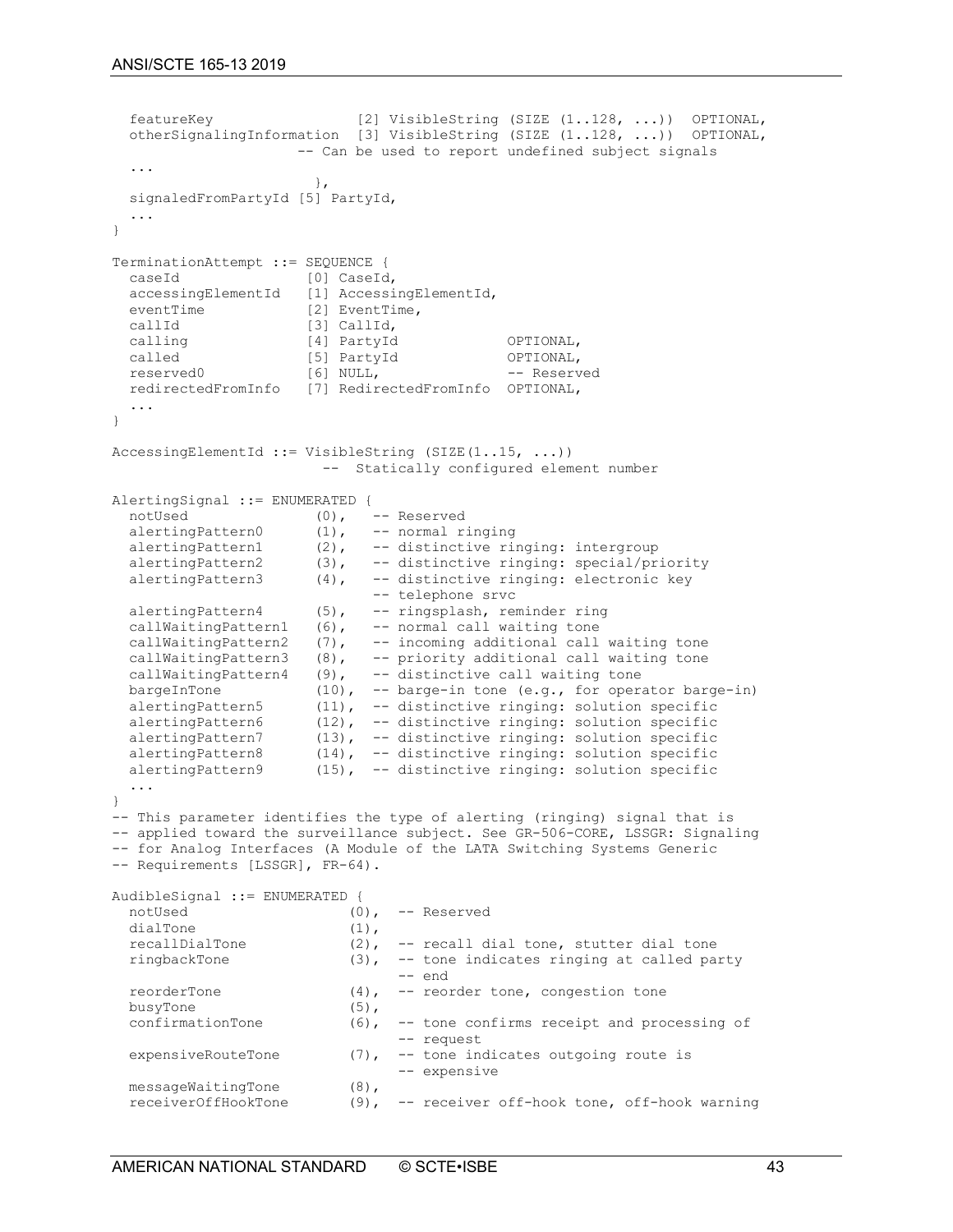```
tone --<br>specialInfoTone (10), -- tone
  specialInfoTone (10), -- tone indicates call sent to announcement<br>denialTone (11), -- tone indicates denial of feature request
                                 (11), -- tone indicates denial of feature request
  interceptTone (12), -- wireless intercept/mobile reorder tone<br>answerTone (13), -- wireless service tone
  answerTone (13), -- wireless service tone<br>tonesOff (14), -- wireless service tone
  tonesOff (14), -- wireless service tone<br>pipTone (15), -- wireless service tone
  pipTone (15), -- wireless service tone<br>abbreviatedIntercept (16), -- wireless service tone
  abbreviatedIntercept (16), -- wireless service tone<br>abbreviatedCongestion (17), -- wireless service tone
  abbreviatedCongestion (17), -- wireless service tone<br>warningTone (18), -- wireless service tone
  warningTone (18), - wireless service tone<br>dialToneBurst (19), - wireless service tone
  dialToneBurst (19), - wireless service tone<br>numberUnObtainableTone (20), - wireless service tone
                                 (20), -- wireless service tone
   authenticationFailureTone (21), -- wireless service tone
 ...
}
-- This parameter identifies the type of audible tone that is applied toward 
-- the surveillance subject. See GR-506-CORE, LSSGR: Signaling for Analog 
-- Interfaces (A Module of the LATA Switching Systems Generic Requirements 
-- [LSSGR], FR-64), ANSI/TIA/EIA-41-D, Cellular Radiotelecommunications 
-- Intersystem Operations, and GSM 02.40, Digital cellular telecommunications 
-- system (Phase 2+); Procedure for call progress indications.
CallId ::= SEQUENCE {
 sequencenumber [0] VisibleString (SIZE(1..25, ...)),
 systemidentity [1] VisibleString (SIZE(1..15, ...)),
 ...
}
-- The Delivery Function generates this structure from the
-- Billing-Correlation-ID (contained in the Event Messages).
-- The sequencenumber is generated by converting the
-- Timestamp (32 bits) and Event-Counter (32 bits) into 
-- ASCII strings, separating them with a comma. 
-- The systemidentity field is copied from the 
-- Element-ID field
CaseId ::= VisibleString (SIZE(1..25, ...))
CCCId ::= CHOICE {
  combCCC [0] VisibleString (SIZE(1..20, ...)),<br>sepCCCpair [1] SEQUENCE{
  sepCCCpair [1] SEQUENCE{<br>sepXmitCCC [0] VisibleSt
  sepXmitCCC [0] VisibleString (SIZE(1..20, ...)),<br>sepRecvCCC [1] VisibleString (SIZE(1..20, ...)),
                           [1] VisibleString (SIZE(1..20, ...)), ...
\},
   ...
} 
-- The Delivery Function MUST generate this structure
-- from the CCC-Identifier used for the corresponding
-- Call Content packet stream by converting the 32-bit
-- value into an 8-character (hex-encoded) ASCII string
-- consisting of digits 0-9 and letters A-F.
EventTime ::= GeneralizedTime
FlowDirection ::= ENUMERATED {
  downstream (1),<br>upstream (2),
  unstream
   downstream-and-upstream (3),
   ...
}
PartyId ::= SEQUENCE {<br>reserved0
                           [0] NULL OPTIONAL, -- Reserved
```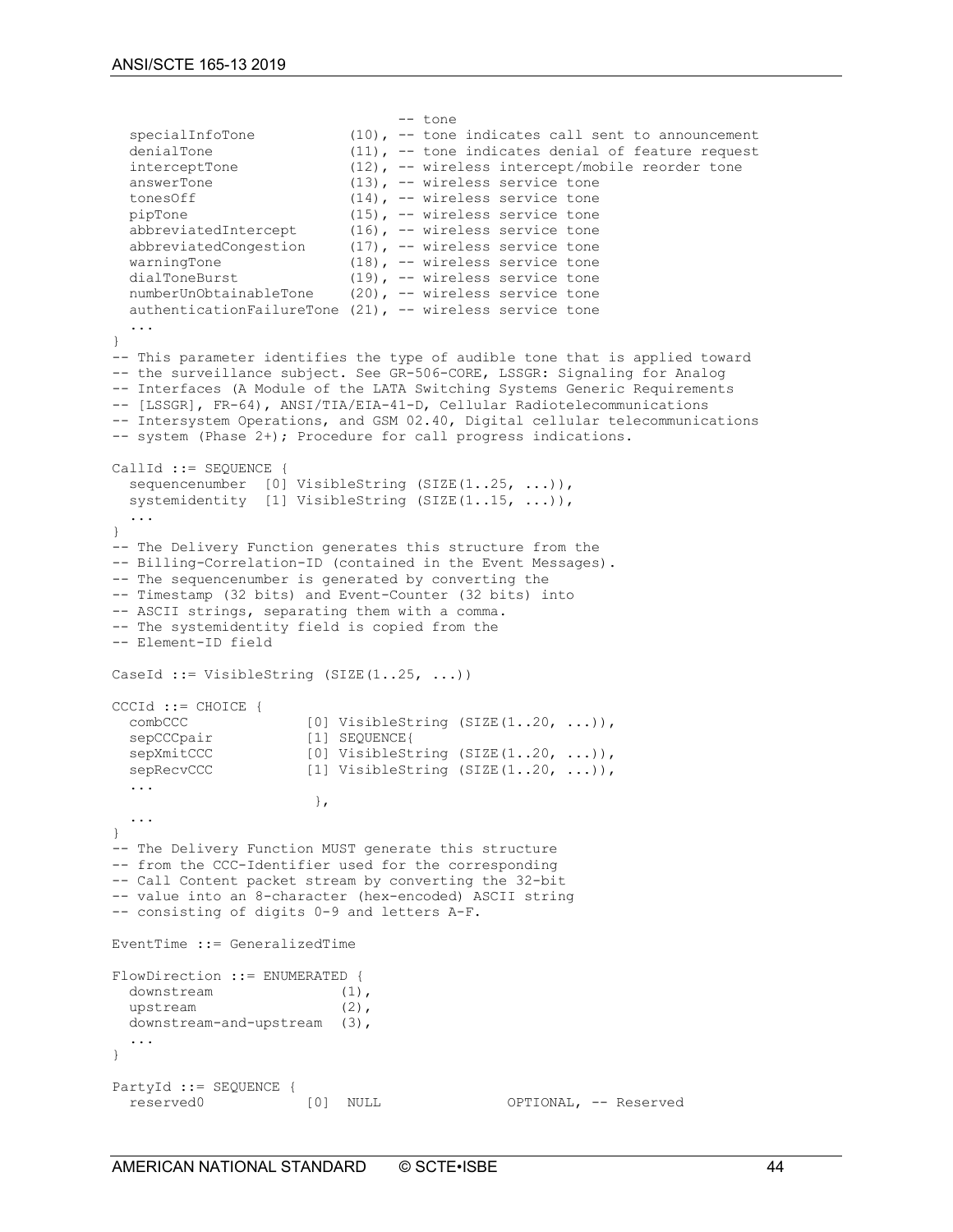reserved1  $[1]$  NULL  $[2]$  OPTIONAL, -- Reserved reserved  $[2]$  NULL  $[3]$ reserved2  $[2]$  NULL OPTIONAL, -- Reserved<br>reserved3  $[3]$  NULL OPTIONAL, -- Reserved OPTIONAL, -- Reserved reserved4 [4] NULL OPTIONAL, -- Reserved reserved5 [5] NULL OPTIONAL, -- Reserved<br>dn [6] VisibleString (SIZE(1..15, ...)) OPTIONAL, dn [6] VisibleString (SIZE(1..15, ...)) OPTIONAL, userProvided [7] VisibleString (SIZE(1..15, ...)) OPTIONAL, reserved6 [8] NULL OPTIONAL, -- Reserved reserved7 [9] NULL OPTIONAL, -- Reserved<br>ipAddress [10] VisibleString (SIZE(1..32, ...)) OPTION ipAddress [10] VisibleString (SIZE(1..32, ...)) OPTIONAL,<br>reserved8 [11] NULL OPTIONAL, -- Reserved OPTIONAL, -- Reserved trunkId [12] VisibleString (SIZE(1..32, ...)) OPTIONAL,<br>reserved9 [13] NULL OPTIONAL, -- Reserved reserved9 [13] NULL OPTIONAL, -- Reserved<br>genericAddress [14] VisibleString (SIZE(1..32, ...)) OPTION genericAddress [14] VisibleString (SIZE(1..32, ...)) OPTIONAL,<br>genericDigits [15] VisibleString (SIZE(1..32, ...)) OPTIONAL, genericDigits [15] VisibleString (SIZE(1..32, ...)) OPTIONAL,<br>genericName [16] VisibleString (SIZE(1..48, ...)) OPTIONAL, genericName [16] VisibleString (SIZE(1..48, ...)) OPTIONAL,<br>port [17] VisibleString (SIZE(1..32, ...)) OPTIONAL, port [17] VisibleString (SIZE(1..32, ...)) OPTIONAL,<br>context [18] VisibleString (SIZE(1..32, ...)) OPTIONAL, [18] VisibleString (SIZE $(1..32, ...)$  OPTIONAL, ... } RedirectedFromInfo ::= SEQUENCE { lastRedirecting [0] PartyId OPTIONAL,<br>originalCalled [1] PartyId OPTIONAL, originalCalled [1] PartyId OPTIONAL, numRedirections [2] INTEGER (1..100, ...) OPTIONAL, ... } ResourceState ::= ENUMERATED {reserved(1), committed(2), ...} SDP ::= UTF8String -- The format and syntax of this field are defined in [8]. TerminalDisplayInfo ::= SEQUENCE {<br>generalDisplay [0] Visib [0] VisibleString (SIZE (1..80, ...)) OPTIONAL, -- Can be used to report display-related -- network signals not addressed by -- other parameters.<br>calledNumber calledNumber [1] VisibleString (SIZE (1..40, ...)) OPTIONAL,<br>callingNumber [2] VisibleString (SIZE (1..40, ...)) OPTIONAL, callingNumber [2] VisibleString (SIZE (1..40, ...)) OPTIONAL,<br>callingName [3] VisibleString (SIZE (1..40, ...)) OPTIONAL, [3] VisibleString (SIZE  $(1..40, ...)$ ) OPTIONAL, originalCalledNumber [4] VisibleString (SIZE (1..40, ...)) OPTIONAL, lastRedirectingNumber [5] VisibleString (SIZE  $(1..40, ...)$ ) OPTIONAL,<br>redirectingName [6] VisibleString (SIZE  $(1..40, ...)$ ) OPTIONAL,<br>redirectingReason [7] VisibleString (SIZE  $(1..40, ...)$ ) OPTIONAL, [6] VisibleString (SIZE  $(1..40, ...)$ ) OPTIONAL, [7] VisibleString (SIZE  $(1..40, ...)$ ) OPTIONAL, messageWaitingNotif [8] VisibleString (SIZE (1..40, ...)) OPTIONAL, ... } -- This parameter reports information that is displayed on the surveillance -- subject's terminal. See GR-506-CORE, LSSGR: Signaling for Analog -- Interfaces (A Module of the LATA Switching Systems Generic Requirements -- [LSSGR], FR-64). TransitCarrierId ::= VisibleString  $(SIZE(3..7, ...)$ END -- PCESP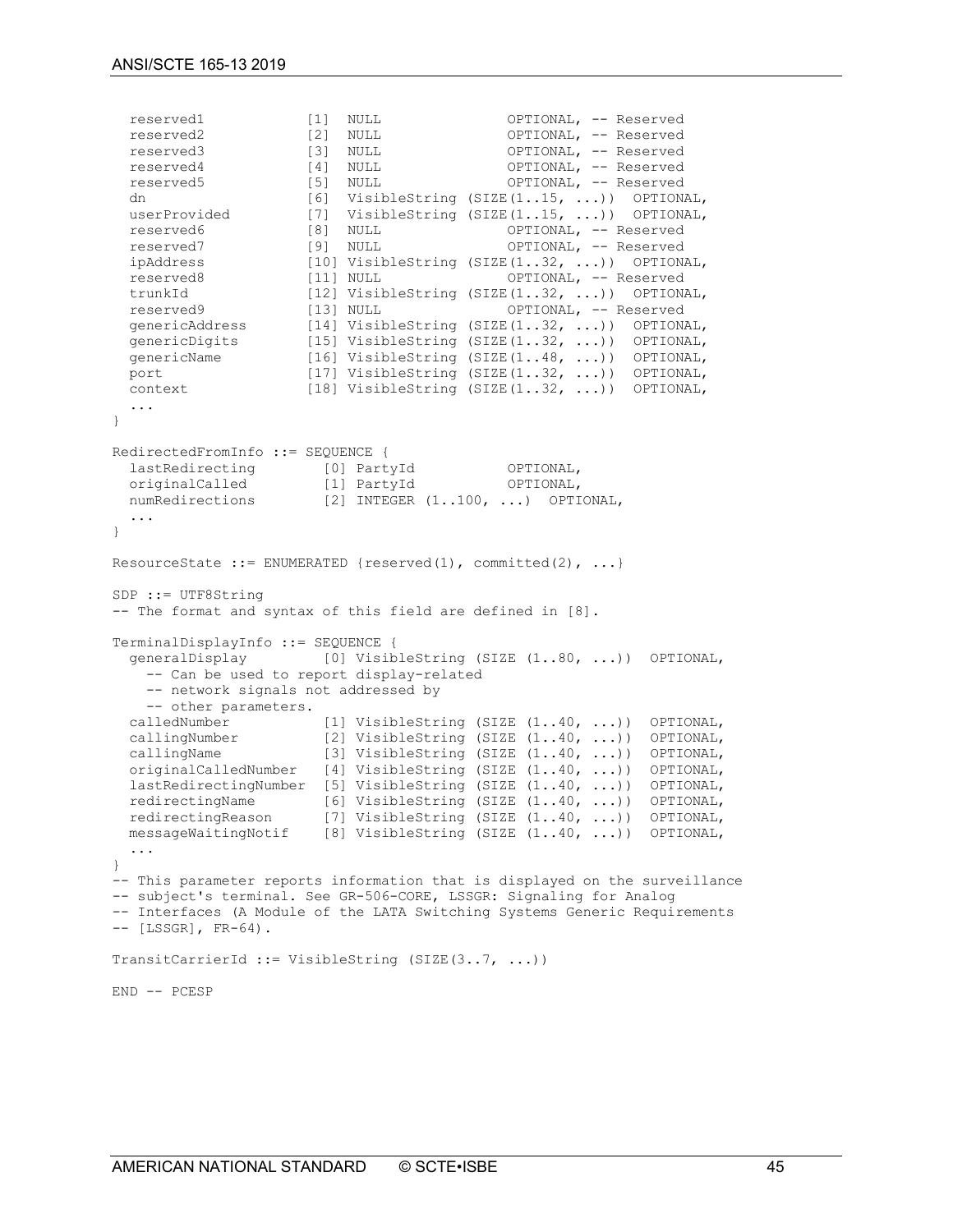# <span id="page-45-0"></span>**Appendix I IPCablecom-Specific Requirements**

This appendix contains IPCablecom-specific requirements.

## <span id="page-45-1"></span>**I.1 Timing Requirements**

Within an IPCablecom environment, the timestamp in PCESP messages MUST have the same value as the timestamp in the corresponding Event Message (i.e., Event time and Time Zone; refer t[o \[16\]\)](#page-12-21).

## <span id="page-45-2"></span>**I.2 DialedDigitExtraction CDC Message**

In order to report post-cut-through digits to law enforcement, the CMS MUST instruct the CMTS to forward a copy of both the upstream and downstream RTP packets to the DF for pen-register intercepts for which the Dialed Digit Extraction feature is enabled. The CMTS MUST then forward the intercepted packets to the DF. However, the CMS MUST instruct the CMTS to forward both the upstream and downstream packets to the DF for call content intercepts regardless of whether Dialed Digit Extraction feature is enabled or not.

If the Dialed Digit Extraction feature is enabled on the DF, the DF MUST decrypt and decode the received upstream RTP packets, detect and extract any dialed digits that may be reported in the audio stream or as RFC 2833 encoded packets, generate one or more DialedDigitExtraction CDC messages and send these messages to the Collection Function(s) related to the intercept as described i[n 6.4.6.](#page-31-1)

The DF MUST forward the received RTP packets to the Collection Function(s) related to the intercept if the intercept is of type call-content. For pen-register and trap-and-trace intercepts, the DF MUST NOT forward any received RTP packets to the Collection Function(s) regardless of whether Dialed Digit Extraction feature is enabled or not.

## <span id="page-45-3"></span>**I.3 NetworkSignal CDC Message**

The following table contains a mapping between NC[S \[17\]](#page-12-17) signals and the NetworkSignal message. The CMS (IAP) MUST generate and format a NetworkSignal message according to the following table when the CMS applies any of the following NCS signals to the MTA (subject to section [6.4.8\)](#page-33-0).

<span id="page-45-4"></span>

| Code                    | <b>Description</b><br>(Name) | <b>Comments</b>                                                                                                                                                                                                                                                                                                                       | <b>Encoding Requirements</b>                                                             |
|-------------------------|------------------------------|---------------------------------------------------------------------------------------------------------------------------------------------------------------------------------------------------------------------------------------------------------------------------------------------------------------------------------------|------------------------------------------------------------------------------------------|
| $0-9, *, \#$<br>A,B,C,D | DTMF tones                   | The Network Signal message is<br>generated when DTMF tones are<br>signaled toward the intercept<br>subject (as a Signal). The<br>NetworkSignal message is not<br>generated when DTMF tones are<br>signaled by the intercept subject<br>(as an Event). The Origination or<br>SubjectSignal message is<br>generated in the latter case. | Encode in: other<br>Value is the set of signaled tones (e.g.,<br>"12013452367", "*123"). |
| bz                      | Busy tone                    |                                                                                                                                                                                                                                                                                                                                       | Encode in:<br>subjectAudibleSignal<br>busyTone                                           |
| cf                      | Confirmation<br>tone         |                                                                                                                                                                                                                                                                                                                                       | Encode in:<br>subjectAudibleSignal<br>confirmationTone                                   |

|  |  | Table 17 - Mapping of NCS Signals to NetworkSignal Message |
|--|--|------------------------------------------------------------|
|  |  |                                                            |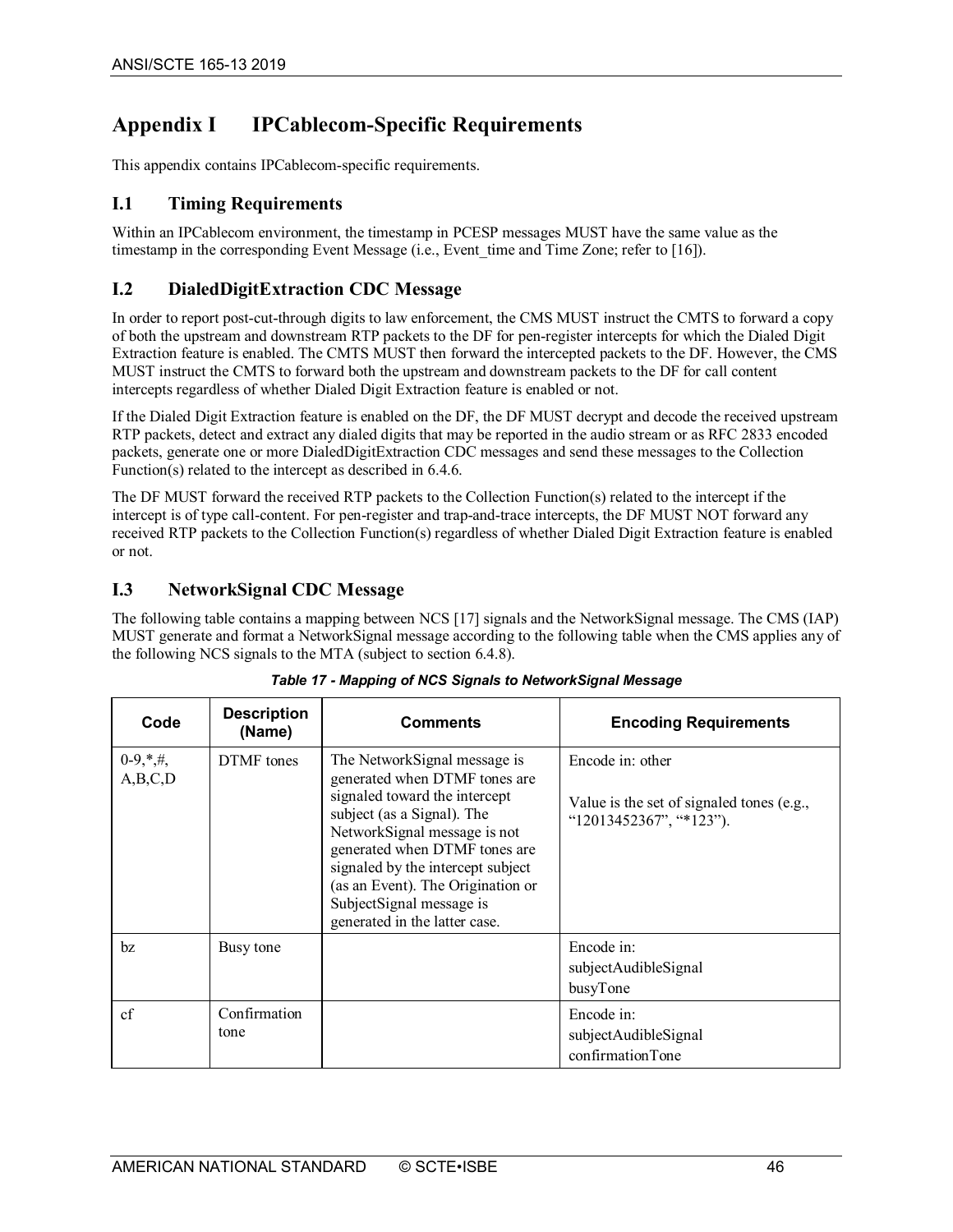| Code            | <b>Description</b><br>(Name) | <b>Comments</b>                                                                                                                                                                                                                               | <b>Encoding Requirements</b>                                                                                                                                 |
|-----------------|------------------------------|-----------------------------------------------------------------------------------------------------------------------------------------------------------------------------------------------------------------------------------------------|--------------------------------------------------------------------------------------------------------------------------------------------------------------|
| ci (ti, nu, na) | Caller Id                    | The NetworkSignal message<br>contains the calling party number<br>and calling party name, when<br>signaled.                                                                                                                                   | For ci/nu (calling party number) and ci/na<br>(calling party name):                                                                                          |
|                 |                              |                                                                                                                                                                                                                                               | If signal includes a calling number,<br>terminalDisplayInfo:callingNumber =<br>number                                                                        |
|                 |                              |                                                                                                                                                                                                                                               | If signal indicates privacy ("P") for<br>calling number,<br>terminalDisplayInfo:callingNumber =<br>"private"                                                 |
|                 |                              |                                                                                                                                                                                                                                               | If signal indicates unavailability ("O") for<br>calling number,<br>terminalDisplayInfo:callingNumber =<br>"unavailable"                                      |
|                 |                              |                                                                                                                                                                                                                                               | If signal does not include anything<br>(number, P or O) for calling number,<br>terminalDisplayInfo:callingNumber is not<br>included in NetworkSignal message |
|                 |                              |                                                                                                                                                                                                                                               | If signal includes calling name,<br>$terminal DisplayInfo: calling Name =$<br>name                                                                           |
|                 |                              |                                                                                                                                                                                                                                               | If signal indicates privacy ("P") for<br>calling name,<br>terminalDisplayInfo:callingName =<br>"private"                                                     |
|                 |                              |                                                                                                                                                                                                                                               | If signal indicates unavailability ("O") for<br>calling name,<br>terminalDisplayInfo:callingName =<br>"unavailable"                                          |
|                 |                              |                                                                                                                                                                                                                                               | If signal does not include anything (name,<br>P or O) for calling name,<br>terminalDisplayInfo:callingName is not<br>included in NetworkSignal message       |
| dl              | Dial tone                    | The NetworkSignal message is<br>generated when the immediate<br>generation of dial tone is<br>requested. The NetworkSignal<br>message is not generated when the<br>conditional future (e.g., upon off-<br>hook transition) generation of dial | Encode in:<br>subjectAudibleSignal<br>dialTone                                                                                                               |
|                 |                              | tone is requested.                                                                                                                                                                                                                            |                                                                                                                                                              |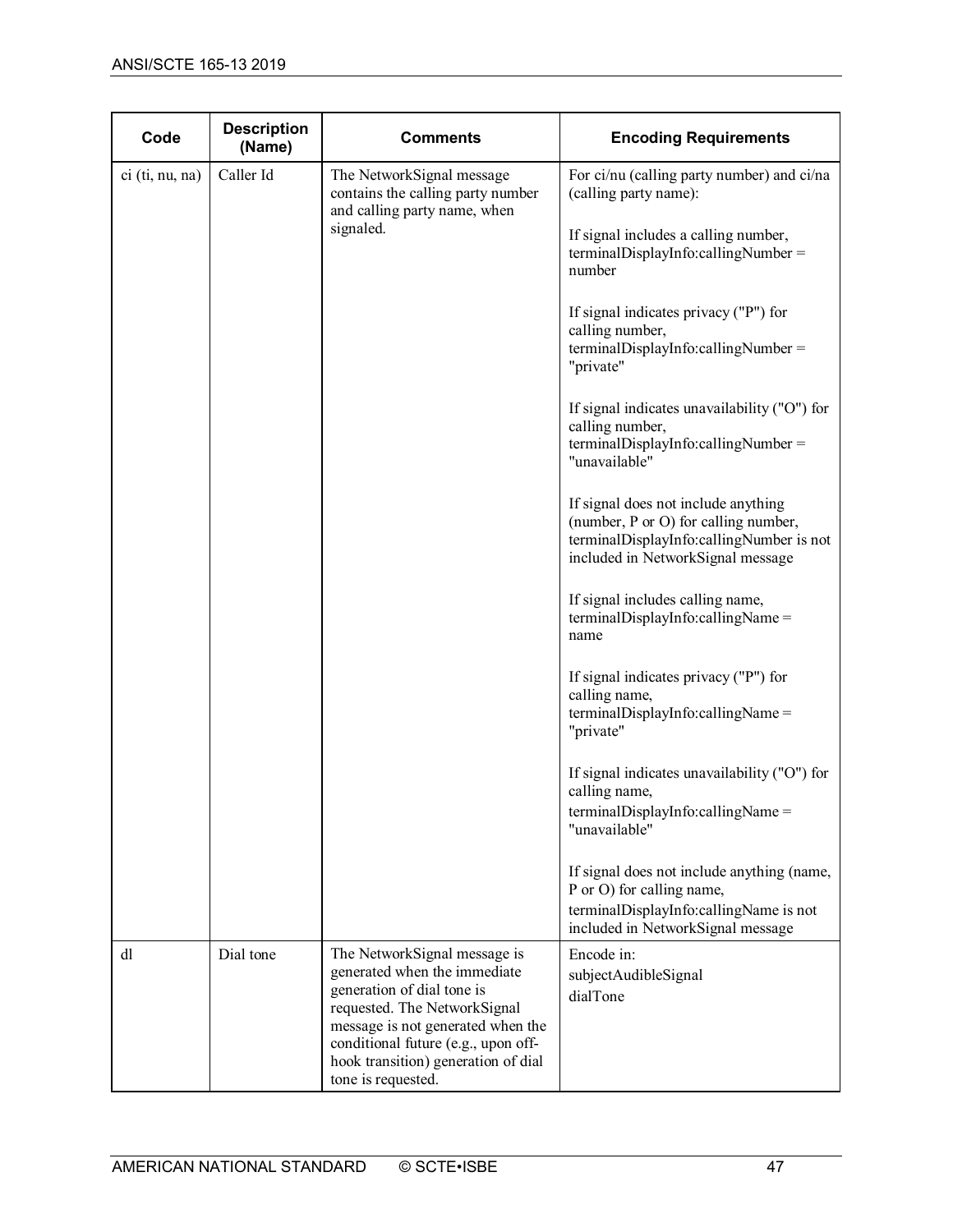| Code           | <b>Description</b><br>(Name)    | <b>Comments</b> | <b>Encoding Requirements</b>                              |
|----------------|---------------------------------|-----------------|-----------------------------------------------------------|
| mwi            | Message<br>waiting<br>indicator |                 | Encode in:<br>subjectAudibleSignal<br>messageWaitingTone  |
| <sub>ot</sub>  | Off-hook<br>warning tone        |                 | Encode in:<br>subjectAudibleSignal<br>receiverOffHookTone |
| r0             | Distinctive<br>ringing $(0)$    |                 | Encode in:<br>alertingSignal<br>alertingPattern5          |
| r1             | Distinctive<br>ringing $(1)$    |                 | Encode in:<br>alertingSignal<br>alertingPattern6          |
| r2             | Distinctive<br>ringing $(2)$    |                 | Encode in:<br>alertingSignal<br>alertingPattern1          |
| r3             | Distinctive<br>ringing $(3)$    |                 | Encode in:<br>alertingSignal<br>alertingPattern2          |
| r4             | Distinctive<br>ringing $(4)$    |                 | Encode in:<br>alertingSignal<br>alertingPattern3          |
| r5             | Distinctive<br>ringing $(5)$    |                 | Encode in:<br>alertingSignal<br>alertingPattern7          |
| r <sub>6</sub> | Distinctive<br>ringing $(6)$    |                 | Encode in:<br>alertingSignal<br>alertingPattern8          |
| r7             | Distinctive<br>ringing $(7)$    |                 | Encode in:<br>alertingSignal<br>alertingPattern9          |
| rg             | Ringing                         |                 | Encode in:<br>alertingSignal<br>alertingPattern0          |
| ro             | Reorder tone                    |                 | Encode in:<br>subjectAudibleSignal<br>reorderTone         |
| rs             | Ringsplash                      |                 | Encode in:<br>alertingSignal<br>alertingPattern4          |
| rt             | Ring back tone                  |                 | Encode in:<br>subjectAudibleSignal<br>ringbackTone        |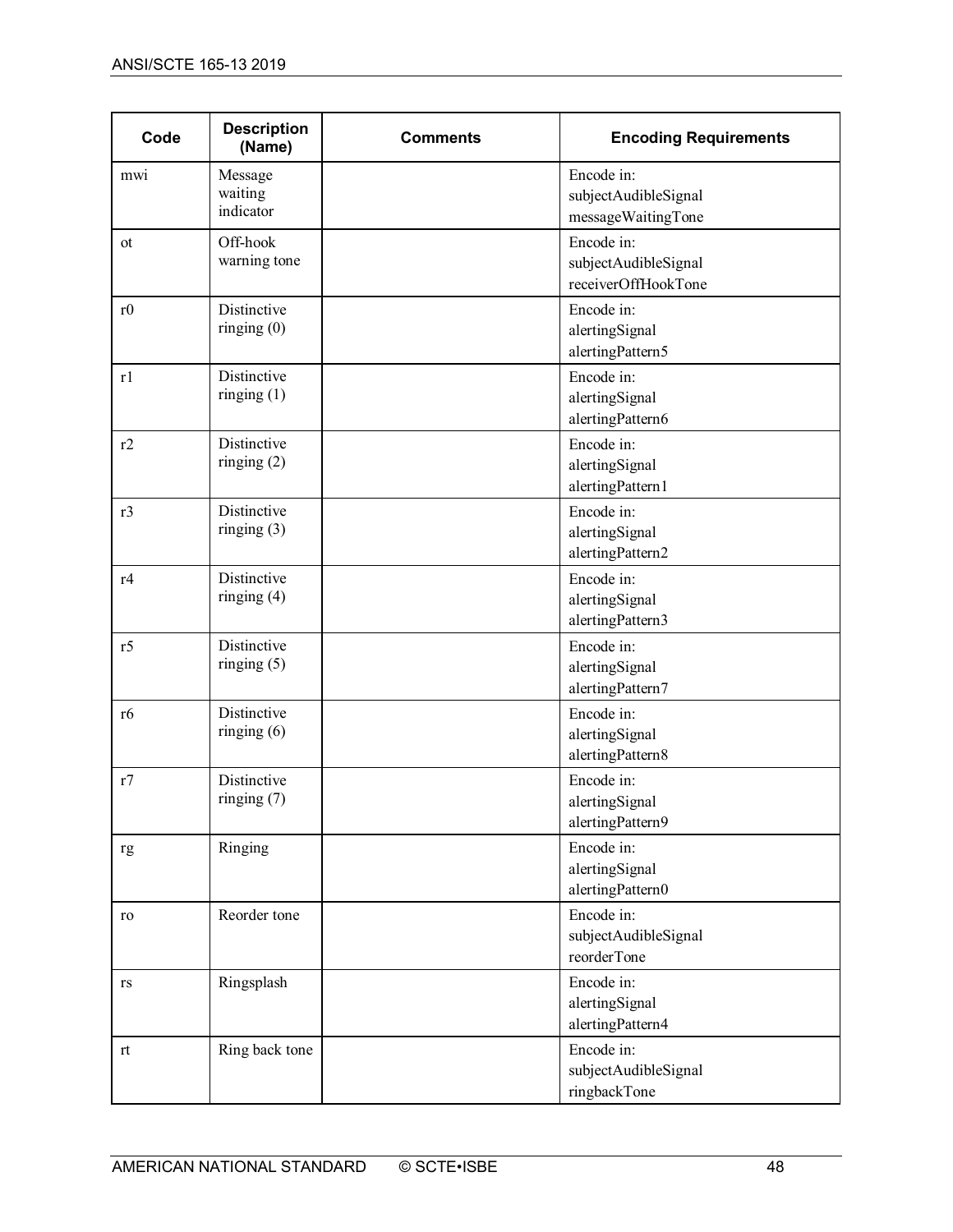| Code            | <b>Description</b><br>(Name)              | <b>Comments</b>                                                                                                                                                                                                                                                             | <b>Encoding Requirements</b>                                                                                                                                                |
|-----------------|-------------------------------------------|-----------------------------------------------------------------------------------------------------------------------------------------------------------------------------------------------------------------------------------------------------------------------------|-----------------------------------------------------------------------------------------------------------------------------------------------------------------------------|
| sl              | Stutter dial<br>tone                      | The NetworkSignal message is<br>generated when the immediate<br>generation of stutter dial tone is<br>requested. The NetworkSignal<br>message is not generated when the<br>conditional future (e.g., upon off-<br>hook transition) generation of dial<br>tone is requested. | Encode in:<br>subjectAudibleSignal<br>recallDialTone                                                                                                                        |
| V <sub>mw</sub> | Visual<br>message<br>waiting<br>indicator | A NetworkSignal message is<br>generated when the visual message<br>waiting indicator is turned on and<br>when it is turned off.                                                                                                                                             | Encode in:<br>terminalDisplayInfo<br>messageWaitingNotif<br>Value is "VMWI ON" when the indicator<br>is turned on. Value is "VMWI OFF"<br>when the indicator is turned off. |
| wt1             | Call waiting<br>tones                     |                                                                                                                                                                                                                                                                             | Encode in:<br>alertingSignal<br>ca1lWaitingPattern1                                                                                                                         |
| wt2             | Call waiting<br>tones                     |                                                                                                                                                                                                                                                                             | Encode in:<br>alertingSignal<br>callWaitingPattern2                                                                                                                         |
| wt3             | Call waiting<br>tones                     |                                                                                                                                                                                                                                                                             | Encode in:<br>alertingSignal<br>callWaitingPattern3                                                                                                                         |
| wt4             | Call waiting<br>tones                     |                                                                                                                                                                                                                                                                             | Encode in:<br>alertingSignal<br>callWaitingPattern4                                                                                                                         |

# <span id="page-48-0"></span>**I.4 SubjectSignal CDC Message**

The following table contains a mapping between NC[S \[17\]](#page-12-17) signals and the SubjectSignal message. The CMS (IAP) MUST generate and format a SubjectSignal message according to the following table when the CMS receives any of the following events from the MTA (subject to section [6.4.13\)](#page-36-1):

<span id="page-48-1"></span>

| Code                         | <b>Description</b><br>(Name) | <b>Comments</b>                                                                                                                                                                                                                                                                                                                    | <b>Encoding Requirements</b>                                                                                 |
|------------------------------|------------------------------|------------------------------------------------------------------------------------------------------------------------------------------------------------------------------------------------------------------------------------------------------------------------------------------------------------------------------------|--------------------------------------------------------------------------------------------------------------|
| $\theta$<br>$9, *,#,A,B,C,D$ | DTMF tones                   | When DTMF tones are signaled<br>by the intercept subject (as an<br>Event), the Origination message<br>could be generated instead of the<br>SubjectSignal message. The<br>Subject Signal message is not<br>generated when DTMF tones are<br>signaled toward the intercept<br>subject (as a Signal). The<br>NetworkSignal message is | Encode in:<br>signal<br>dialedDigits<br>Value is the set of signaled tones (e.g.,<br>"12013452367", "*123"). |

*Table 18 - Mapping of NCS Signals to SubjectSignal Message*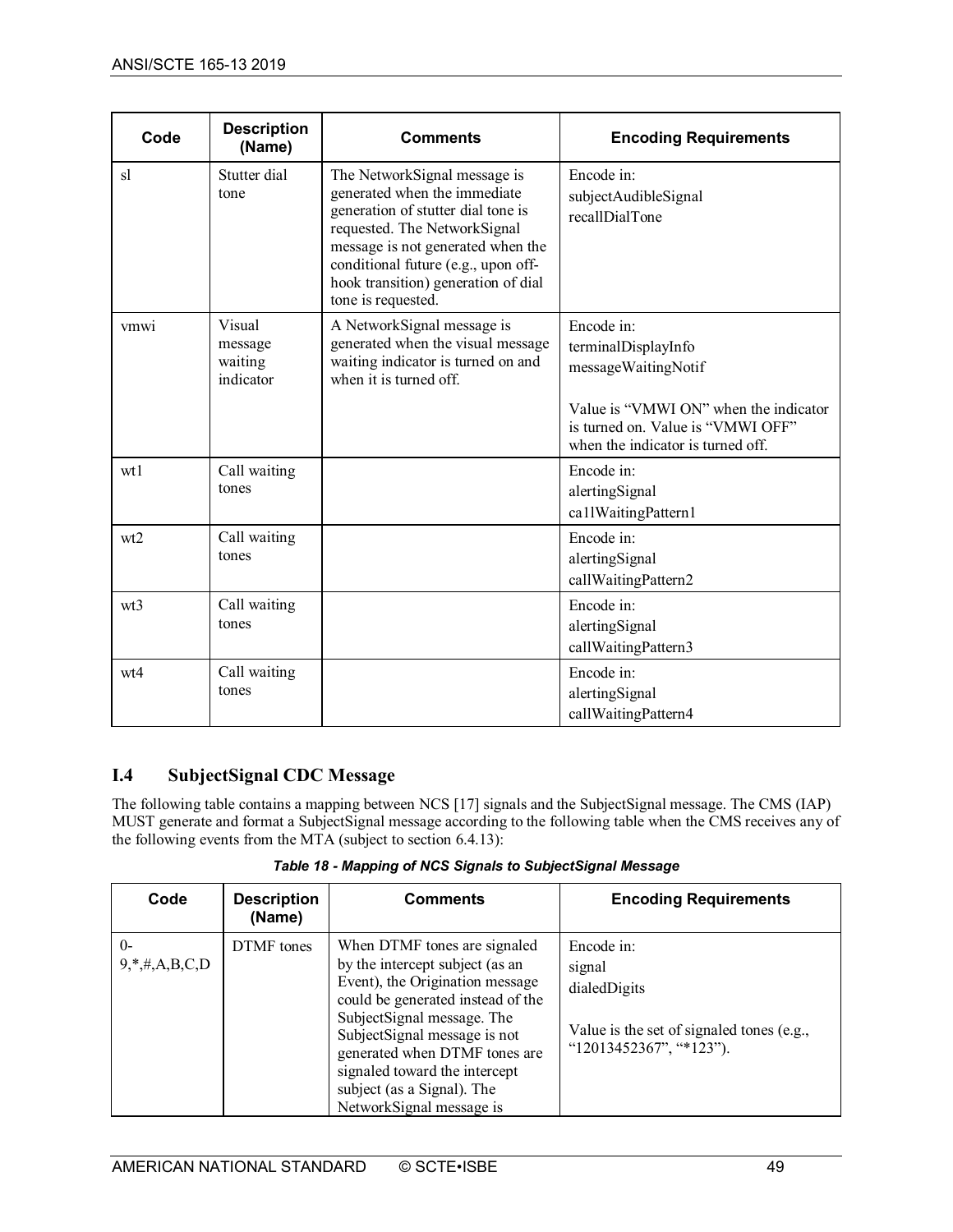| Code       | <b>Description</b><br>(Name)                       | <b>Comments</b>                | <b>Encoding Requirements</b>                                                |
|------------|----------------------------------------------------|--------------------------------|-----------------------------------------------------------------------------|
|            |                                                    | generated in this latter case. |                                                                             |
| $\rm{ft}$  | Fax tone                                           |                                | Encode in:<br>signal<br>otherSignalingInformation<br>Value is "FAX TONE".   |
| hf         | Flash hook                                         |                                | Encode in:<br>signal<br>switchhookFlash<br>Value is "FLASHHOOK".            |
| mt         | Modem tones                                        |                                | Encode in:<br>signal<br>otherSignalingInformation<br>Value is "MODEM TONE". |
| <b>TDD</b> | Telecomm<br>Devices for<br>the Deaf<br>(TDD) tones |                                | Encode in:<br>signal<br>otherSignalingInformation<br>Value is "TDD TONE".   |

# <span id="page-49-0"></span>**I.5 Correlating Content Packets with Event Messages**

Event messages relating to content channels sent to the DF contain a CCC\_ID which is used to correlate with the CCC\_ID contained in the content (CCC) streams. A CMS will provide the CCC\_ID to a CMTS as one of the Electronic Surveillance parameters in a DQOS Gate-Set message. This CCC\_ID will appear in the content streams if content replication has been enabled (i.e., with the DUP-CONTENT flag in the Electronic Surveillance DQOS Parameters being set). The CCC\_ID will also appear in the QoS\_Reserve, QoS\_Commit and QoS\_Release messages sent to the DF (i.e., if the DUP-EVENT flag is set). A CMS will also provide the CCC\_ID in Media\_Report messages in order to ensure that the DF can correlate the (CCC) content streams with the corresponding (CDC) event messages that relate to content intercepts.

Similarly, an MGC selects the CCC\_ID that it sends when it request content interception at a PSTN Gateway and will use the CCC. ID in event messages that are related to content streams, in order to provide the appropriate correlation between the event messages and content streams.

MGC's and CMS's MUST ensure that the CCC\_ID is unique for those content channels being intercepted at a given point in time within a given domain. The Element-ID MUST be used to specify the first 17 bits of the CCC\_ID. The remaining 15 bits are selected by the CMS or MGC in such a way as to ensure that CCC\_ID is unique for that CMS or MGC at a given point in time.

Each DF MUST dedicate a UDP port pair per domain (one port for CDC and one for CCC). If there is a single DF used for multiple domains, then the DF can uniquely identify and correlate the CCC and CDC messages by a combination of the CCC\_ID and the port pair (which is unique per domain).

In the case where there is a different DF in each domain, the uniqueness is accomplished by ensuring that there is a unique UDP port pair used by the DF in receiving message for a given domain (e.g., one port pair for the domain the DF belongs to and one pair for each DF sending it messages from other domains).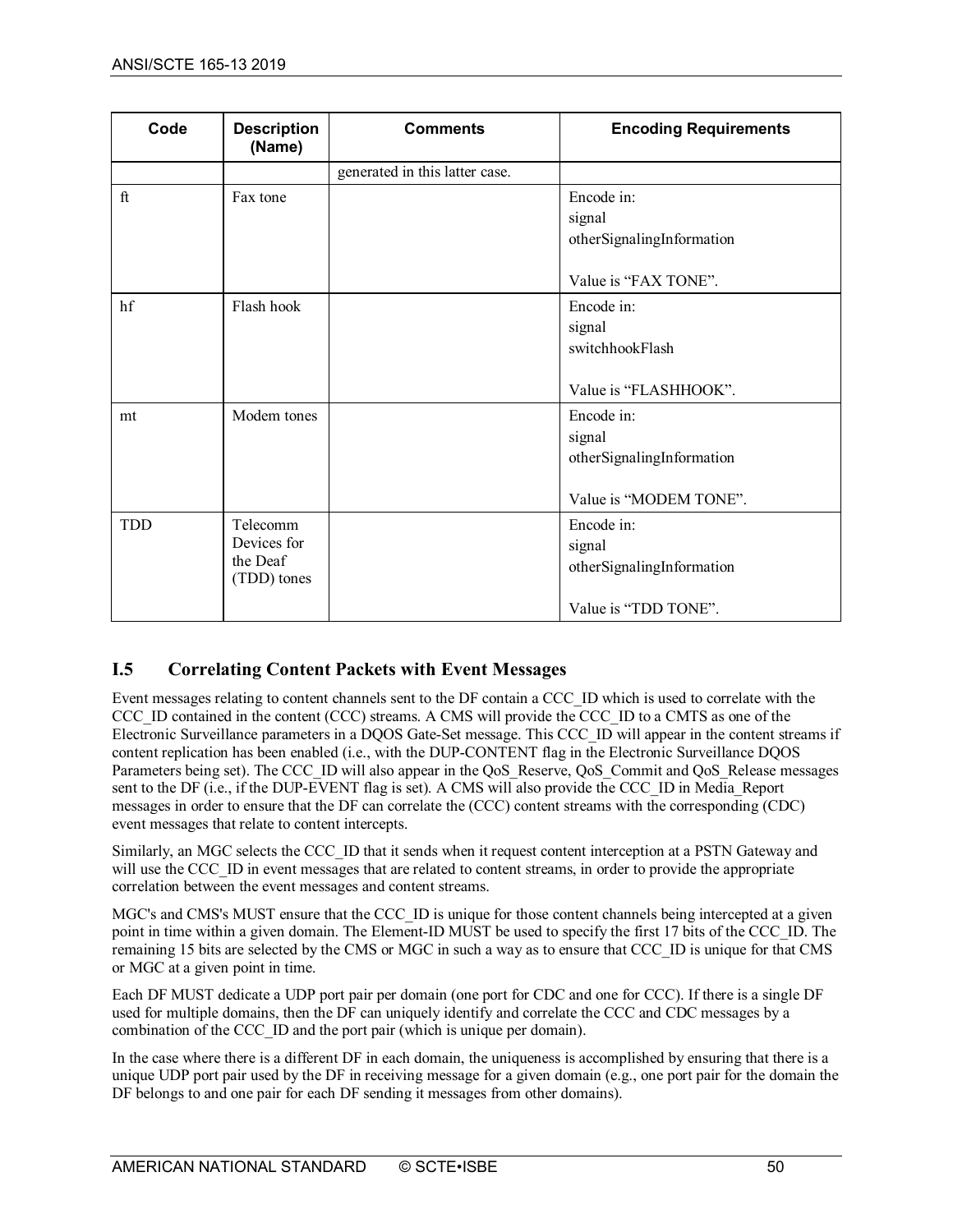## <span id="page-50-0"></span>**I.6 Instructing Components to Perform Electronic Surveillance**

#### <span id="page-50-1"></span>**I.6.1 COPS Interface Requirements**

A CMS MUST include the COPS Electronic-Surveillance-Parameters object in a Gate-Set message when it detects that a call is subject to a Call Content intercept and decides to perform the intercept at the CMTS (as opposed to the MG). The DUP-EVENT flag and the DUP-CONTENT flags MUST be set, and the DF-IP-Address-for-CDC, DF-Port-for-CDC, DF-IP-Address-for-CCC, DF-Port-for-CCC, CCC-ID, and Billing-Correlation-ID fields MUST be filled in when the Electronic-Surveillance-Parameters object is included in a Gate-Set message.

A CMS MUST NOT include the COPS Electronic-Surveillance-Parameters object in a Gate-Set message when a call is not subject to a Call Content intercept.

A CMTS MUST include the Electronic-Surveillance-Parameters object as appropriate when sending a Gate-Info-Ack in response to a Gate-Info message if the CMTS is performing surveillance on the particular Gate.

#### <span id="page-50-2"></span>**I.6.2 TGCP Interface Requirements**

A MGC MUST include the TGCP parameters "es-cci" and "es-ccd" in the LocalConnectionOptions of a CRCX or MDCX when it detects that a call is subject to a Call Content intercept.

A MGC MUST NOT include the TGCP parameters "es-cci" and "es-ccd" in the LocalConnectionOptions of a CRCX or MDCX if a call is not subject to a Call Content intercept.

#### <span id="page-50-3"></span>**I.7 Timing Information**

The IPCablecom Electronic Surveillance Specification relies on multiple components (CMS, CMTS, MGC, MG, DF) to gather and deliver Call Data and Call Content to the LEA. Once the Call Data and Call Content is delivered to the LEA, the LEA will rely on timestamps in the various messages to correlate the reported events. In order to ensure the LEA has sufficiently accurate timing information, IPCablecom network elements that generate Event Messages (CMS, CMTS, MGC) or timestamp RTP packets (DF) MUST use Network Time Protocol (NTP) time synchronization as defined in [\[11\].](#page-12-12)

#### <span id="page-50-4"></span>**I.8 Filtering CDC Events in Redirected Calls**

Using the call-forward or transfer feature, the subject can forward a call to an associate, thus removing the subject from the call. The forwarded-to associate would then be under surveillance. In this scenario, it is usually not appropriate to deliver the complete set of call data events for the forwarded-to associate. For example, signals sent to the associate or received from the associate are generally not subject to surveillance. In most cases, only a subset of call data events should be reported to the LEA. Therefore, the DF MUST support the ability to filter which call data events it reports to the LEA based on the following requirements.

The filter MUST be applied on a per-intercept basis. The filter MUST only apply when the DF is sending a message to the LEA. The filter MUST NOT apply when the DF is forwarding an EM to another DF. The DF MUST support the ability to disable the filter when provisioning an intercept. This means that the filter will not be activated even in a redirection case that meets the criteria below.

When activated, the filter MUST allow only the following events to be reported to the LEA:

- Answer
- CCChange
- CCClose
- CCOpen
- **MediaReport**
- Release
- TerminationAttempt